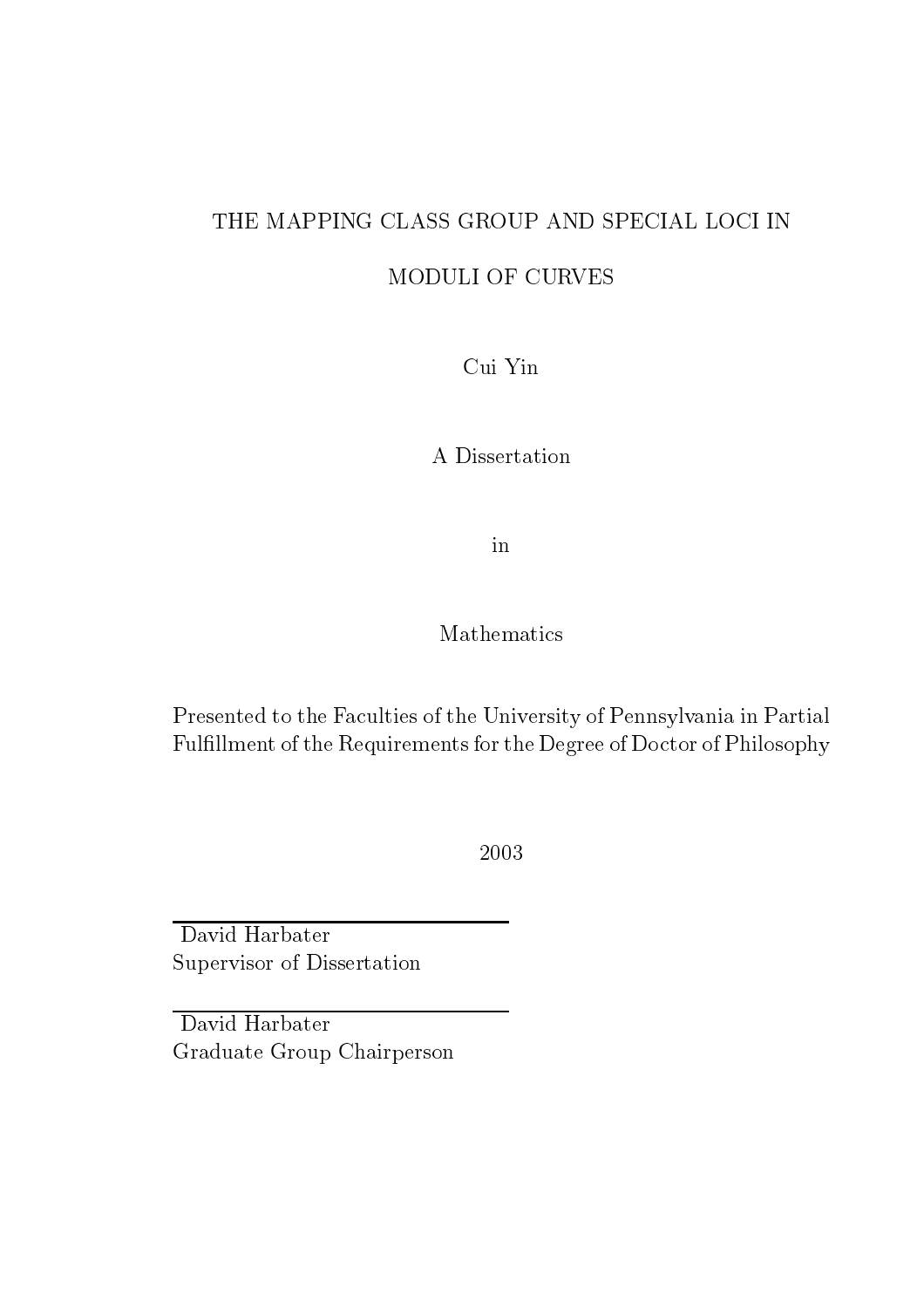# **Acknowledgments**

This thesis ould not have been written without the help of my advisor, D. Harbater. I would like to express my gratitude to him for suggesting this problem to me, for his patience and insight, for his constant supervising my work on it, for his detailed omments on drafts of this thesis, and above all for the enthusiasm he radiates for discovering new mathematics.

I would like to thank F. Pop, L. S
hneps and R. Pries for very illuminating discussions.

This is also the best time to thank the professors and the support staff at the math department of the University of Pennsylvania. In particular, many thanks go to C. Chai, T. Chinburg, C. Croke, R. Donagi, M. Gerstenhaber, J. Shaneson, S. Shatz and J. Burns.

I would also like to thank my friends Kursat, Jeff and Rohit for their friendship.

I am very grateful to my parents and my parents-in-law for their help, support and love.

Most importantly, many thanks to my wonderful husband, Dongbo, for his love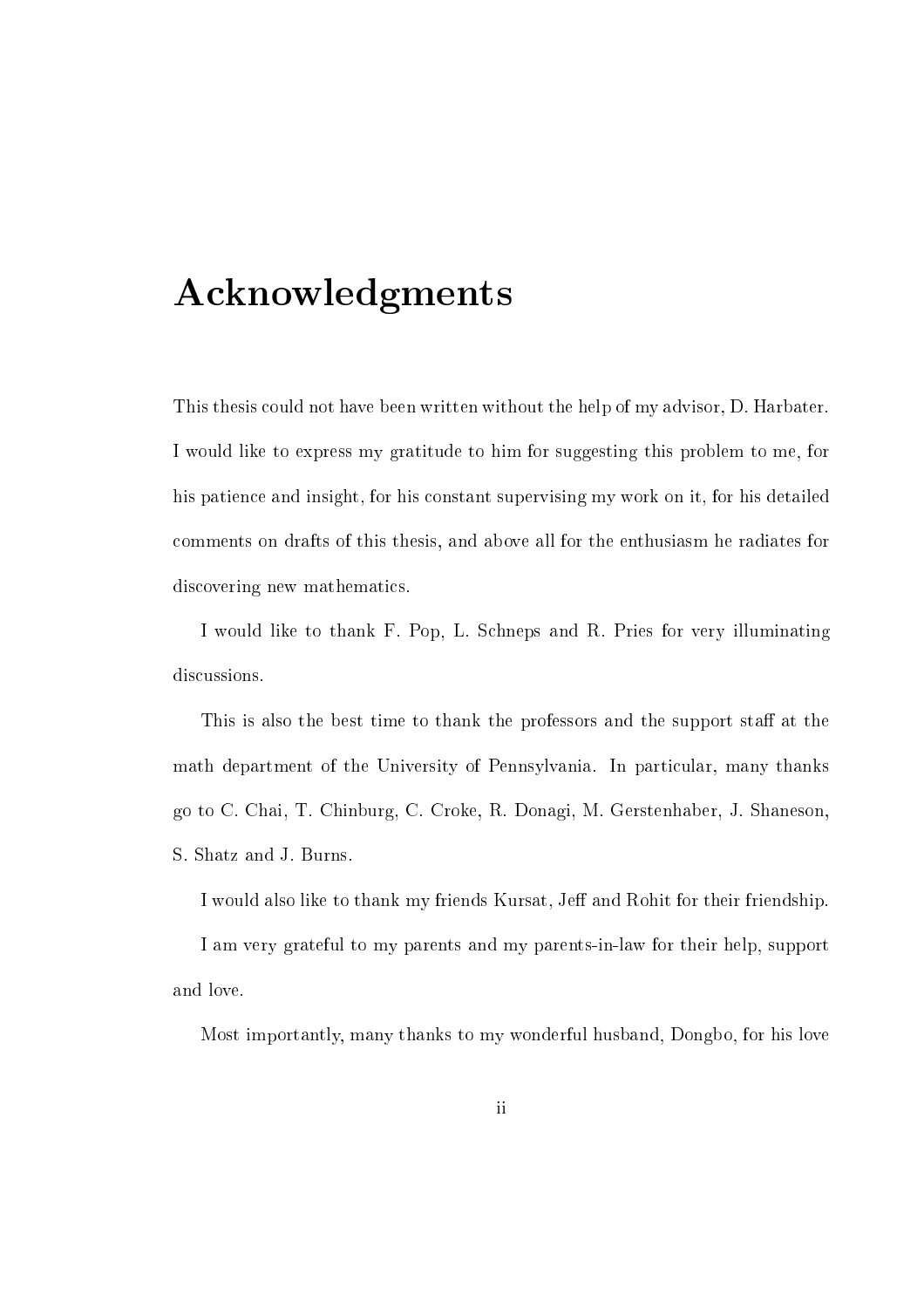and support, and to our lovely daughter, Helen, for bringing us a lot of joy.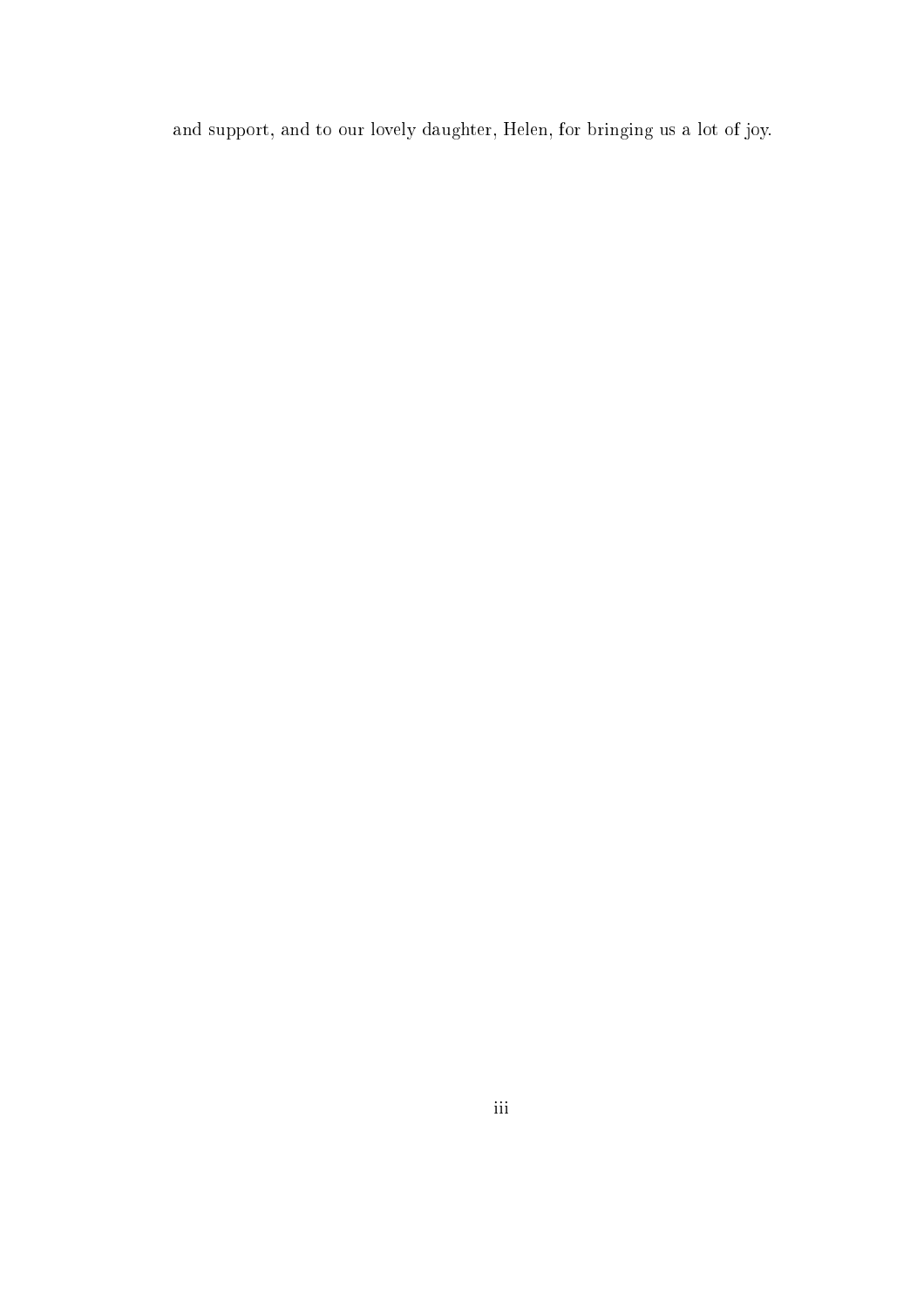#### ABSTRACT

## THE MAPPING CLASS GROUP AND SPECIAL LOCI IN MODULI OF **CURVES**

#### Cui Yin

#### David Harbater, Advisor

The general problem this thesis is on
erned with is that of studying the subvarieties of the moduli space  $\mathfrak{M}_{g,[n]}$  corresponding to curves with extra automorphisms. A typi
al urve with marked points has no automorphisms; but some do, depending upon the choice of curves and position of marked points. This gives us ertain subvarieties in the moduli spa
e. For Riemann surfa
es, these subvarieties are characterized by specifying a finite group of mapping-classes whose action on a curve is fixed topologically. This thesis builds upon previous work by González-Diez, Harvey and Schneps. González-Diez and Harvey [GH92] considered these irreducible subvarieties for genus  $g \geq 2$  curves without marked points over the complex numbers, where they have studied the oarse moduli spa
e for surfa
es with a specified automorphism group. Cornalba [Cor87] gives a complete classification of the irreducible subvarieties corresponding to the curves whose automorphism group contains a fixed cyclic subgroup of prime order, in the case  $g \ge 1, n = 0$  over the complex numbers. Later Schneps [Sch02a] considered the situation of genus 0 with n marked points, and genus 1 with  $n = 1$  or 2 marked points, corresponding to the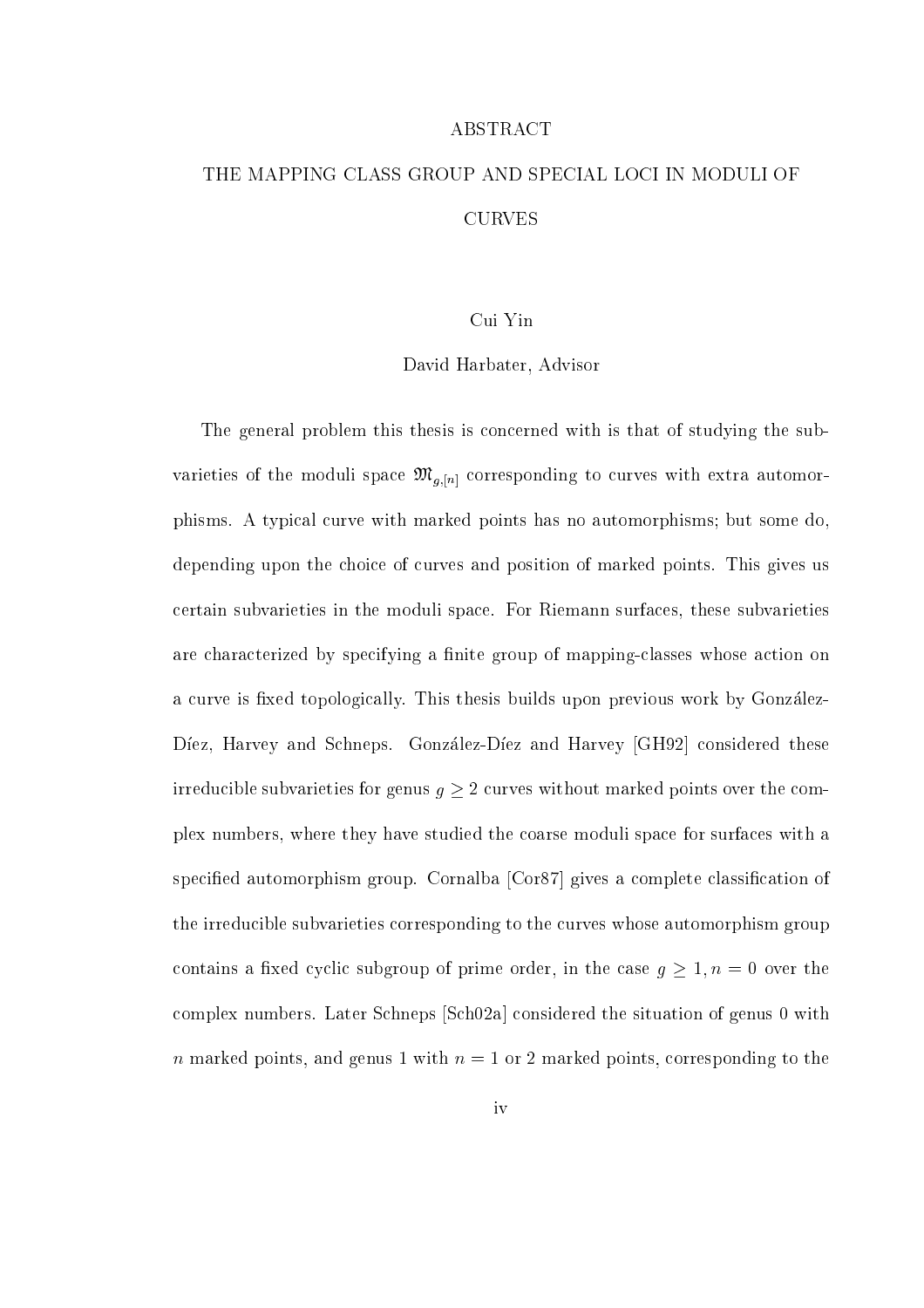curves having a cyclic group in its automorphism group, over the complex numbers. In this thesis, we consider more general cases in higher genus and in characteristic  $p$ , with  $n$  marked points, corresponding to the marked curves whose automorphism group contains a fixed cyclic subgroup acting in a fixed way.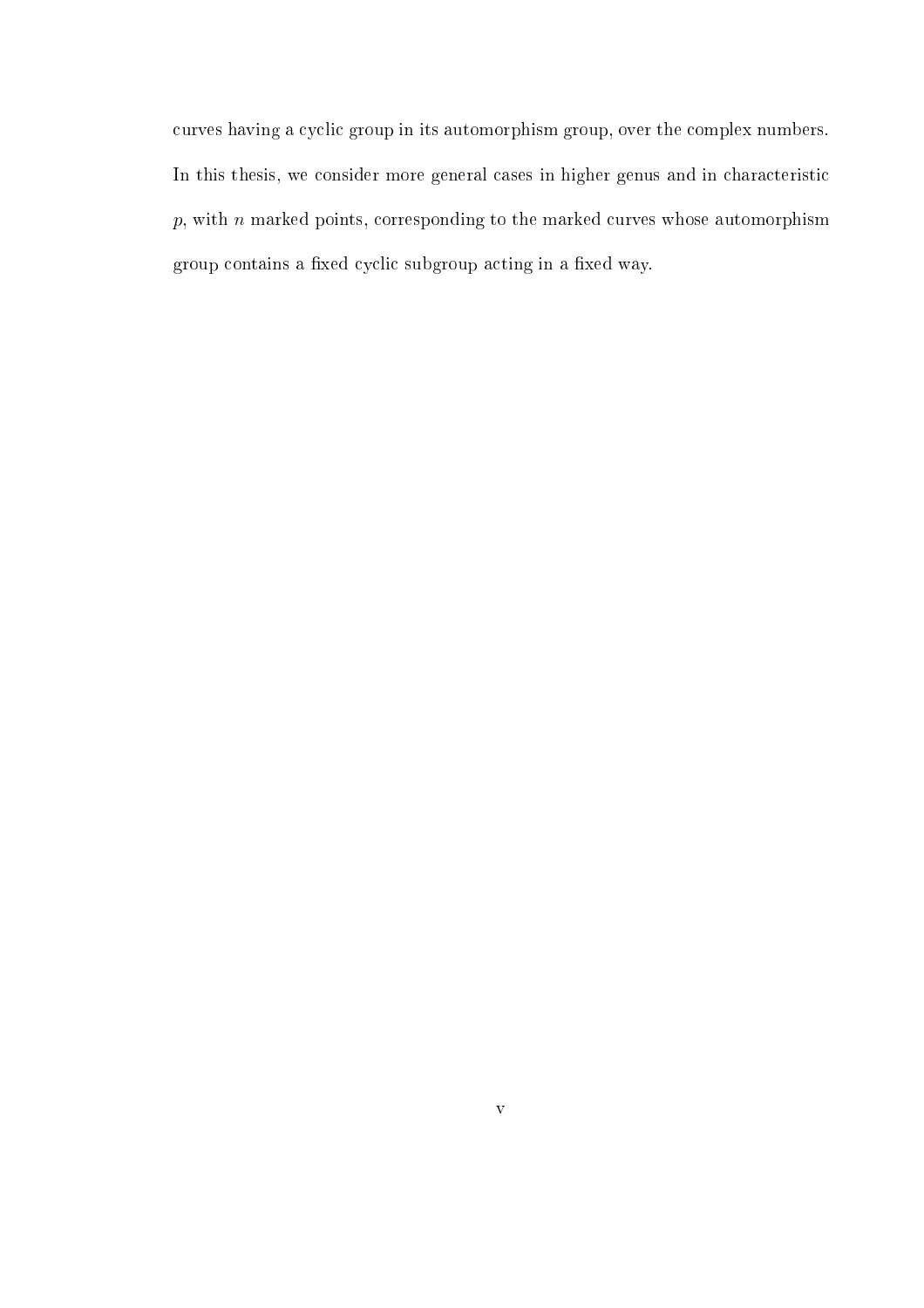# **Contents**

| $\mathbf 1$    |         | Introduction                                                                          | $\mathbf{1}$   |
|----------------|---------|---------------------------------------------------------------------------------------|----------------|
|                | 1.1     |                                                                                       | $\mathbf{1}$   |
|                | 1.2     |                                                                                       | $\overline{5}$ |
|                | 1.3     |                                                                                       | 8              |
| $\overline{2}$ |         | Notions of Special Loci                                                               | 14             |
|                | $2.1\,$ |                                                                                       | 15             |
|                | 2.2     |                                                                                       | 22             |
| 3              |         | Special loci in low genus                                                             | 30             |
|                | 3.1     | Special loci in genus $0 \dots \dots \dots \dots \dots \dots \dots \dots \dots \dots$ | 31             |
|                |         | Genus zero over the complex numbers $\mathbb C$<br>3.1.1                              | 31             |
|                |         | 3.1.2                                                                                 | 34             |
|                |         | Examples in characteristic $3 \ldots \ldots \ldots \ldots \ldots \ldots$<br>3.1.3     | 36             |
|                |         | Special loci of genus 0 in characteristic $p \ldots \ldots \ldots$<br>3.1.4           | 36             |
|                | 3.2     |                                                                                       | 40             |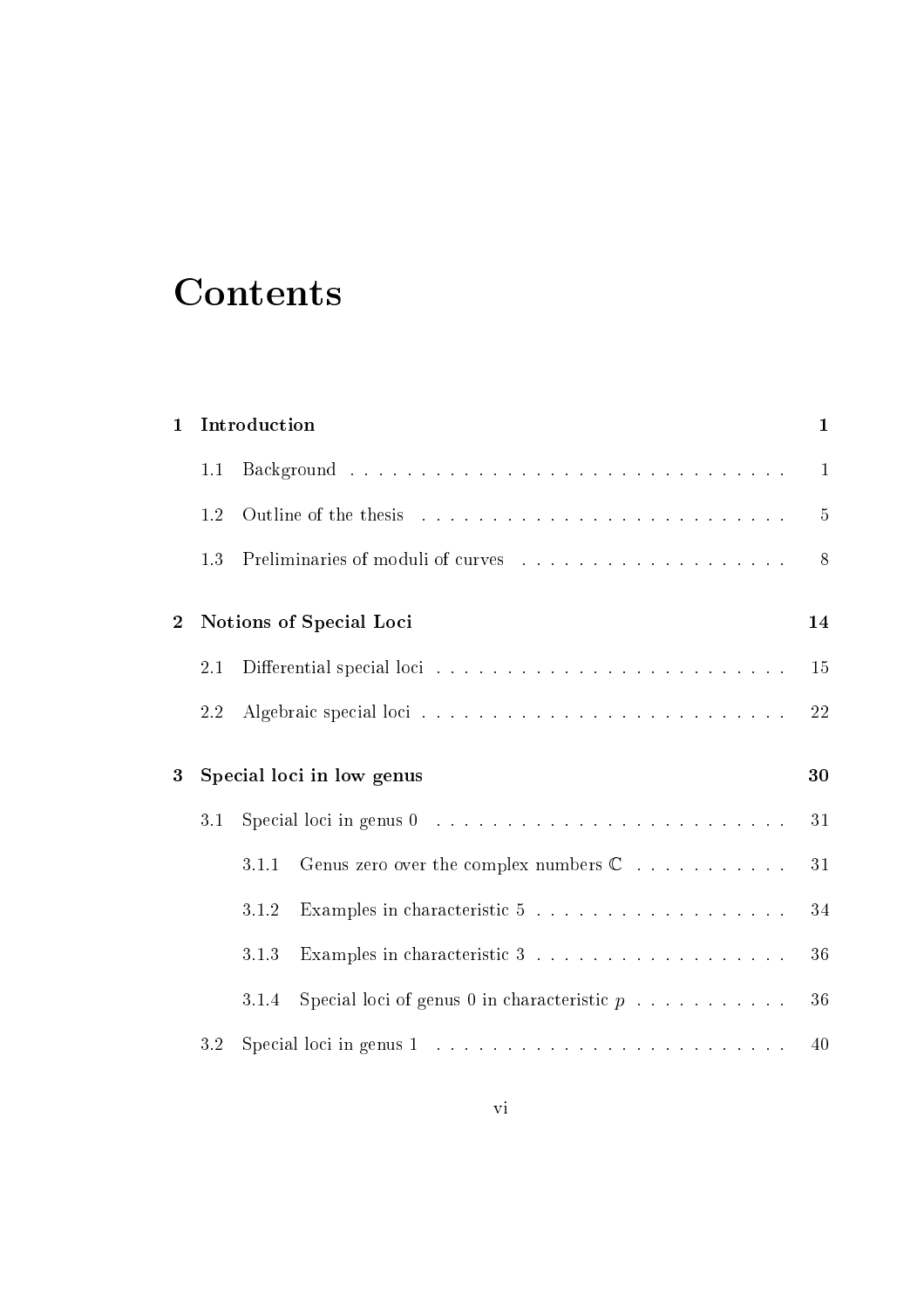|  | 4 Splitting and surjectivity in genus zero                                  |      |
|--|-----------------------------------------------------------------------------|------|
|  | 4.1 Splitting and surjectivity over the complex numbers  46                 |      |
|  | 4.2 Splitting and surjectivity conditions in genus zero case in all charac- |      |
|  |                                                                             | - 54 |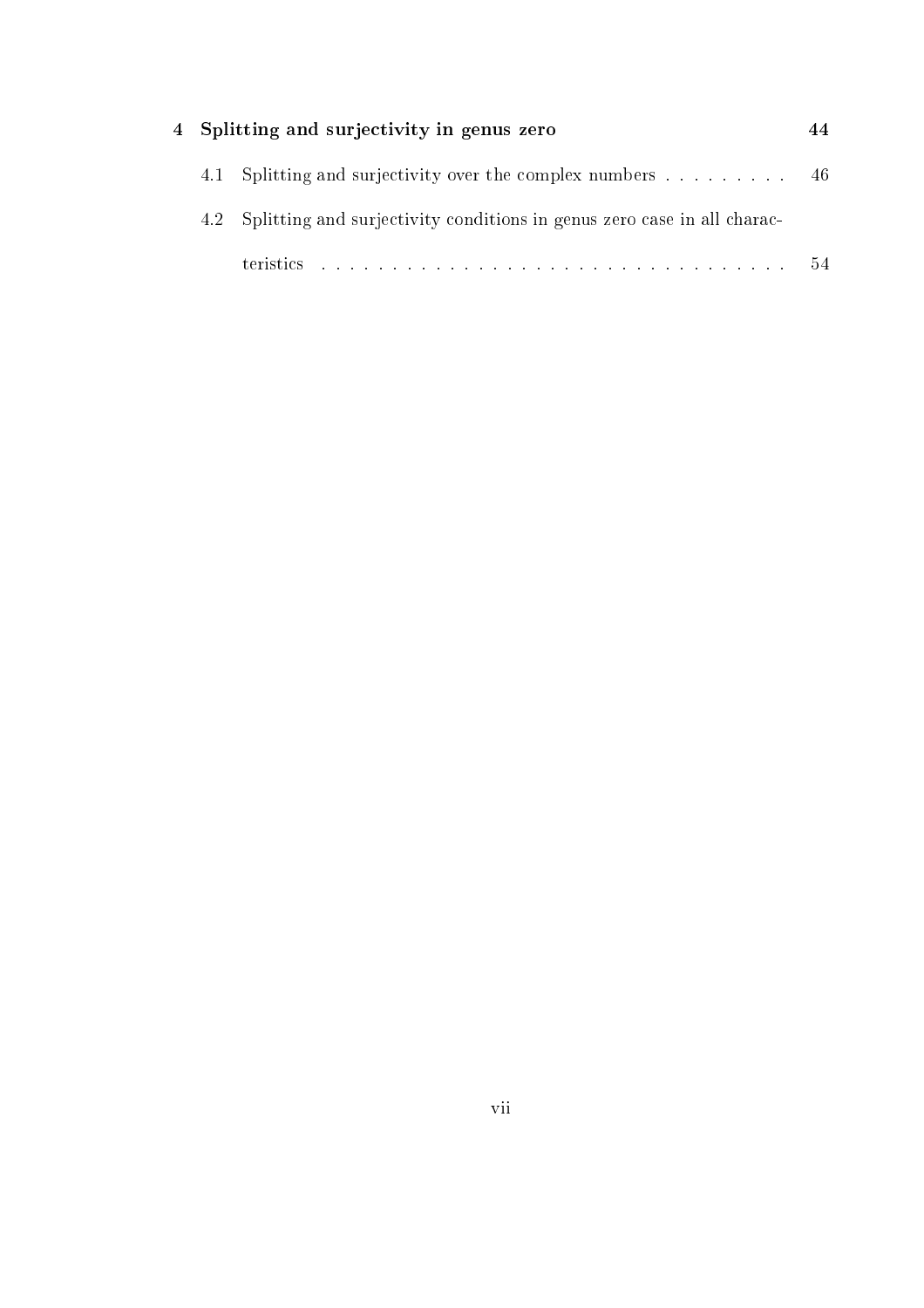## Chapter 1

# **Introduction**

## 1.1 Ba
kground

The purpose of the model is to study species to species in the model is the model of purpose  $\mu$  if  $\mu$  is the  $\mathfrak{M}_{g,[n]}$  parametrizing the smooth projective curves of genus g with n ordered [resp. unordered marked points. Over the complex numbers, this space is closely related to the pure is its orbital mapping description of the pure full terms in full there are no contracted fundamental group. One can apply this relationship to study Galois theory, especially via the Grothendieck-Teichmüller group  $\widehat{GT}$  ([Sch02b]).

The general problem this thesis is on
erned with is that of studying the subvarieties of the moduli space  $\mathfrak{M}_{g,[n]}$  corresponding to curves with extra automorphisms, where a typical curve with marked points has no automorphisms; but some do, depending upon the choice of curves and position of marked points. This gives us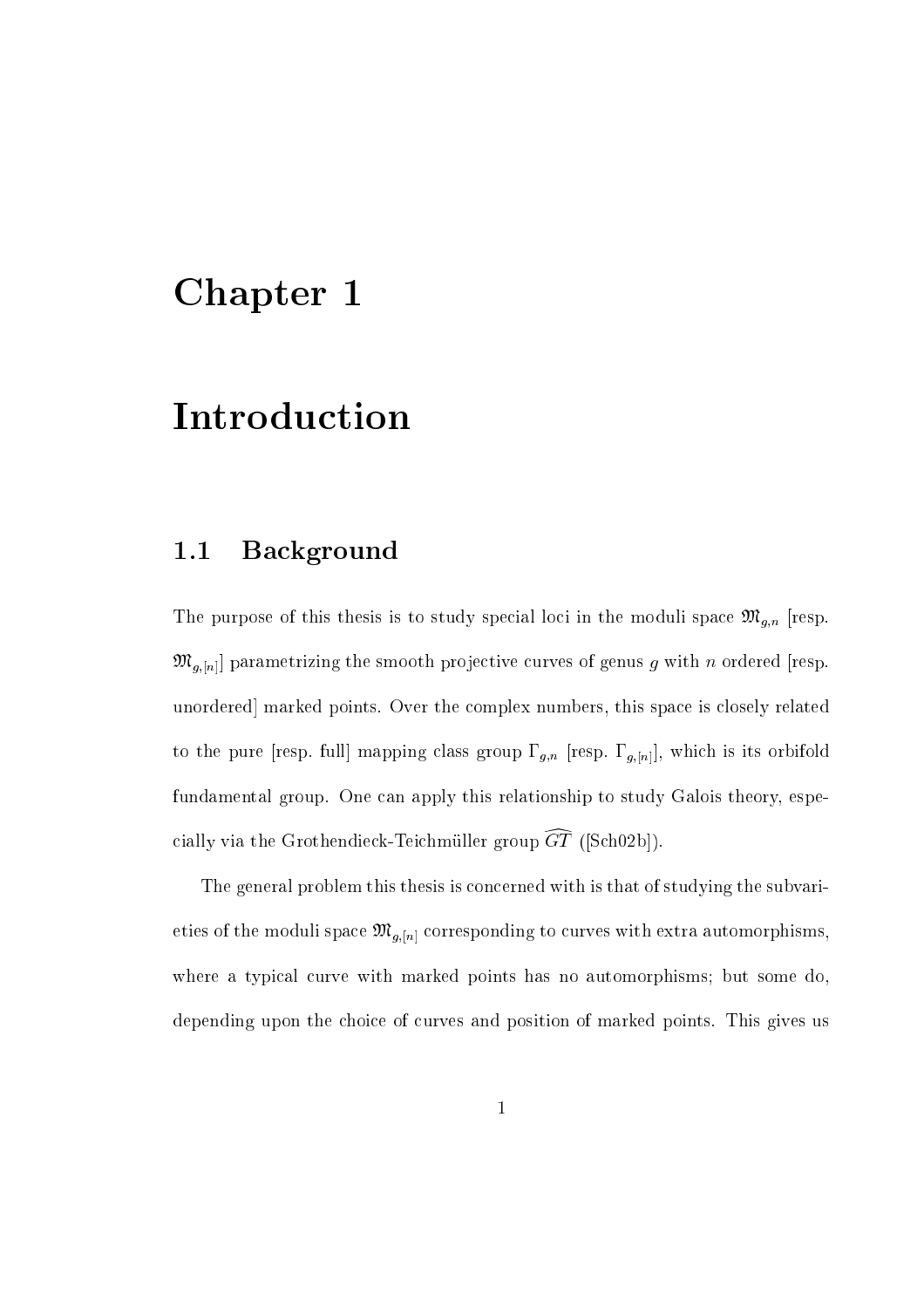ertain subvarieties in the moduli spa
e. For Riemann surfa
es, these subvarieties are characterized by specifying a finite group of mapping-classes whose action on a curve is fixed topologically. After considering this classical case, we will extend these ideas to curves over more general fields, including the characteristic  $p$  case.

We begin by recalling the situation in the classical case, before outlining what will be done later in this thesis. Let  $S$  be an orientable topological surface of genus g equipped with n distinct ordered marked points  $s_1, \ldots, s_n$  (we say that S is of type  $(g, n)$ ). A parametrized (ordered) marked Riemann surface of genus g is a Riemann surface X of genus g with n distinct ordered marked points  $x_1, \ldots, x_n$ together with a parametrization, i.e., a diffeomorphism  $\Phi$  :  $S \rightarrow X$  such that (si)  $\frac{1}{2}$  (with marked marked marked marked  $\frac{1}{2}$  (with marked marked marked marked marked marked marked marked marked marked marked marked marked marked marked marked marked marked marked marked marked marked ma points  $x_1, \ldots, x_n$  and parameterization  $\Psi$ ) and  $\Lambda$  (with marked points  $x_1, \ldots, x_n$ and parameterization  $\Psi$  ) are said to be *isomorphic* if there exists an isomorphism  $\alpha: \lambda \to \lambda$  of Kiemann surfaces with  $\alpha(x_i) = x_i$  for each  $i$  and a diffeomorphism  $h: S \to S$  with  $h(s_i) = s_i$ , for each i, which is isotopic to the identity, via a family of diese state here is such that  $\alpha$  is such that  $\alpha$  is a form of  $\alpha$  and  $\alpha$  is a such that  $\alpha$ the following diagram ommutes:

$$
S \xrightarrow{\Phi} X
$$
  
\n
$$
h \downarrow \qquad \qquad \downarrow \alpha
$$
  
\n
$$
S \xrightarrow{\Phi'} X'
$$

The Teil the Teil is the Taurus of isomorphism is the set of the set of parameters of parameterized marked marked Riemann surfaces of type  $(g, n)$ . In fact, it is well known that the Teichmüller space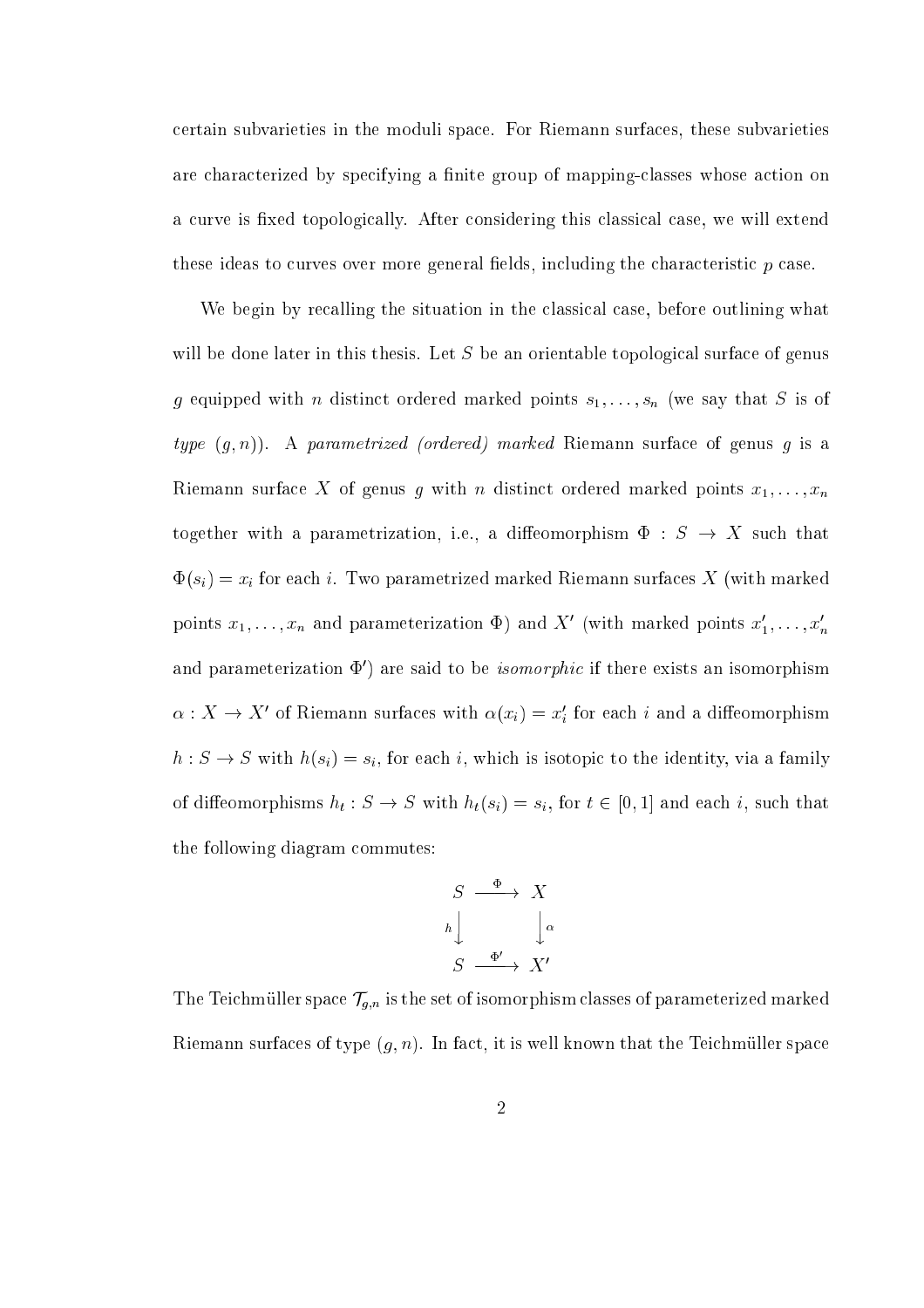forms a simply connected complex analytic space of dimension  $3g - 3 + n$  (except in a few small cases).

The mapping class group  $\Gamma_{g,[n]}$  acts on the Teichmüller space  $\mathcal{T}_{g,n}$ . The unordered moduli space  $\mathfrak{M}_{g,[n]}$  is realized as the quotient of the Teichmüller space  $\mathcal{T}_{g,n}$  by the action of the mapping class group  $\Gamma_{g,[n]}$ . Similarly, the ordered moduli space  $\mathfrak{M}_{g,n}$  is the group of the pure subgroup g;n by the pure subgroup  $\alpha$  of  $\alpha$  in the permutation group  $\alpha$  of  $\alpha$  in the permutation group  $\alpha$ ats naturally on Mg;n by permuting the marked points on the marked points on the Markedon surface on the Riema For any subgroup  $G \in S_n$ , we write  $\mathfrak{M}_{g,n}(G) = \mathfrak{M}_{g,n}/G$ .

Let  $\varphi$  be an element of finite order in the full or pure mapping class group (the group of homotopy classes of diffeomorphisms of a surface), then we consider the set of points in Teichmüller space fixed by  $\varphi$ . The image of this set in the quotient moduli space  $\mathfrak{M}_{g,n}(G)$  is called the *special locus* of  $\varphi$  and denoted  $\mathfrak{M}_{g,n}(G,\varphi)$ . The special locus of  $\varphi$  is closely related to the moduli space  $\mathfrak{M}(T)$  of the topological quotient  $T = S/\varphi$ . More explicitly, let  $[\varphi]$  denote the associated permutation of the let and let  $S$  be the substitution of  $S$  ,  $S$  be the subgroup generated by the distortion of the distortion  $[\varphi]$ . Then there is a natural covering map of finite degree  $[Sch02a]$ 

$$
\tau_{\varphi} : \widetilde{\mathfrak{M}}_{g,n}(G,\varphi) \to \mathfrak{M}(T) \tag{1.1.1}
$$

The morphism (1.1.1) orresponds to a group homomorphism

$$
Norm_{\Gamma_{q,n}(G)}(\varphi) \to \Gamma(T) \tag{1.1.2}
$$

where  $\Gamma_{g,n}(G)$  is the preimage of G under the canonical surjection  $\Gamma_{g,[n]} \to S_n$ .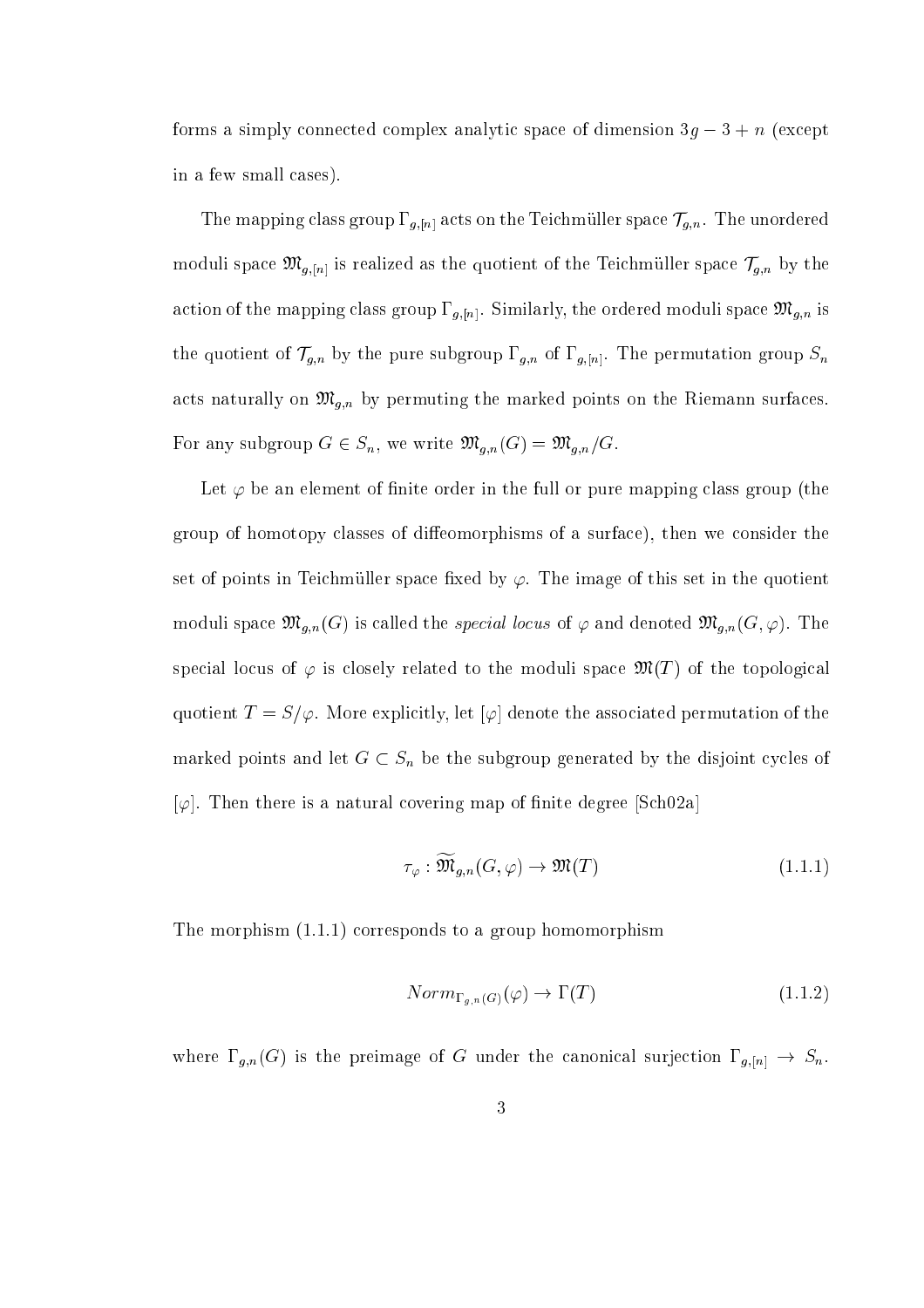These two groups are the orbifold fundamental groups of  $\mathfrak{M}_{q,n}(G,\varphi)$  and  $\mathfrak{M}(T)$ respe
tively.

If the homomorphism (1.1.2) is surjective, we say that  $\varphi$  satisfies the *surjectivity* condition, which corresponds to the condition that the morphism  $(1.1.1)$  is a degree 1 covering. If the homomorphism  $(1.1.2)$  is split, we say that  $\varphi$  satisfies the *splitting* condition. This additional condition says that the natural orbifold structures on  $\mathfrak{M}_{q,n}(G,\varphi)$  and  $\mathfrak{M}(T)$  are the same except for the automorphism  $\varphi$  at each point. When  $g = 0$ , every finite order element  $\phi$  of  $\Gamma_{g,[n]}$  satisfies both the surjectivity and splitting conditions [Sch02a].

This thesis builds upon previous work by González-Díez, Harvey and Schneps. González-Díez and Harvey [GH92] considered these irreducible subvarieties for genus  $g \geq 2$  curves without marked points over the complex numbers, where they have studied the coarse moduli space for surfaces with a specified automorphism group. Cornalba [Cor87] gives a complete classification of the irreducible subvarieties corresponding to the curves whose automorphism group contains a fixed cyclic subgroup of prime order, in the case  $g \geq 1, n = 0$  over the complex numbers. Later Schneps [Sch02a] considered the situation of genus 0 with n marked points, and genus 1 with  $n = 1$  or 2 marked points, corresponding to the curves having a cyclic group in its automorphism group, over the omplex numbers. In this thesis, we onsider more general cases in higher genus and in characteristic  $p$ , with  $n$  marked points, corresponding to the marked curves whose automorphism group contains a fixed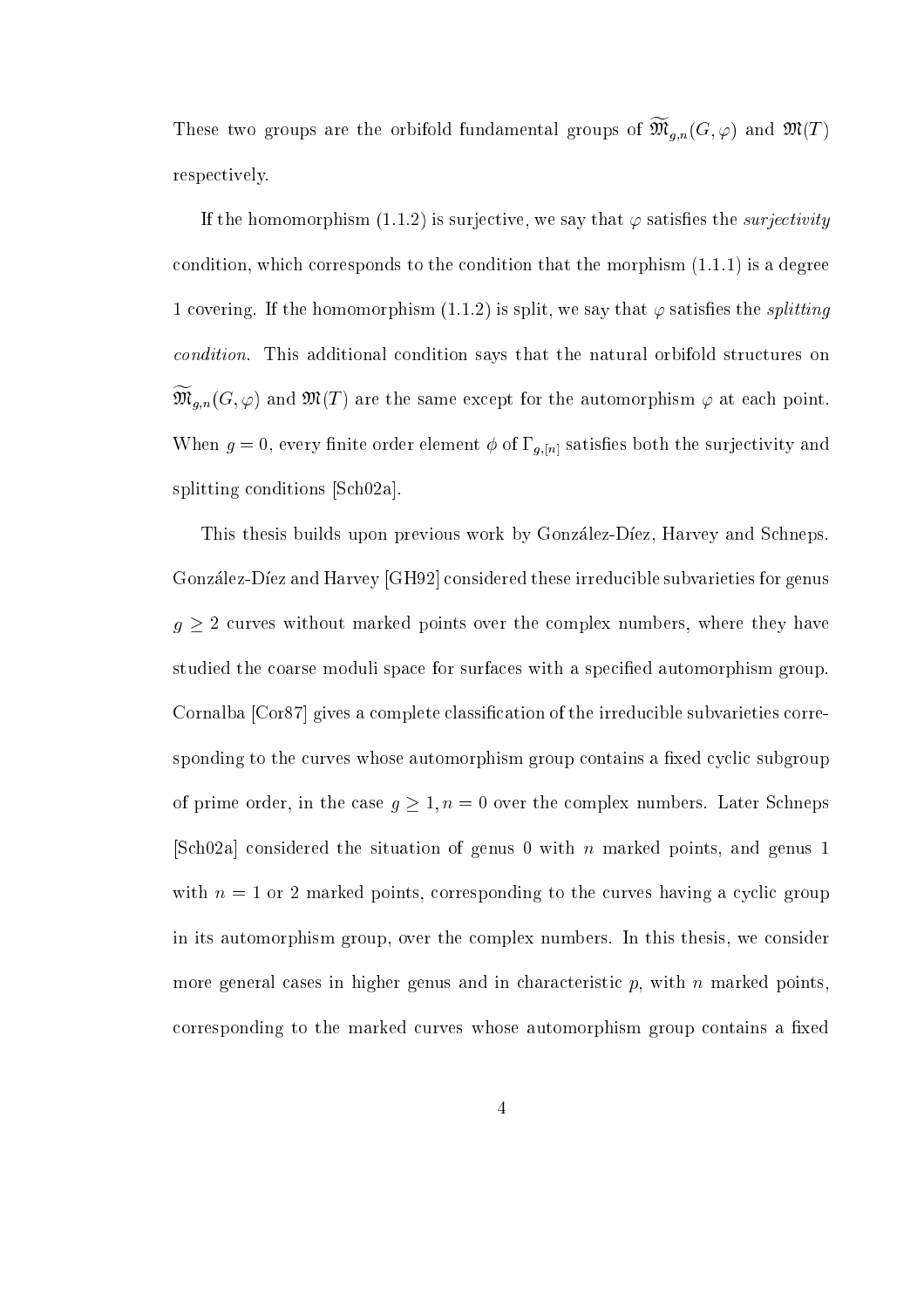cyclic subgroup.

### 1.2 Outline of the thesis

This thesis continues the study of special loci of curves discussed above, and also carries over this study of more general fields, including those of characteristic  $p$ . The difficulty in generalizing the definition of "special loci" to characteristic  $p$  is that we need to give an equivalent purely algebraic definition of special loci. Schneps' original definition  $(Definition 2.1.9)$  of special loci involves the mapping class group, which is the group of homotopy classes of orientation preserving diffeomorphisms fixing [resp. permuting] in marked points of  $S$  ([Sch02a]); so doesn't make sense in characteristic p. Chapter 2 focuses on this problem.

Section 2.1 provides an equivalent definition of (differential) special loci over the complex numbers  $\mathbb C$  without mentioning Teichmüller space and mapping class group. This definition is easier to use to prove the equivalence between the definition of special loci (in the original sense) and the definition of algebraic special loci. Section 2.2 gives two definitions of algebraic special loci, which are equivalent with the definition of special loci over the complex numbers  $\mathbb{C}$ . One is the "family"  $definition"$  (Definition 2.2.2) which is proved equivalent to the original definition by using Hurwitz families  $[CH85]$ . Another is the "permutation definition" (Corollary 2.2.7) in the case that *n* is big enough, where *n* is the number of the marked points of curves. The permutation definition is easier to work with if we have enough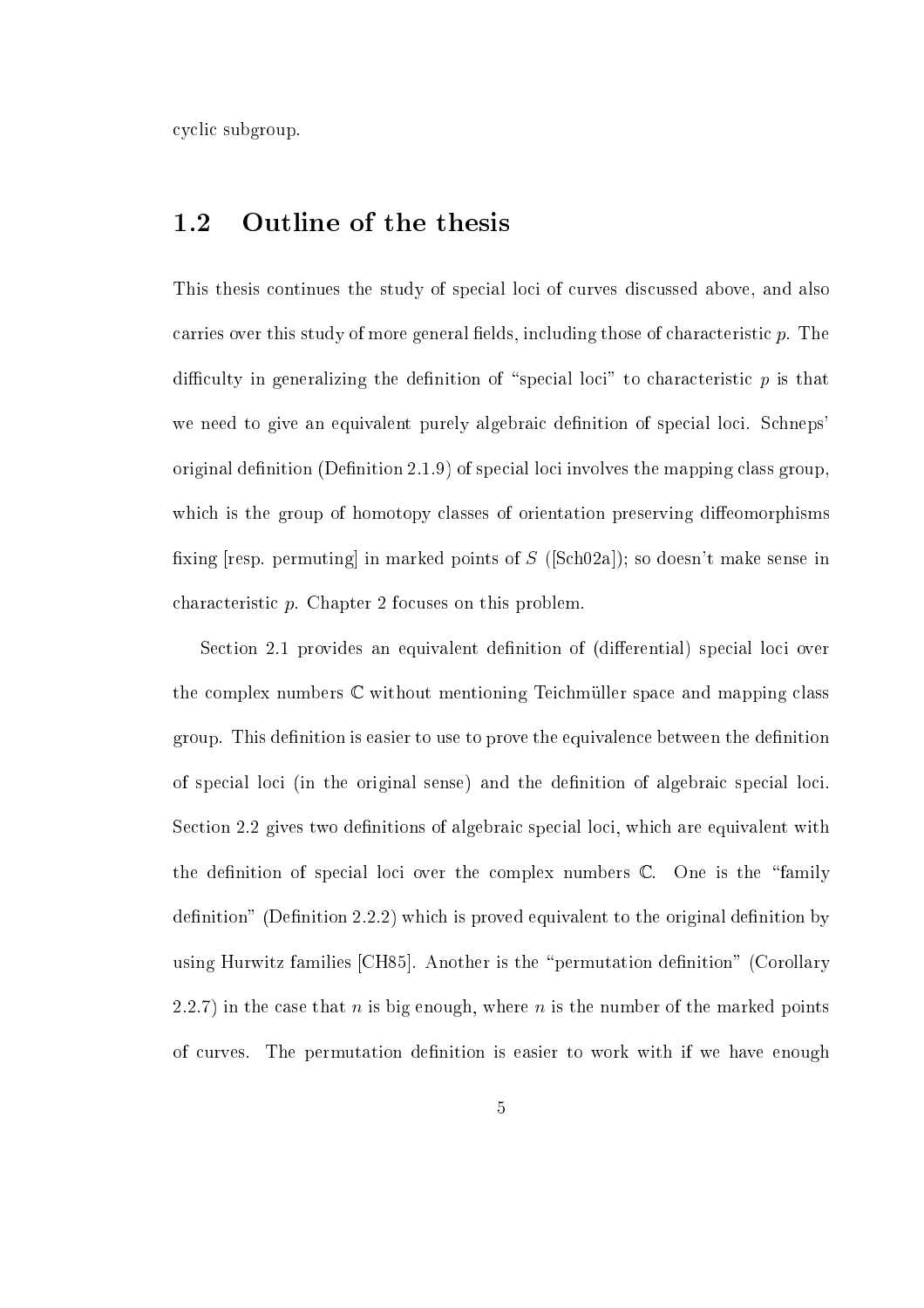marked points.

Chapter 3 describes the special loci in genus zero in all characteristics explicitly, and describes the possible permutations in Sn substance of  $\mu$  is not the special local contract of the special in genus 1.

If S is a sphere with n marked points, then a finite-order element of the mapping class group  $\Gamma_{g,[n]}$  is the class of a diffeomorphism which is simply a rotation around an axis (Section 3.1.1). In section 3.1.1, we recall some known results of Schneps (Sch02a) which describe the special loci in genus zero over the complex numbers explicitly. Sections 3.1.2 and 3.1.3 give some explicit examples of special loci in characteristic 5 and 3 by considering the points having non-trivial special automorphism group in the ordered moduli space to determine the special loci in the unordered moduli space. Over the complex numbers  $\mathbb{C}$ , a finite-order element of the mapping class group  $\Gamma_{g,[n]}$  is the class of a diffeomorphism which is simply a rotation around an axis, while in characteristic  $p$ , every finite-order automorphism of  $\mathbb{P}^1_K$  with marked points is the conjugacy class of a rotation around an axis (i.e., by multiplying roots of unity) or the conjugacy class of a translation (i.e., by adding an element in  $K$ ) (Proposition 3.1.8). Then we give a complete description of special loci of genus 0 in characteristic  $p$  in Section 3.1.4.

There is also a generalization of the results in genus 0 to higher genus. In particular, Proposition 3.2.1 describes the possible permutations  $[\varphi]$  such that the special locus  $\mathfrak{M}_{1,[n]}(\varphi)$  is not empty, where the proof is given by using the classification of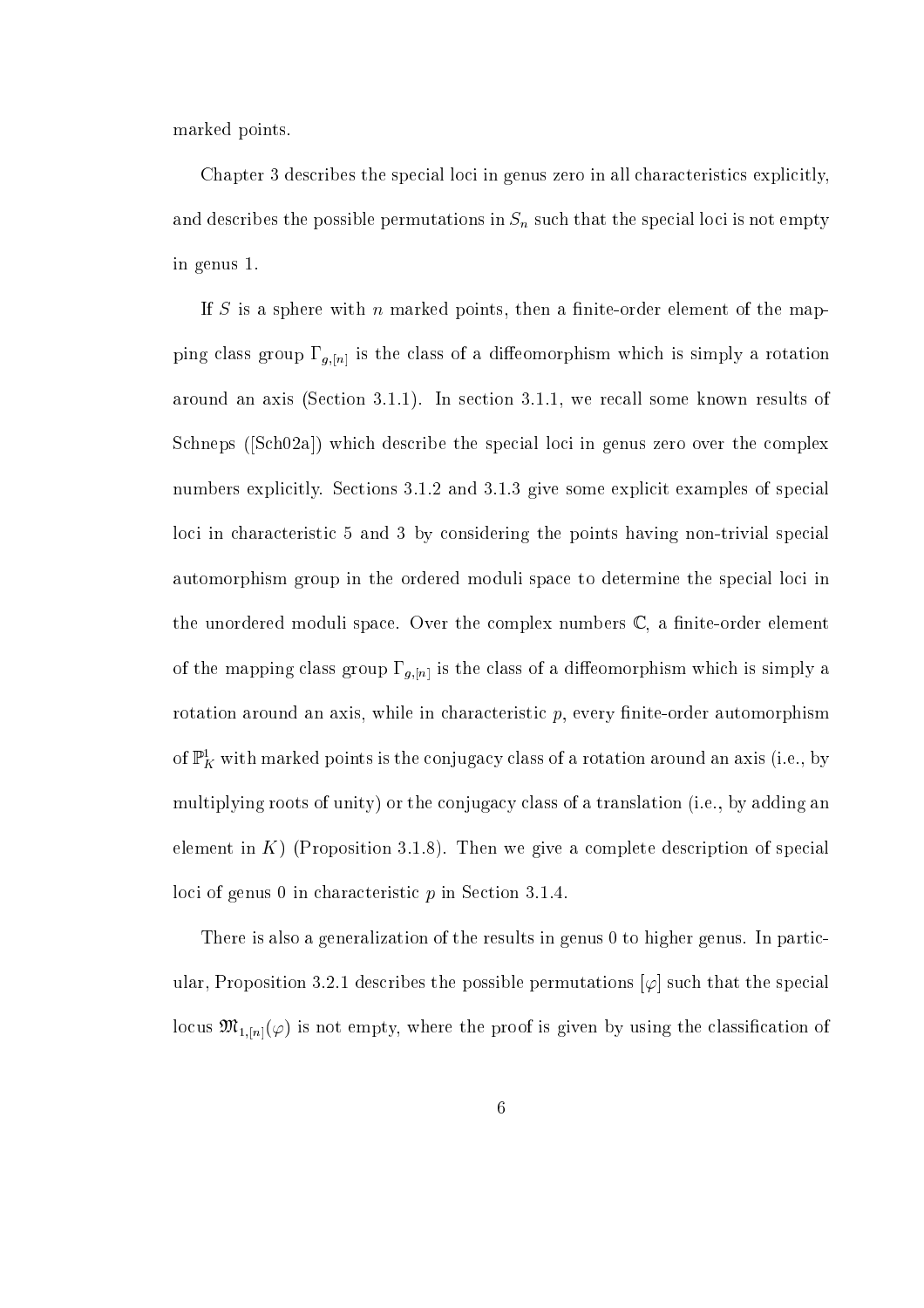automorphisms of elliptic curves and Riemann-Hurwitz formula.

Chapter 4 considers the surjectivity and splitting conditions in all characteristics in genus 0 by first generalizing the definitions of the surjectivity and splitting conditions to characteristic p.

The permutation group  $\alpha$  and  $\alpha$  are marked the marked the marked the marked the marked  $\alpha$ points on the Riemann surfaces. For any subgroup  $G \in S_n$ , we write  $\mathfrak{M}_{g,n}(G) =$  $\mathfrak{M}_{g,n}/G$ . Over C, let  $\varphi$  be an element of finite order in the full mapping class group and let  $T = S/\varphi$ . We consider the set of points in Teichmüller space fixed by  $\varphi$ . The image of this set in the quotient moduli space  $\mathfrak{M}_{g,n}(G)$  is the special locus of  $\varphi$  in  $\mathfrak{M}_{g,n}(G)$  and denoted  $\mathfrak{M}_{g,n}(G,\varphi)$ . Schneps gave splitting and surjectivity conditions such that each component of  $\mathfrak{M}_{q,n}(G,\varphi)$  is as close to  $\mathfrak{M}(T)$  as possible  $([Sch 02a]).$ 

To generalize the splitting and surjectivity conditions to characteristic  $p$ , we need to give an equivalent definition which can be applied in characteristic  $p$ . The original definition of splitting and surjectivity conditions involves the fundamental group of moduli spa
es of urves, while the fundamental group of moduli spa
es of curves in characteristic  $p$  is very complicated. Section 4.1 gives the geometric meaning of the surje
tivity ondition, whi
h avoids the fundamental group of moduli spaces of curves (Proposition 4.1.5). It also gives an equivalent description of the splitting condition by finite group theory using Proposition 4.1.9.

Section 4.2 shows that the surjectivity and splitting conditions hold in general for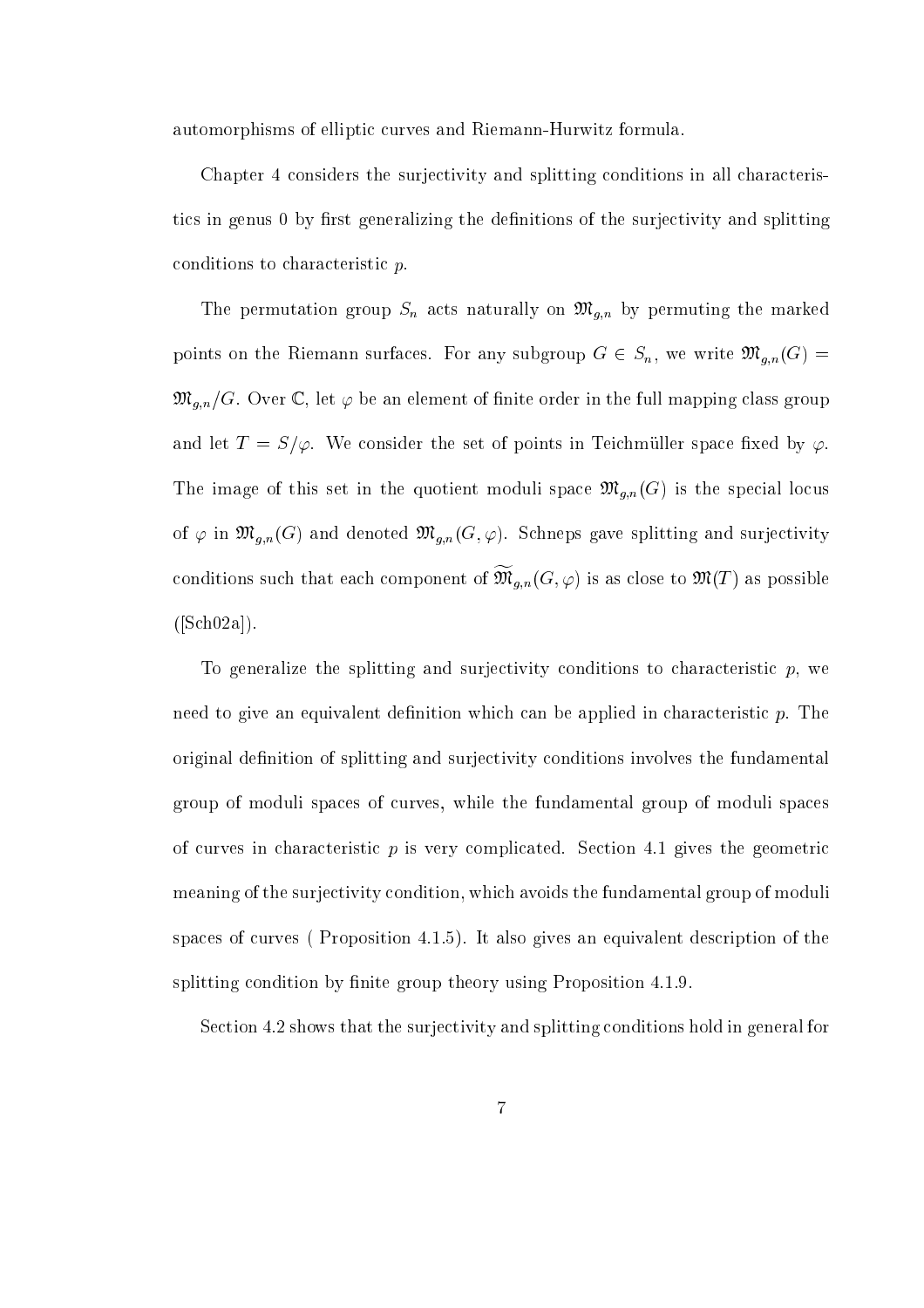genus 0 (Theorem 4.2.5 and Theorem 4.2.6); this generalizes the result of Schneps from characteristic 0 to arbitrary characteristic.

## 1.3 Preliminaries of moduli of urves

First I would like to give a rough idea and basi examples about moduli spa
es of urves.

We let Mg denote the set of isomorphism lasses of smooth, omplete, onne
ted urves of genus g. The set Mg () the structure of an algebraic of the structure of the structure.

iful it is a good to specific the algebraic to specific the algebraic to specific the algebraic to the specifi it to be a universal parameter variety for families of curves of genus  $g$ . In other words, we would like to require the same is a series of the there is a there is a  $\eta$  of  $\eta$ genus g such that for any other flat family  $X \to T$  of curves of genus g, there is a unique morte pulle-base of the substitution of the pull-base of the pull-base we have the pull-base of this th <sup>X</sup> ! Mg <sup>a</sup> universal family and say that Mg is <sup>a</sup> ne moduli spa
e.

under the double the domestic contracts of the detection (except for all  $\beta$  , when Mg is an  $\eta$  and a point  $M = \frac{1}{2}$  there is at least a variety Mg which a variety  $M$ following properties:

- (1) the set of losed points of Mg is in one-to-one orresponden
e with the set of isomorphism classes of curves of genus  $g$ ;
- (2) if  $f: X \to T$  is any flat family of curves of genus g, then there is a morphism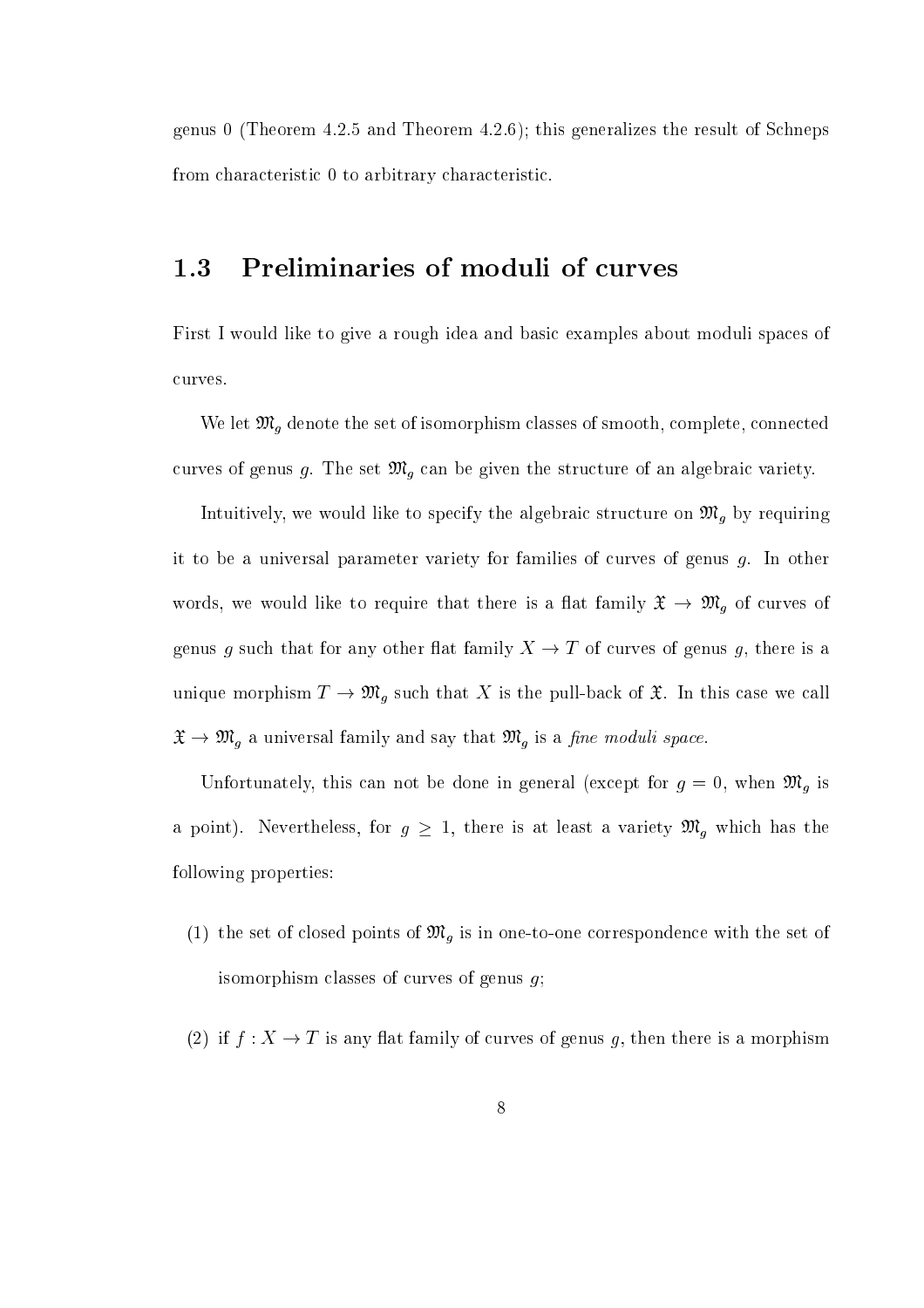h : T ! Mg su
h that for ea
h losed point <sup>t</sup> <sup>2</sup> <sup>T</sup> , Xt is in the isomorphism lass of the point of the point heads of the point of the point  $\mathcal{U}$  . The point  $\mathcal{U}$ 

recovers is the form in the joint of the form and was shown by Mumford Management and was shown by Mumford Mum  $\Gamma$  for a form  $\Gamma$  for g  $\Gamma$   $\Gamma$  , is a form of  $\Gamma$  , is a form  $\Gamma$  , is a form of  $\Gamma$ moduli space for curves of genus g. Moreover, Deligne and Mumford [DM69] have that March that Mg for g 2 is an interesting of dimensional programs where  $\gamma$  is an interesting  $3g-3$  over any fixed algebraically closed field. William Fulton [Ful69] also proved the irreducibility of the moduli of curves of genus  $q$  over any field with characteristic  $p > g + 1.$ 

The alliest space of the alliest the main study. The second study is very study, the study of the study of the isomorphism classes of objects  $(C; x_1, \ldots, x_n)$ , where C is a curve of genus g, and  $x_1, \ldots, x_n$  are distinct ordered points of C. Thus,  $\mathfrak{M}_g = \mathfrak{M}_{g,0}$ .

Let us begin to look at the simplest cases:

(I)  $\mathfrak{M}_{0,n} \cong [\mathbb{P}^1 - (0,1,\infty)]^{n-3} - \{x_i = x_j \text{ for some } i \neq j\}$ 

In fact, if we have *n* distinct points  $x_1, \ldots, x_n \in \mathbb{P}^1$ , a unique automorphism of  $\mathbb{P}^1$  takes  $x_1$  to 0,  $x_2$  to 1, and  $x_3$  to  $\infty$ . The remaining  $n-3$  points are arbitrary except for being distinct and not equal to 0, 1 or  $\infty$ .

(II)  $\mathfrak{M}_{1,0} = \mathfrak{M}_{1,1} \cong \mathbb{A}_i^1$  (the affine line with coordinate j)

Because curves of genus 1 with one fixed point  $P_0$  are groups, their automorphisms act transitively; hence  $\mathfrak{M}_{1,0} = \mathfrak{M}_{1,1}$ , as varieties. To determine the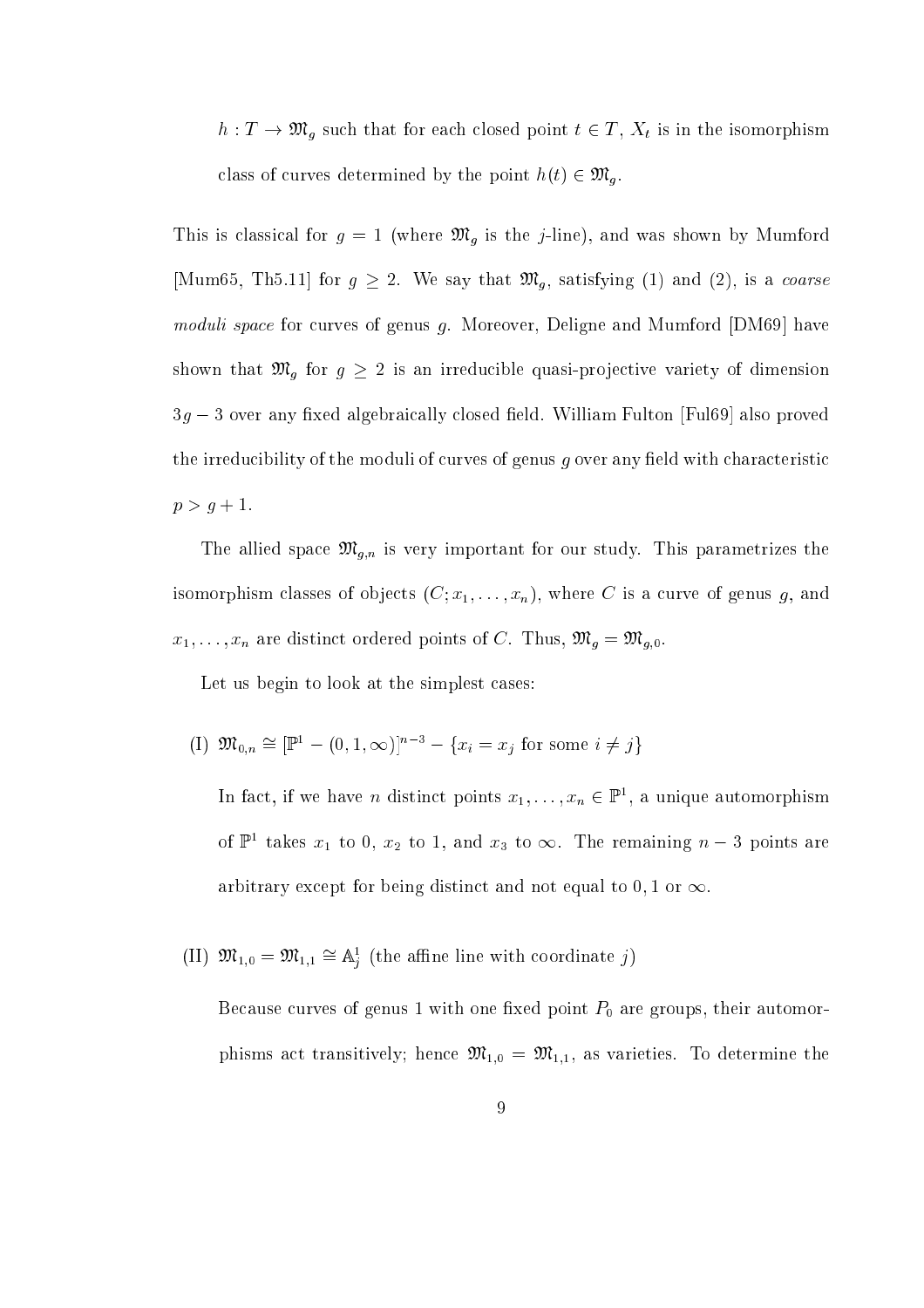space, recall that each such curve is isomorphic to a plane cubic  $C_{\lambda}$ , defined by  $y^2 = x(x-1)(x-\lambda)$  where  $\lambda \neq 0, 1$ . Equivalently,  $C_\lambda$  is the double cover of  $\mathbb{P}^1$  ramified at 0, 1,  $\infty$ ,  $\lambda$ . One proves easily (or the reader can refer to |Har97, pages 317–320 that  $C_{\lambda_1} \cong C_{\lambda_2}$  if and only if there is an automorphism of  $\mathbb{P}^1$ carrying  $0, 1, \infty, \lambda_1$  (unordered set) to  $0, 1, \infty, \lambda_2$ . This happens if and only if

$$
\lambda_2 = \lambda_1, 1 - \lambda_1, \frac{1}{\lambda_1}, \frac{\lambda_1 - 1}{\lambda_1}, \frac{\lambda_1}{\lambda_1 - 1}
$$
 or  $\frac{1}{1 - \lambda_1}$ .

[E.g., note the map

$$
(x, y) \longmapsto (1 - x, y)
$$

arrives C to C1; and the map  $\mathbf{r}$ 

$$
(x, y) \mapsto (1/x, y/x^2)
$$

arrives C to C1:  $\alpha$  -  $\alpha$  is constant constant constant constant constant constant constant constant constant constant constant constant constant constant constant constant constant constant constant constant constant

One must cook up an expression in  $\lambda$  invariant under these substitutions and no more. It is ustomary to use:

$$
j = j(\lambda) = 256 \frac{(\lambda^2 - \lambda + 1)^3}{\lambda^2 (\lambda - 1)^2}
$$

(It is readily checked that this  $j$  is invariant under these 6 substitutions and since  $6 = \max(\text{degree of numerator and denominator}),$  no other  $\lambda$ 's give the same j. The coefficient 256 is thrown in to make things work in characteristic 2.)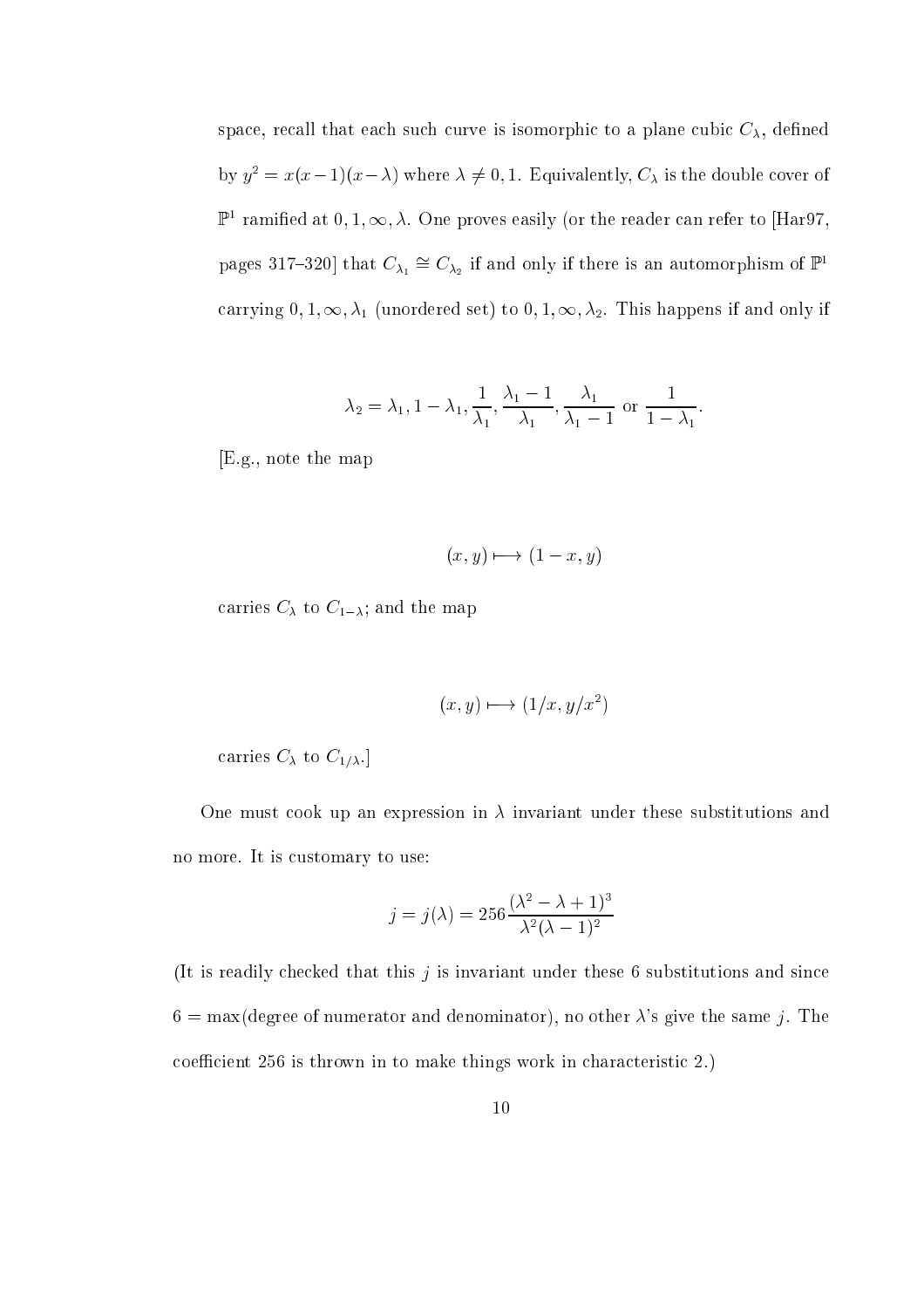We then get a bijection between the isomorphism classes of genus  $1$  curves  $C$ and the affine line  $\mathbb{A}^1$  by taking C to  $j(\lambda)$  if  $C \cong C_{\lambda}$ . Properties (1) and (2) above an then be he
ked.

Now we give the moduli problem a pre
ise statement.

First of all, we specify a class of objects together with a notion of a family of these obje
ts over a s
heme B. Roughly speaking, su
h a family onsists of a collection of objects  $X_b$ , for each b. Second, we choose a equivalence relation  $\sim$ on the set  $S(B)$  of all such families over each B. We build a functor F from the ategory of s
hemes to that of sets by the rule

$$
F(B) = S(B) / \sim
$$

and call F the moduli functor of our moduli problem. Let  $\mathfrak{M}$  be a scheme such that there are natural maps

$$
\Psi_{\mathfrak{M}}(B): F(B) \to \text{Hom}(B, \mathfrak{M})
$$

given by  $\Psi_{\mathfrak{M}}(B)(X)(b) = [X_b]$ , where  $b \in B$  and  $[X_b]$  denotes the equivalence class the the object the objective the set of morphisms from B to Andre More the set of more to M. More to M. More t precisely, these maps  $\Psi_{\mathfrak{M}}(B)$  determine a natural transformation

$$
\Psi_{\mathfrak{M}}: F \to \mathrm{Hom}(-, \mathfrak{M}).
$$

Denition 1.3.1. [HM98℄ If F is representable by <sup>M</sup> (i.e., F Hom(;M)), then we say that the scheme  $\mathfrak{M}$  is a *fine moduli space* for the moduli problem  $F$ .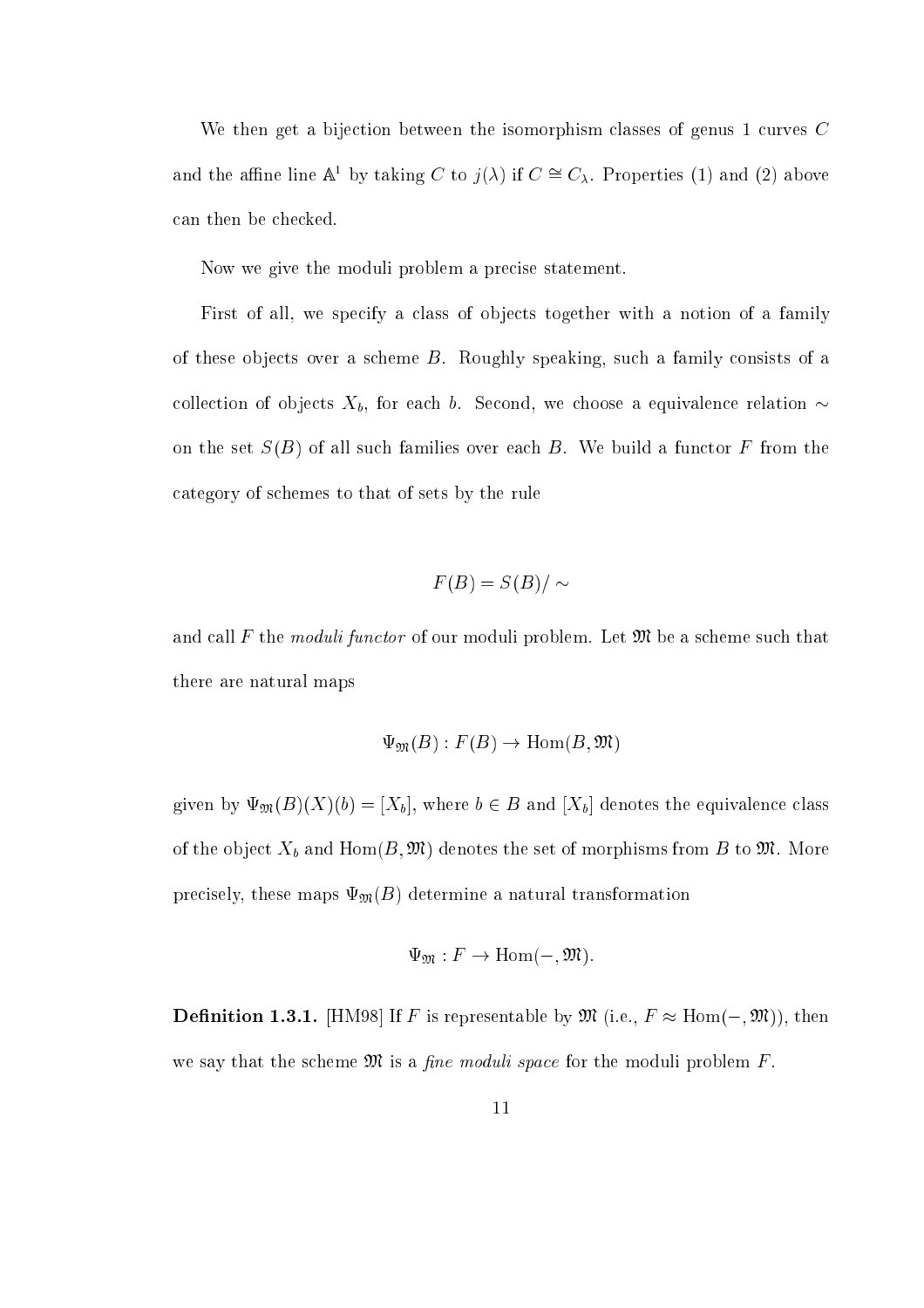de commented and international transformation and commences of commenters and international transformation  $\sim$ functor F to the functor  $\text{Hom}_{\mathfrak{M}} = \text{Hom}(-, \mathfrak{M})$  are a *coarse moduli space* for the functor  $F$  if

- 1) The map  $\Psi_{\mathfrak{M}}(pt) : F(pt) \to \text{Hom}(pt, \mathfrak{M})$  is bijective, where pt denotes any generi point.
- $\omega$ ) Given another scheme  $\omega$ t and a natural transformation  $\Psi_{\mathfrak{M}'}$  from  $F$   $\rightarrow$ Hom<sub>M'</sub>, there is a unique morphism  $\pi : \mathcal{M} \to \mathcal{M}$  such that the associated natural transformation  $\Pi : \text{Hom}_{\mathfrak{M}} \to \text{Hom}_{\mathfrak{M}'}$  satisfies  $\Psi_{\mathfrak{M}'} = \Pi \circ \Psi_{\mathfrak{M}}$ .
- *Remark* 1.3.3. (1) It is easy to check that if  $\mathfrak{M}$  is a fine moduli space, then it is a oarse moduli spa
e, but not vi
e versa.
	- $(2)$  It can be checked that Definition 1.3.2 coincides with the definition we gave at the beginning of this se
	tion for the oarse moduli spa
	e of urves of genus g.

The reason that Mg is just <sup>a</sup> oarse moduli spa
e, and not <sup>a</sup> ne moduli spa
e, is that some (spe
ial) urves of a given genus have more automorphisms than the general curve of that genus. Of course this does not for  $g = 0$ , where the moduli space is just a point. But in genus 1 there are two curves with extra automorphisms, beyond translation and inversion. Deleting those, one obtains a fine moduli space. In genus  $\geq 2$ , most curves have no automorphisms other than the identity, but some (e.g. hyperelliptic curves) have (finitely many) non-identity automorphisms.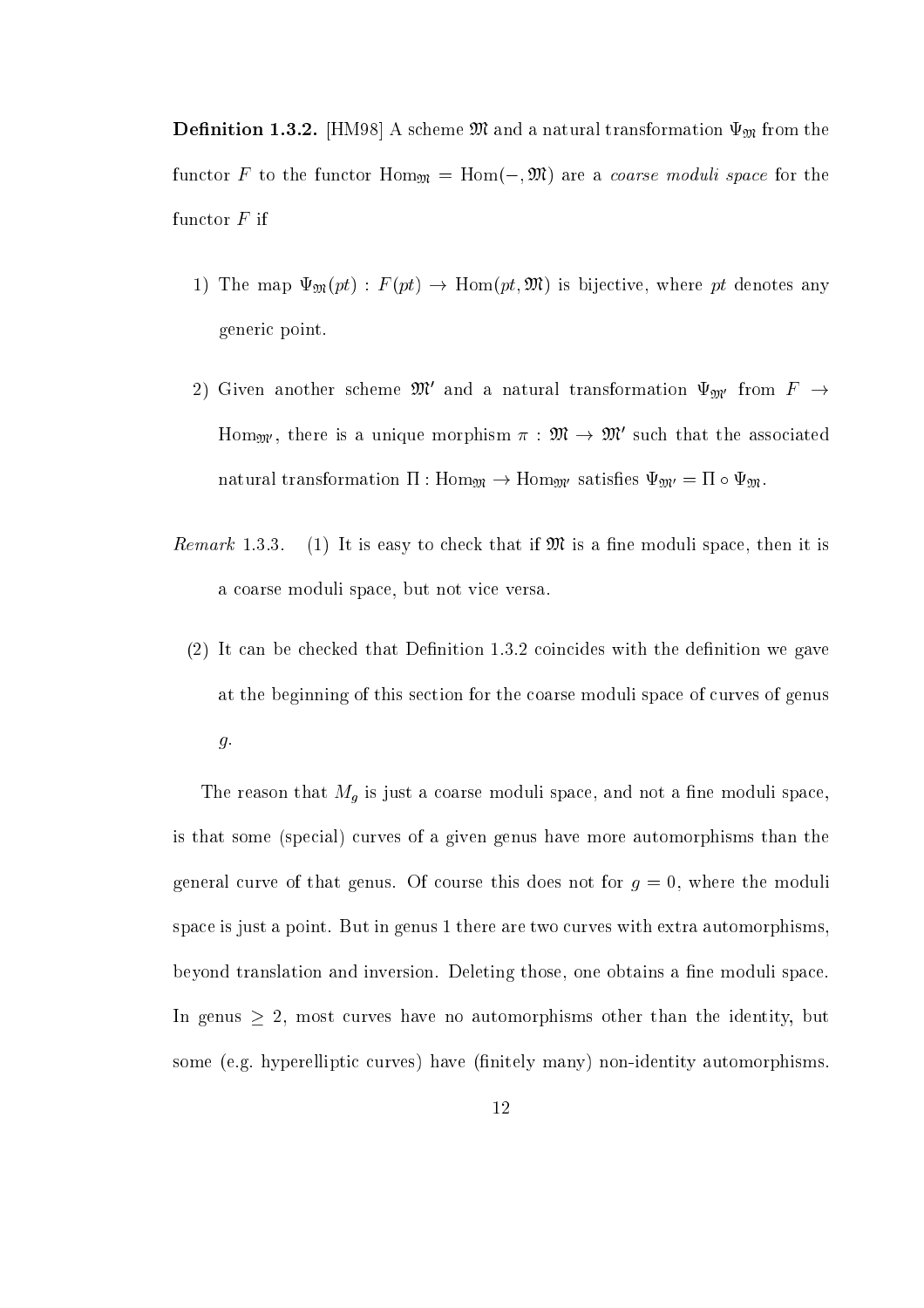A similar situation occurs for  $M_{g,n}$ , the moduli space of curves of genus g with n ordered marked points, and for the corresponding moduli space  $M_{g,[n]}$  of curves with unordered marked points. (In the marked situation, this phenomenon can even happen in genus 0.) These special loci of (marked) curves with extra automorphisms, which prevent the moduli spaces from being fine, are the subject of this thesis.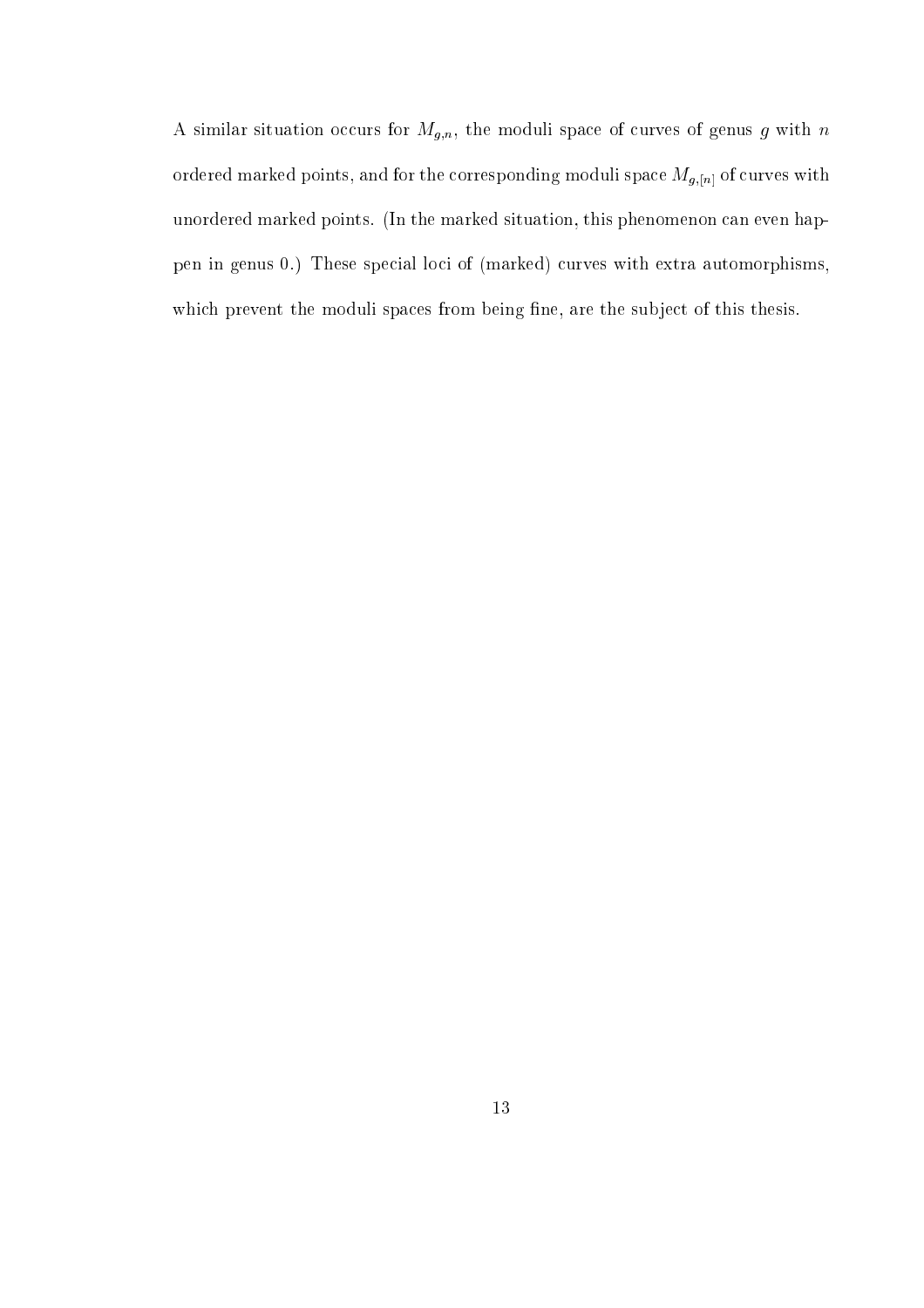## Chapter 2

# Notions of Special Loci

The focus of this chapter is to consider several notions of "special locus". We begin with the classical case of curves over the complex numbers, where Schneps's original definition  $(Definition 2.1.9)$  of special loci involves the mapping class group which is the group of homotopy classes of orientation preserving diffeomorphisms fixing [resp. permuting] in marked points of  $S$  ([Sch02a]), so doesn't make sense in characteristic  $p$ . Then we generalize this to characteristic  $p$ 

Section 2.1 provides an equivalent definition of differential special loci over the complex numbers  $\mathbb C$  without mentioning Teichmüller space and mapping class group. This definition is easier to be used to prove the equivalence between the definition of special loci (in the original sense) and the definition of algebraic special loci. Section 2.2 gives two definitions of algebraic special loci, which are equivalent with the definition of special loci over the complex numbers  $\mathbb{C}$ . One is the family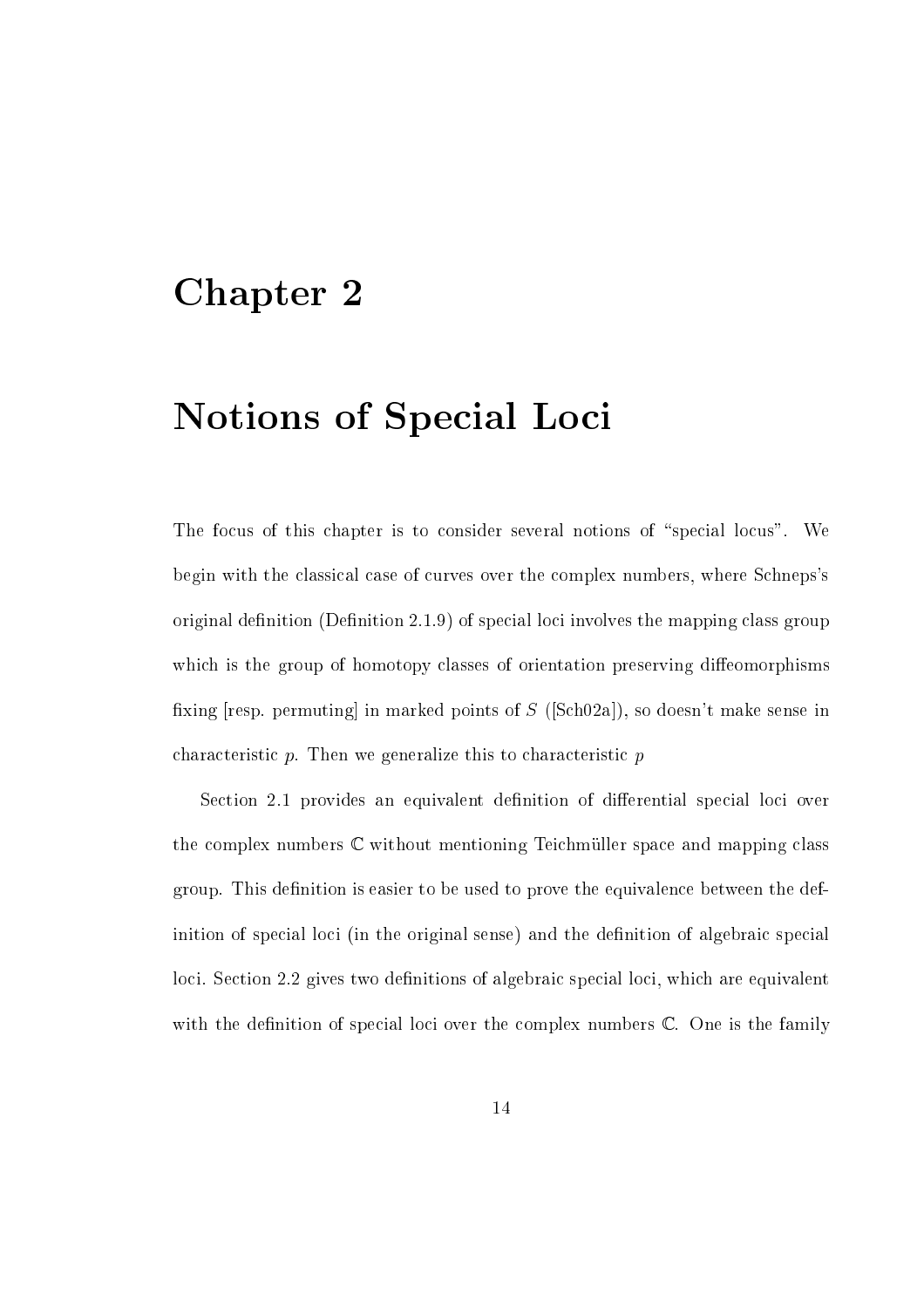$definition (Definition 2.2.2)$  which is proved equivalent to the original definition by using Hurwitz families [CH85]. Another is the permutation definition (Corollary 2.2.7) provided that *n* is big enough, say  $n > n_0(g)$ , where *n* is the number of marked points on the curves. Let K be an algebraically closed field. For each  $q$ , there exists a number  $n_0(g)$  such that every nontrivial automorphism of genus g curve over K has at most  $n_0(g)$  fixed points (Proposition 2.2.4). The permutation definition is easier to work with if we have enough marked points.

#### Differential special loci 2.1

In this thesis, we adopt some definitions from [Sch02a]. But sometimes we use slightly different "terminology". We say differential special locus for the original term special locus.

We fix S once and for all to be an orientable topological surface of genus  $q$ equipped with *n* distinct ordered marked points  $s_1, \ldots, s_n$ . We say that *S* is of type  $(g, n).$ 

Throughout this section, we only work over the complex numbers  $\mathbb{C}$ . In order to give the definition of special locus, we need to give the following definitions.

e is a control entered an ordered [resp. union and all marked Riemann surfaces of a Riemann surface X of genus g together with n ordered [resp. unordered] distinct marked points  $x_1, \ldots, x_n$ .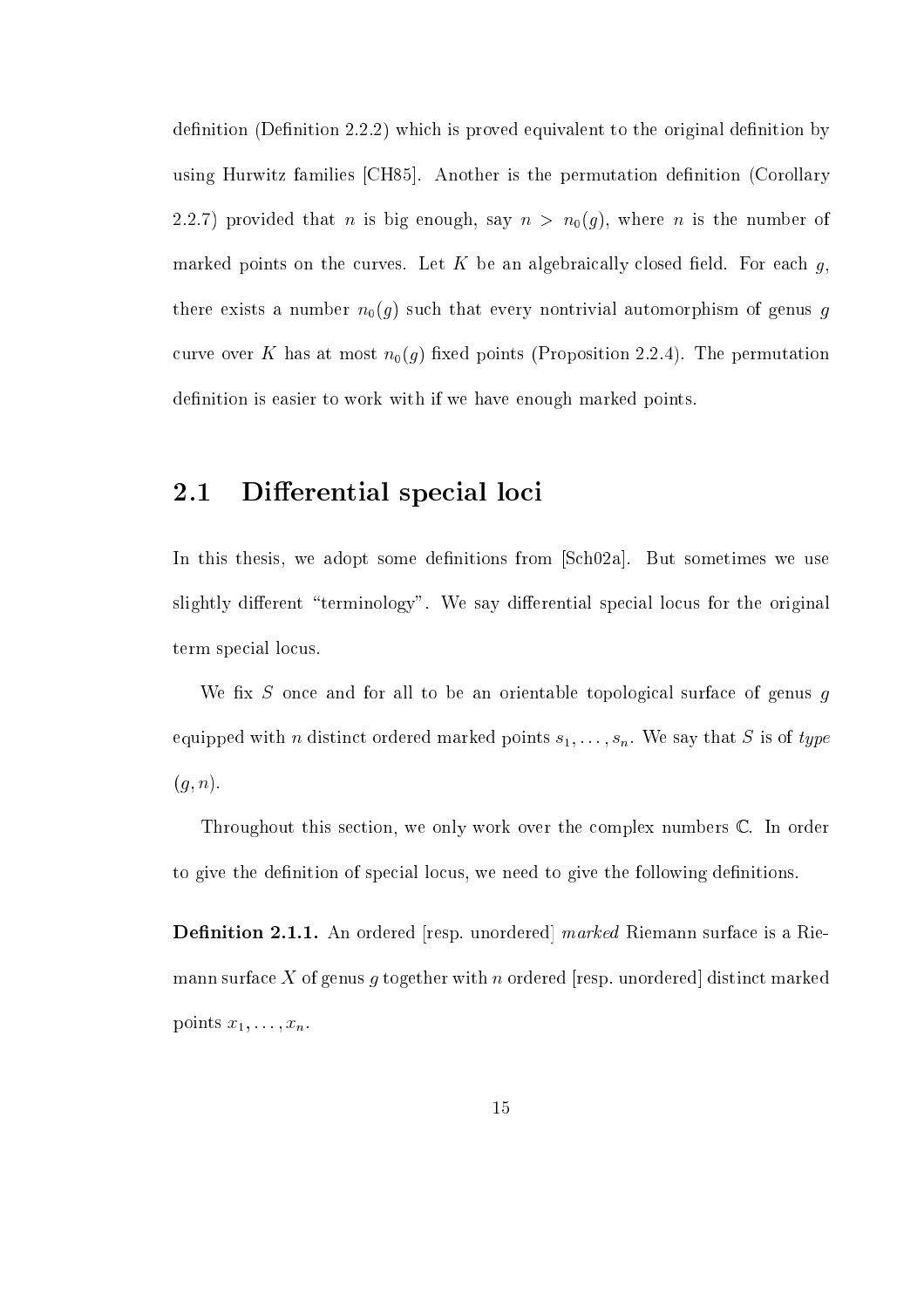Denition 2.1.2. (
f. [S
h02a, x2.1℄) A parameterized (ordered) marked Riemann surface of genus  $g$  consists of the following data:

- (1) a *n* ordered marked Riemann surface  $(X; x_1, \ldots, x_n)$  of genus g;
- (2) a parameterization, i.e., a dieomorphism : S ! X su
h that (si) = xi for  $1 \leq i \leq n$ .

We say X is of type  $(g, n)$ 

Denition 2.1.3. ([S
h02a, x2.1℄) Two parameterized marked Riemann surfa
es  $\Lambda$  (with marked points  $x_1, \ldots, x_n$  and parameterization  $\Psi$ ) and  $\Lambda$  (with marked points  $x_1, \ldots, x_n$  and parameterization  $\Psi$  ) are said to be *isomorphic* if there exists an isomorphism  $\alpha: A \to A$  of Riemann surfaces with  $\alpha(x_i) = x_i$  for  $1 \leq i \leq n$ and a diffeomorphism  $h: S \to S$  with  $h(s_i) = s_i$ , for  $1 \leq i \leq n$ , which is isotopic to the identity, su
h that the following diagram ommutes:

$$
S \xrightarrow{\Phi} X
$$
  
\n
$$
h \downarrow \qquad \qquad \downarrow \alpha
$$
  
\n
$$
S \xrightarrow{\Phi'} X'
$$

Remark 2.1.4. In above definition, when we say a diffeomorphism  $h: S \rightarrow S$  is isotopi to the identity, we mean that it is isotopi to the identity via a family of diese besteht is stated to the state of the significant control to the significant control to the significant o

remarks 2.1.5. The Teil is the space of  $\mathcal{L}_p$  is the space of the set of parameters of particles of  $p$  at rameterized marked Riemann surfaces of type  $(g, n)$ . In fact, it is well known that the Teichmüller space forms a simply connected complex analytic space of dimension  $3g - 3 + n$  (cf. [Nag88, Theorem 3.2.3]).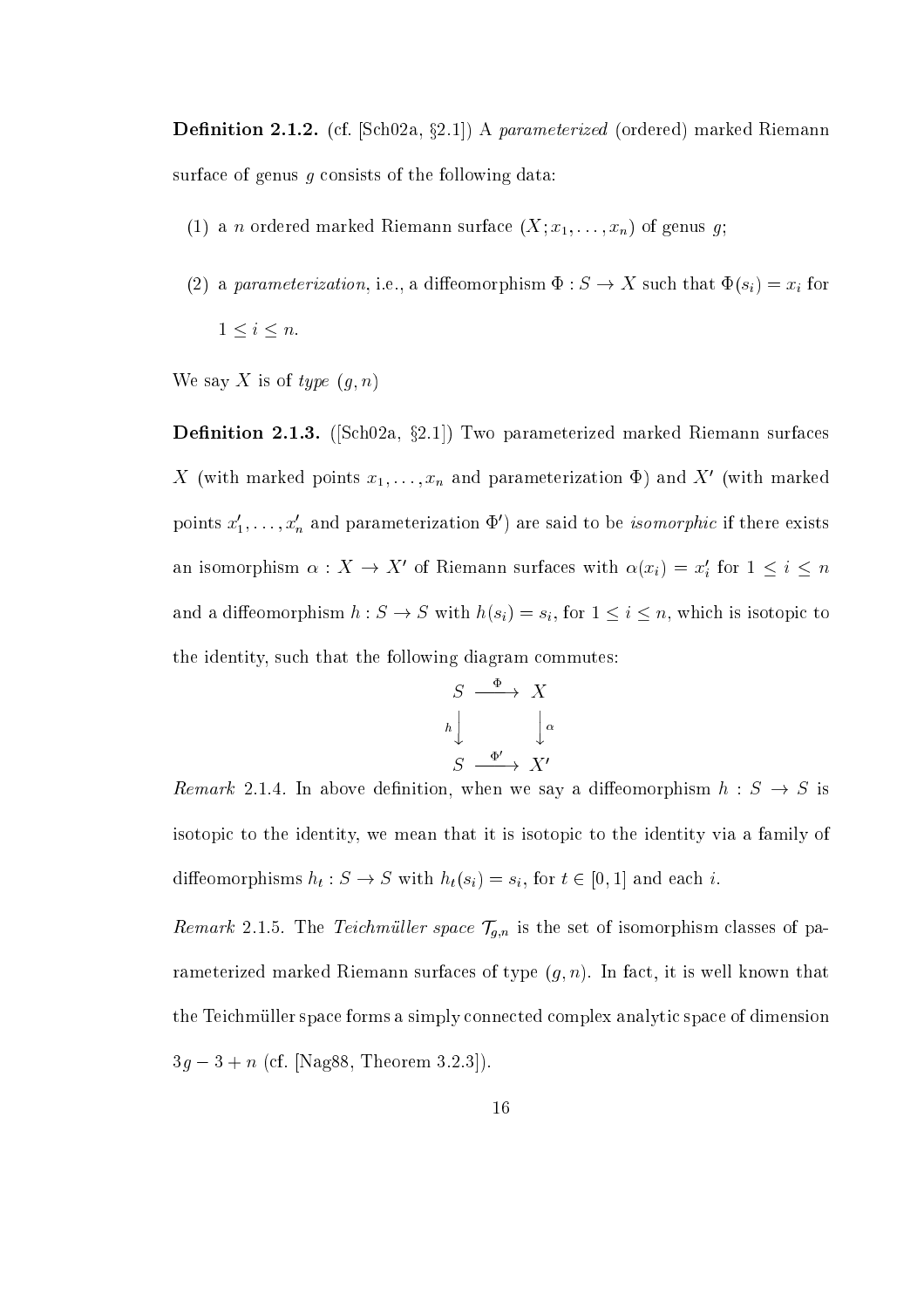Denition 2.1.6. ([S
h02a, x2.1℄)

(a) We define the full mapping class group  $\Gamma_{g,[n]}$  by setting

$$
\Gamma_{g,[n]} = \text{Diff}^+([S]) / \text{Diff}^0(S),
$$

where  $\text{Diff}^+(S)$  denotes the group of orientation-preserving diffeomorphisms of 5 which fixes  $\{s_1,\ldots,s_n\}$  as a set, and  $D(\Pi^-(S))$  is the subgroup of those which are isotopic to the identity.

(b) We define the pure mapping class group (or pure subgroup of the full mapping *class group*)  $\Gamma_{g,n}$ , by setting

$$
\Gamma_{g,n} = \text{Diff}^+(S)/\text{Diff}^0(S),
$$

where  $\text{Diff}^+(S)$  is the subgroup of  $\text{Diff}^+(S|)$  consisting of diffeomorphisms which fix each marked point  $s_i$ .

*Remark* 2.1.7. For the definition of mapping class group, Schneps ([Sch02a]), Hain and Looijenga ([HL97]) use diffeomorphisms of a compact orientable surface of genus g, while González-Díez, Harvey and Maclachlan ([GH92], [MH75]) use homeomorphisms of a compact orientable surface of genus  $q$ . But these definitions of the mapping class group are equivalent because every homeomorphism of a compact orientable surface  $S$  of genus  $g$  can be approximated by a diffeomorphism of  $S$  up to homotopy (cf.  $([Hir76, Chapter 5, Lemma 1.5])$ ). So we can use all the results about mapping lass group from all of above papers.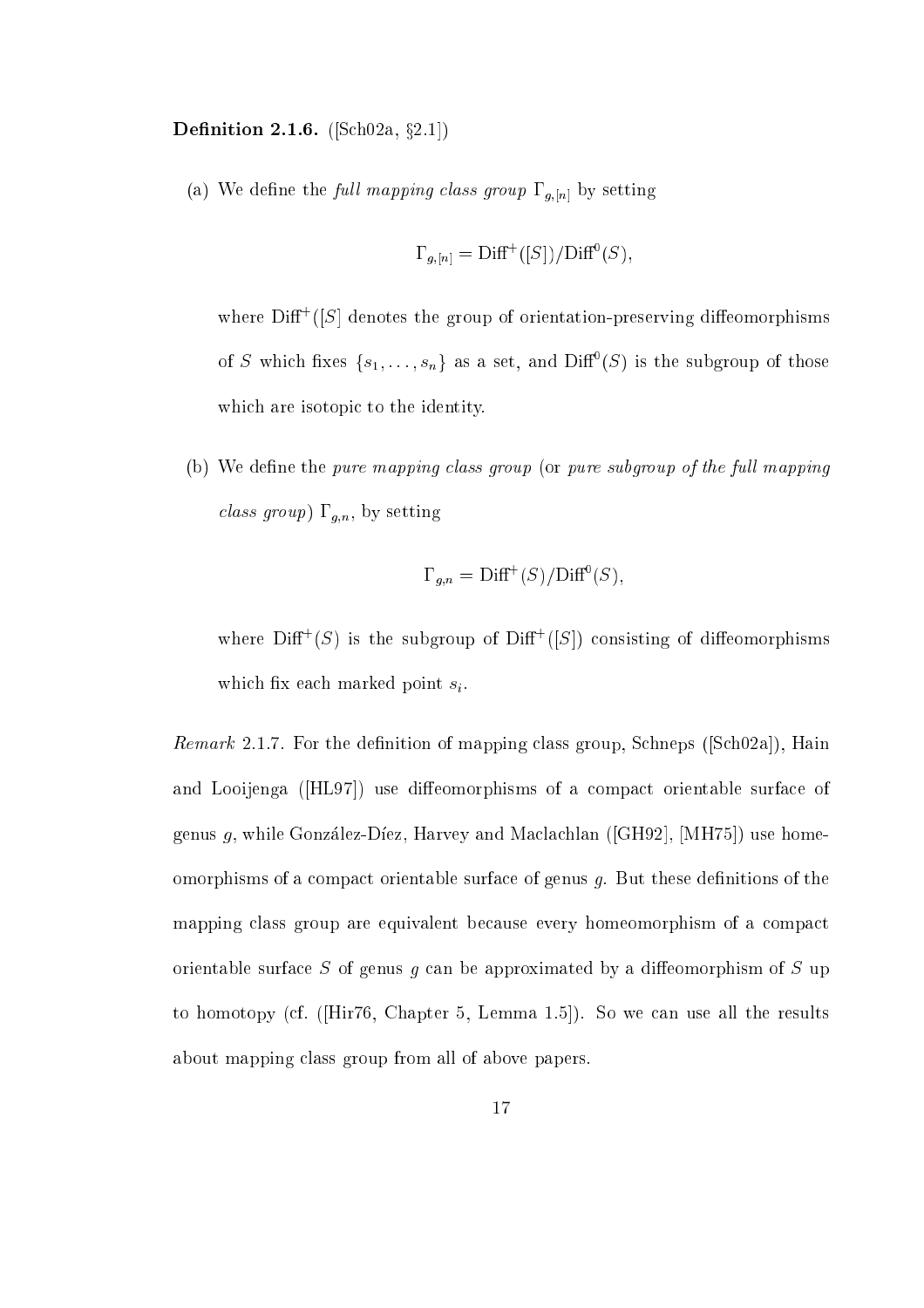Remark 2.1.8. The mapping class group  $\Gamma_{g,[n]}$  acts on the Teichmüller space  $\mathcal{T}_{g,n}$ . The action is the following: if  $\psi \in L_{a,[n]}$ , let  $\psi$  denote a lifting of  $\psi$  to a diffeomorphism of  $S$ ; then  $\psi$  -maps the marked Kiemann surface  $(\Psi, \Lambda)$  to  $(\Psi \circ \psi, \Lambda)$ ([Sch02a, §2.1]). The *unordered moduli space*  $\mathfrak{M}_{g,[n]}$ , parameterizing smooth curves of genus g together with a unordered set of n-distin
t marked points, is realized as the contract of the mapping of the mapping of the mapping of the mapping of the mapping of the mapping of the mapping of the mapping of the mapping of the mapping of the mapping of the mapping of the mapping of the mappin  $\Gamma_{g,[n]}$ . Similarly, the *ordered moduli space*  $\mathfrak{M}_{g,n}$ , parameterizing smooth curves of genus  $g$  together with an ordered set of  $n$ -distinct marked points, is the quotient of  $T$ g;n by the pure subset of  $T$  of  $T$  of  $T$  of  $T$  or  $T$  or  $T$  or  $T$  or  $T$  or  $T$  or  $T$  or  $T$  or  $T$  or  $T$  or  $T$  or  $T$  or  $T$  or  $T$  or  $T$  or  $T$  or  $T$  or  $T$  or  $T$  or  $T$  or  $T$  or  $T$  or  $T$  or  $T$  or  $T$ 

**Definition 2.1.9.** (cf.  $|SchUZa, gZ.1|$ ) If  $\varphi$  is an element of finite order in the full or pure mapping class group, then we consider the set of points in Teichmüller space fixed by  $\varphi$ . The image of this set in the quotient moduli space  $\mathfrak{M}_{g,n}$  or  $\mathfrak{M}_{g,[n]}$  is called the differential special locus of  $\varphi$ . We denote it by  $\mathfrak{M}_{\varphi}(S)$  or  $\mathfrak{M}_{\varphi}[S]$  respectively.

Now we give a notation by the following definition without mentioning Teich muller space and mapping class group.

Denition 2.1.10. (Dierential equivalen
e) Let X (with marked points x1; : : : ; xn) and  $\Lambda$  (with marked points  $x_1, \ldots, x_n$ ) be two ordered marked Kiemann surfaces with genus g in the ordered moduli space  $\mathfrak{M}_{g,n}$ . Let  $\alpha$  be a finite order automorphism of  $\Lambda$  and let  $\alpha$  be a nnite order automorphism of  $\Lambda$  , which iix each marked point. Then  $\alpha$  and  $\alpha$  are said to be *aifferentially equivalent* if there exists a difreomorphism  $\Psi : A \to A$  with  $\Psi(x_i) = x_i$  for  $1 \leq i \leq n$  such that the following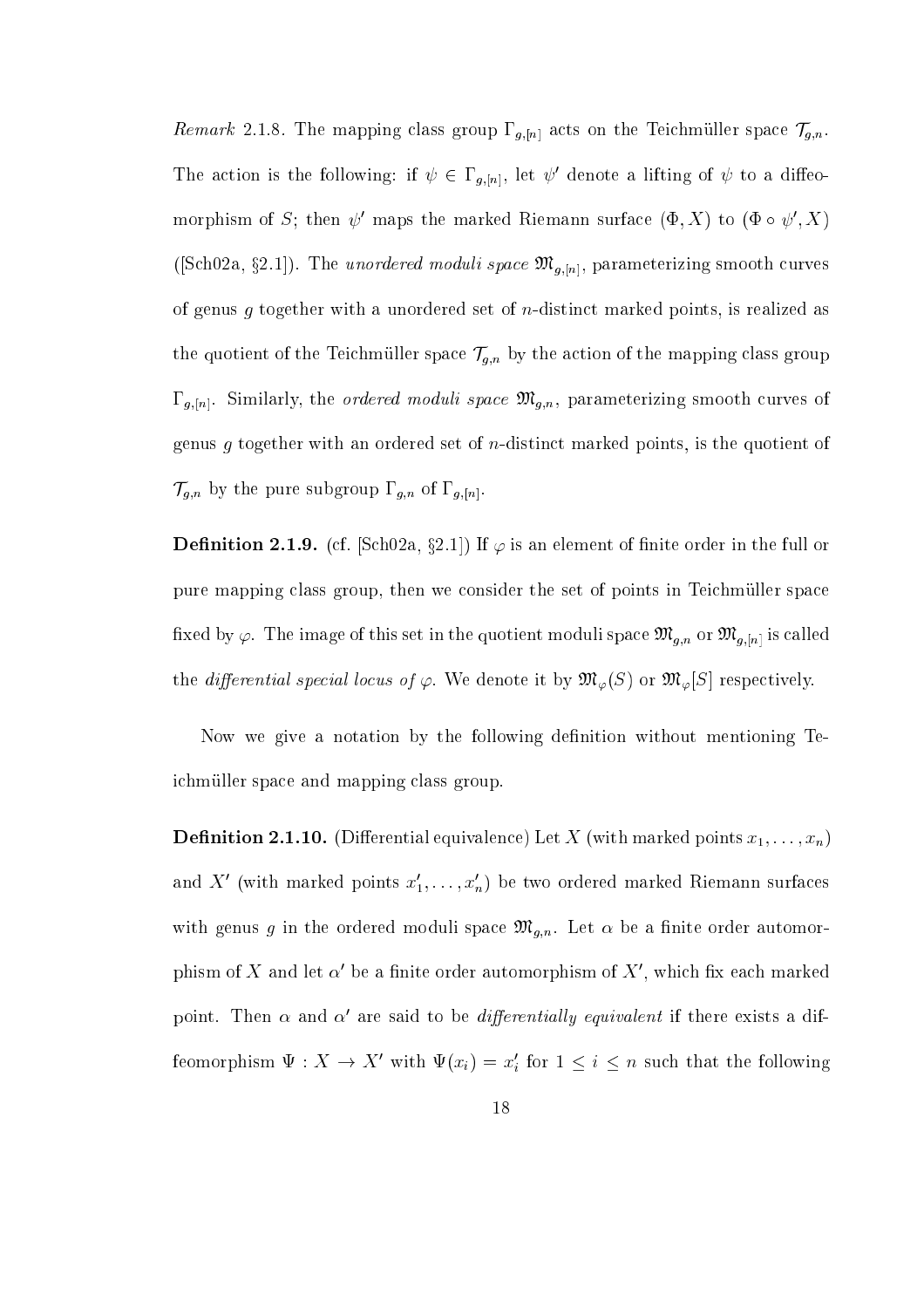diagram ommutes:

$$
X \xrightarrow{\Psi} X'
$$
  

$$
\alpha \downarrow \qquad \qquad \downarrow \alpha'
$$
  

$$
X \xrightarrow{\Psi} X'.
$$

Similarly, Let  $\Lambda$  (with marked points  $x_1, \ldots, x_n$ ) and  $\Lambda$  (with marked points  $x_1, \ldots, x_n$ ) be two unordered marked Riemann surfaces with genus  $g$  in the unordered moduli space  $\mathfrak{M}_{g,[n]}$ . Let  $\alpha$  be a finite order automorphism of X and let  $\alpha'$ be a finite order automorphism of  $\Lambda$  , which fix the marked points as a set. Then  $\alpha$  and  $\alpha$  are said to be  $a$ ifferentially equivalent if there exists a diffeomorphism  $\Psi: A \to A$  which maps the set of marked points of  $A$  to the set of marked points of  $\Lambda$  such that the following diagram commutes:

$$
X \xrightarrow{\Psi} X'
$$
  

$$
\alpha \downarrow \qquad \qquad \downarrow \alpha'
$$
  

$$
X \xrightarrow{\Psi} X'
$$

Proposition 2.1.11. Let X (with marked points x1; : : : ; xn) be an unordered [resp. ordered] marked Riemann surface in  $\mathfrak{M}_{g,[n]}$  [resp.  $\mathfrak{M}_{g,n}$ ] and  $\alpha$  be a finite order automorphism of X. Pick a parameterization  $\Phi$  of X, then  $(X, \Phi)$  is a point in Teichmüller space. Let  $\psi : S \to S$  be the diffeomorphism induced by  $\alpha$ . Let  $\varphi$  be the equivalent class of  $\psi$  in the full [resp. pure] mapping class group.

- (a) Then  $(X, \Phi)$  is fixed by  $\varphi$ .
- (v) Let  $X$  (with marked points  $x_1, \ldots, x_n$ ) be an unordered [resp. ordered] marked Riemann surface in  $\mathfrak{M}_{g,[n]}(\mathfrak{M}_{g,n})$ . Then there exists a parameterized marked  $R$ iemann surface  $(X, \Psi)$  (where  $\Psi$  is a parameterization) in Teichmulter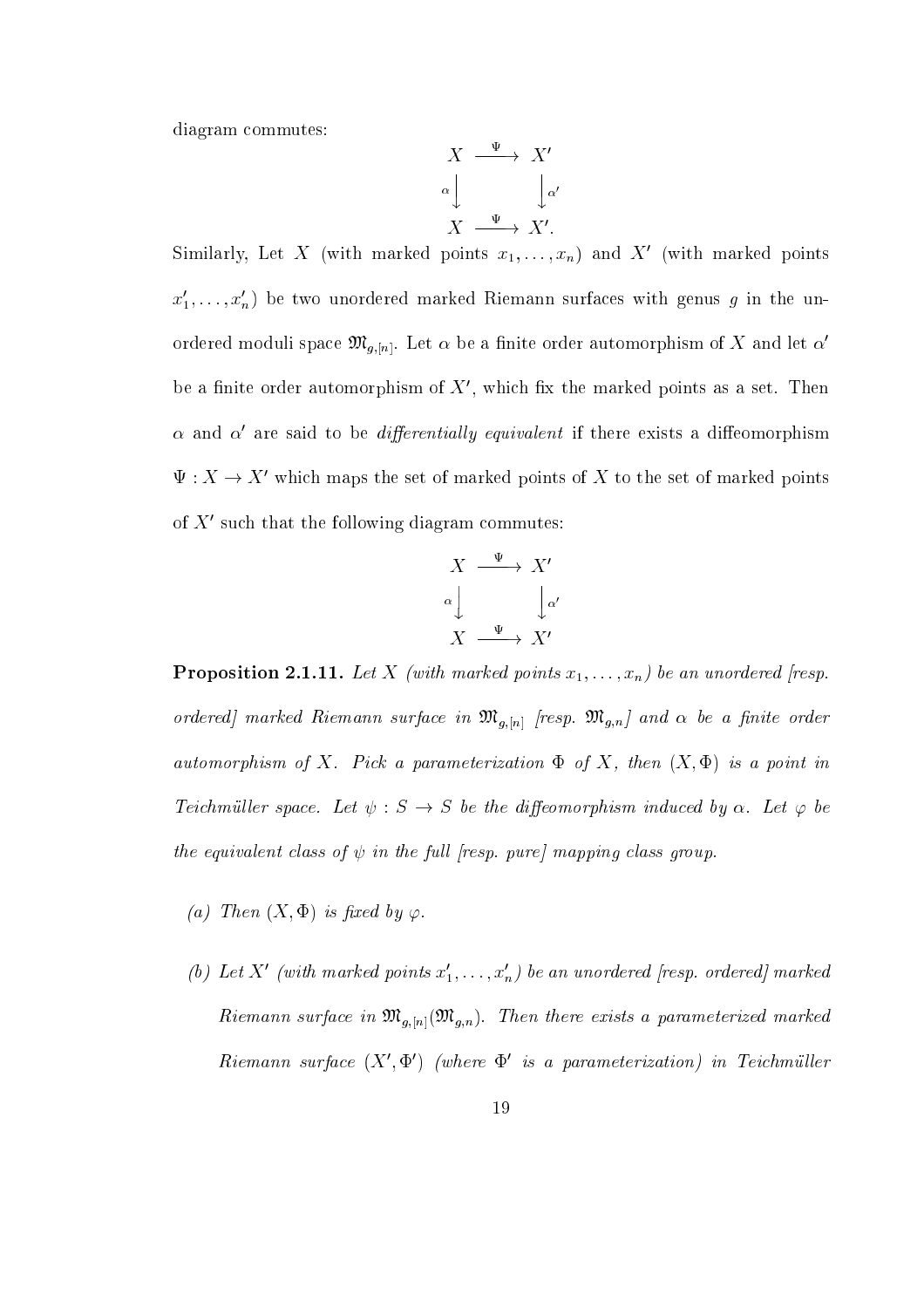space which is also fixed by  $\varphi$  if and only if there exists an automorphism  $\alpha'$ of  $\Lambda$  -which is differentially equivalent to  $\alpha$ .

Proof. We only give a proof for unordered moduli space. For ordered moduli space, the proof is basi
ally the same.

(a) By assumption of the proposition, we have the following ommutative diagram:

$$
S \xrightarrow{\Phi} X
$$
  
\n
$$
\psi \downarrow \qquad \qquad \downarrow \alpha
$$
  
\n
$$
S \xrightarrow{\Phi} X
$$

which is equivalent to the following commutative diagram:

$$
S \xrightarrow{\Phi} X
$$
  

$$
id \downarrow \qquad \qquad \downarrow \alpha
$$
  

$$
S \xrightarrow{\Phi \psi} X
$$

where  $id : S \to S$  is the identity. So  $(X, \Phi)$  is fixed by  $\varphi$  in Teichmüller space.

(b) Tyow suppose that there exists a parameterized marked Riemann surface ( $\Lambda$  ,  $\Psi$  ) which is also fixed by  $\varphi$ . Then there exists an automorphism  $\alpha^{\cdot}: X^{\cdot} \to X^{\cdot}$ and a different contract potential  $\alpha$  . So the size  $\alpha$  (si)  $\alpha$  for  $\alpha$   $\alpha$  in which has a size of  $\alpha$ isotopic to the identity such that the following diagram commutes:

$$
\begin{array}{ccc}\nS & \xrightarrow{\Phi'} & X' \\
h & & \downarrow \alpha' \\
S & \xrightarrow{\Phi'\psi h^{-1}} & X'\n\end{array}
$$

since  $\psi h^{-1}$  is a lifting of  $\varphi.$  The above commutative diagram is equivalent to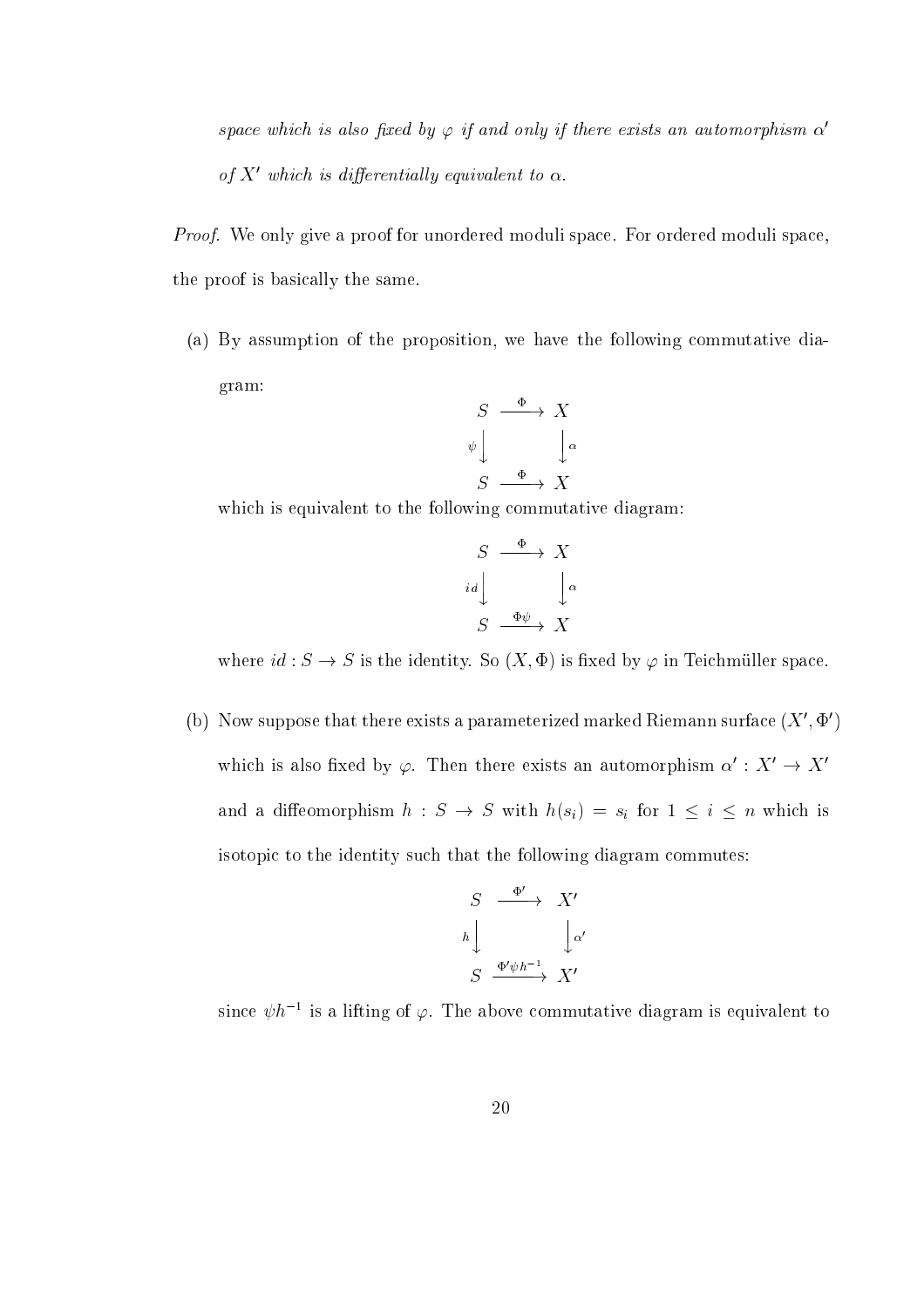the following ommutative diagram:

$$
S \xrightarrow{\Phi'} X'
$$
  
\n
$$
\psi \downarrow \qquad \qquad \downarrow \alpha'
$$
  
\n
$$
S \xrightarrow{\Phi'} X'
$$

Let  $\Psi = \Psi \Psi$  : then we get the following commutative diagram:

$$
X \xrightarrow{\Psi} X'
$$
  
\n
$$
\alpha \downarrow \qquad \qquad \downarrow \alpha'
$$
  
\n
$$
X \xrightarrow{\Psi} X'
$$

 $50 \alpha$  and  $\alpha$  are differentially equivalent.

Conversely, suppose there exists an automorphism  $\alpha$  for  $\Lambda$  -which is differentially equivalent to  $\alpha$ . Then there exists a diffeomorphism  $\Psi : A \rightarrow A$  which maps the set of marked points to the set of marked points su
h that the following diagram ommutes:

$$
X \xrightarrow{\Psi} X'
$$
  

$$
\alpha \downarrow \qquad \qquad \downarrow \alpha'
$$
  

$$
X \xrightarrow{\Psi} X'
$$

Then we have the following ommutative diagram:

$$
S \xrightarrow{\Phi} X \xrightarrow{\Psi} X'
$$
  
\n
$$
\psi \downarrow \qquad \alpha \downarrow \qquad \downarrow \alpha'
$$
  
\n
$$
S \xrightarrow{\Phi} X \xrightarrow{\Psi} X'
$$

Let  $\Phi' = \Phi \Psi$ ; then the following diagram commutes:

$$
S \xrightarrow{\Phi'} X'
$$
  
\n
$$
\psi \downarrow \qquad \qquad \downarrow \alpha'
$$
  
\n
$$
S \xrightarrow{\Phi'} X'
$$

This is equivalent to the following ommutative diagram:

$$
S \xrightarrow{\Phi'} X'
$$
  

$$
id \downarrow \qquad \qquad \downarrow \alpha'
$$
  

$$
S \xrightarrow{\Phi'\psi} X'
$$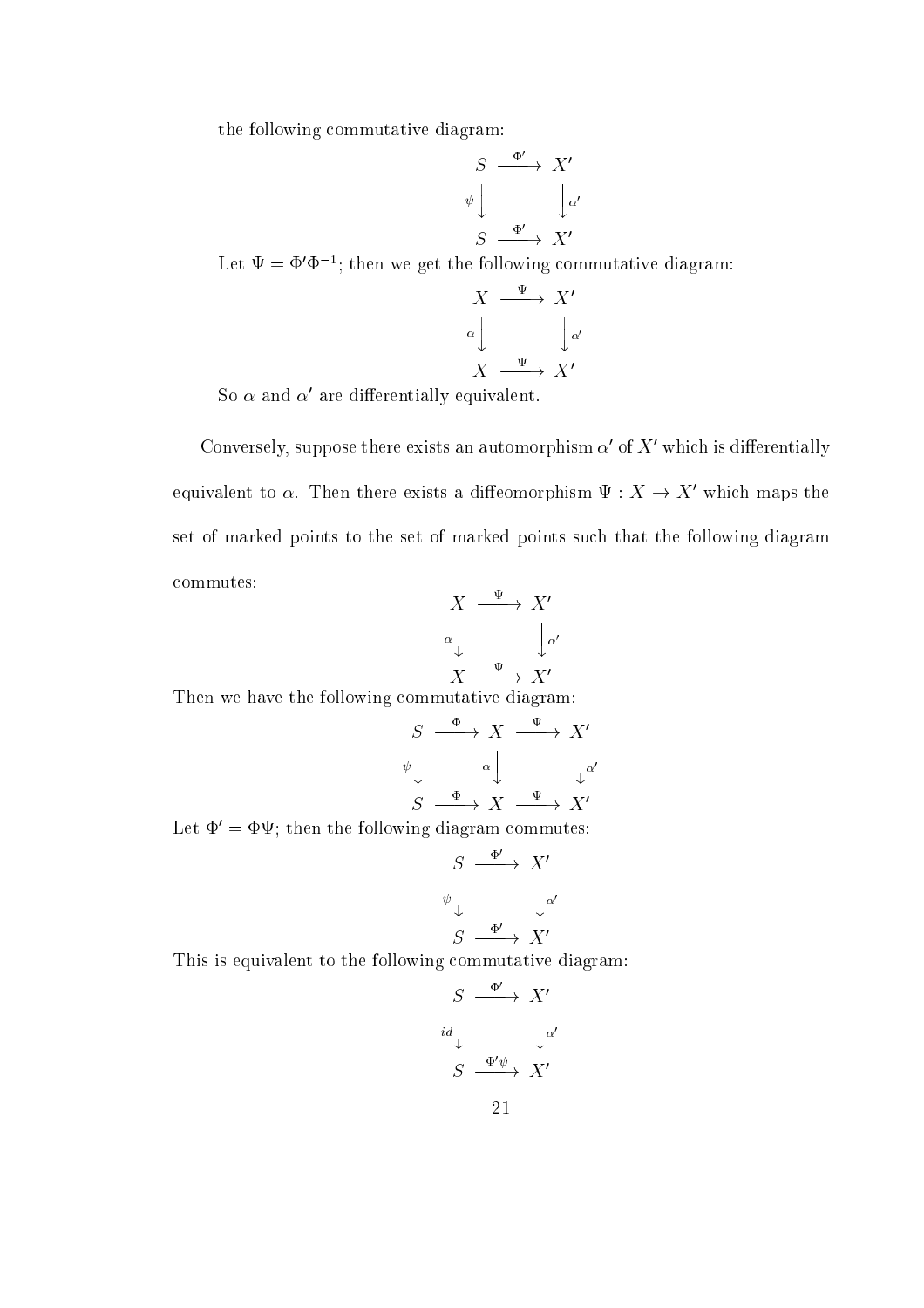where  $id: S \to S$  is the identity. So  $(X', \Psi')$  is fixed by  $\varphi$ .

Corollary 2.1.12. Let  $\alpha$  and  $\alpha$  (with marked points  $\alpha$  in the property  $\alpha$  and  $\alpha$  is supported for  $\alpha$ ordered] marked Riemann surface in  $\mathfrak{M}_{g,[n]}$  [resp.  $\mathfrak{M}_{g,n}$ ] and  $\alpha$  be a finite order automorphism of X. The differential special locus of  $\alpha$  is the set of points on the moduli spaar mg;n [resp. mg;[nt] - marinital ly equivalent to the contract of the contract of the contract of the con  $\alpha$ .

 $\Box$ 

*Proof.* By Definition 2.1.9, consider the set of points in Teichmüller space fixed by  $\alpha$ , then the differential special locus of  $\alpha$  is the image of this set in the quotient moduli space. By Proposition 2.1.11, let  $X$  (with marked points  $x_1, \ldots, x_n$ ) be any unordered [resp. ordered] marked Riemann surface in  $\mathfrak{M}_{g,[n]}(\mathfrak{M}_{g,n})$ , then there exists a parameterized marked Kiemann surface ( $\Lambda$  ,  $\Psi$  ) (where  $\Psi$  is a parameterization) in Teichmüller space which is also fixed by  $\alpha$  if and only if there exists an automorphism  $\alpha$  of  $\Lambda$  -which is differentially equivalent to  $\alpha$ . Therefore the differential spectrum to the set of the set of the moduli space of the moduli space which is the moduli space. The moduli s have an automorphism differentially equivalent to  $\alpha$ .  $\Box$ 

## 2.2 Algebraic special loci

Let  $K$  be an algebraically closed field. Unlike the previous section, where we only worked over the complex numbers  $\mathbb{C}$ , now we generalize the definition of "special"  $\chi$ loci" to any algebraically closed field K. Wee give a definition of algebraic special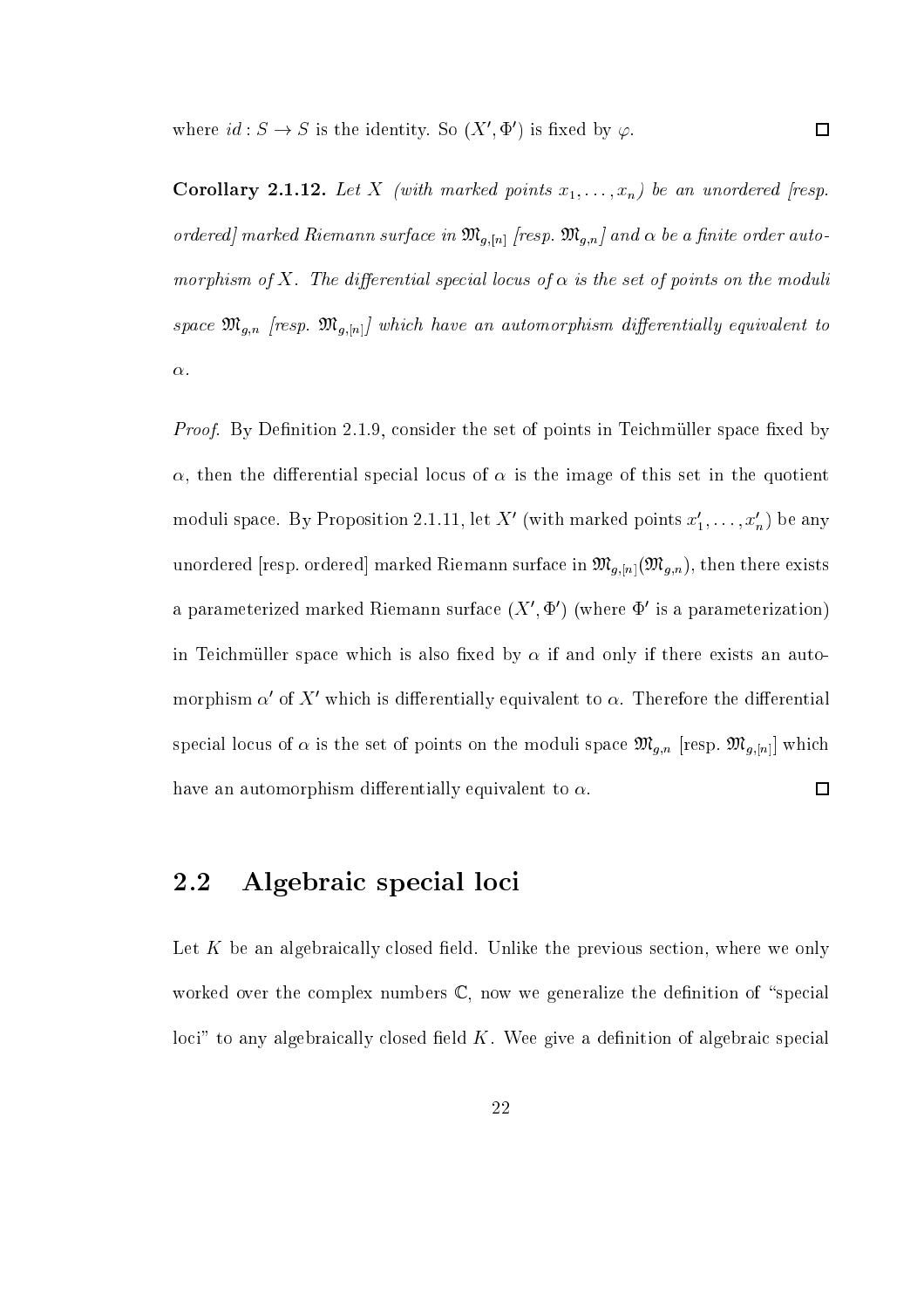loci in the following. First we give a remark about "specialization"

*Remark* 2.2.1. Let  $\alpha$  be a finite order automorphism of X. Let  $\xi$  be a generic point in  $\mathfrak X$  and  $\xi$  correspond to the curve A with an automorphism  $\theta$ . And  $\mathfrak X$  contains the point corresponding to  $X$ . Then there is an injective map

$$
\mu : Aut(A) \to Aut(X).
$$

We say that  $\theta$  specializes  $\alpha$  if  $\mu(\theta) = \alpha$ .

Moreover, let  $\alpha$  be a limite order automorphism of  $\Lambda$  and  $\mathfrak X$  contains the point corresponding to  $\Lambda$  . Then there is an injective map

$$
\mu': Aut(A) \to Aut(X').
$$

We say that  $\sigma$  specializes both  $\alpha$  and  $\alpha$  if  $\mu(\sigma) = \alpha$  and  $\mu(\sigma) = \alpha$ 

**Demition 2.2.2.** Let  $\Lambda$  (with marked points  $x_1, \ldots, x_n$ ) and  $\Lambda$  (with marked points  $x_1, \ldots, x_n$ ) be two unordered [resp. ordered] marked curves with genus g in  $\mathfrak{M}_{g,[n]}$  [resp.  $\mathfrak{M}_{g,n}$ ].

(a) A limite order automorphism  $\alpha$  of  $\Lambda$  and a limite order automorphism  $\alpha$  of  $\Lambda$  , which hx the marked points as a set, are said to be *algebraically equiva*lent if there exists an irreducible subvariety  $\mathfrak{X}$  of  $\mathfrak{M}_{g,[n]}$  [resp.  $\mathfrak{M}_{g,n}$ ] and an automorphism  $\theta$  of the curve A which corresponds to the generic point  $\xi$  in  $x$  , such that  $\sigma$  specializes to both  $\alpha$  and  $\alpha$  , where  $x$  contains the points corresponding to  $\Lambda$  and  $\Lambda$  .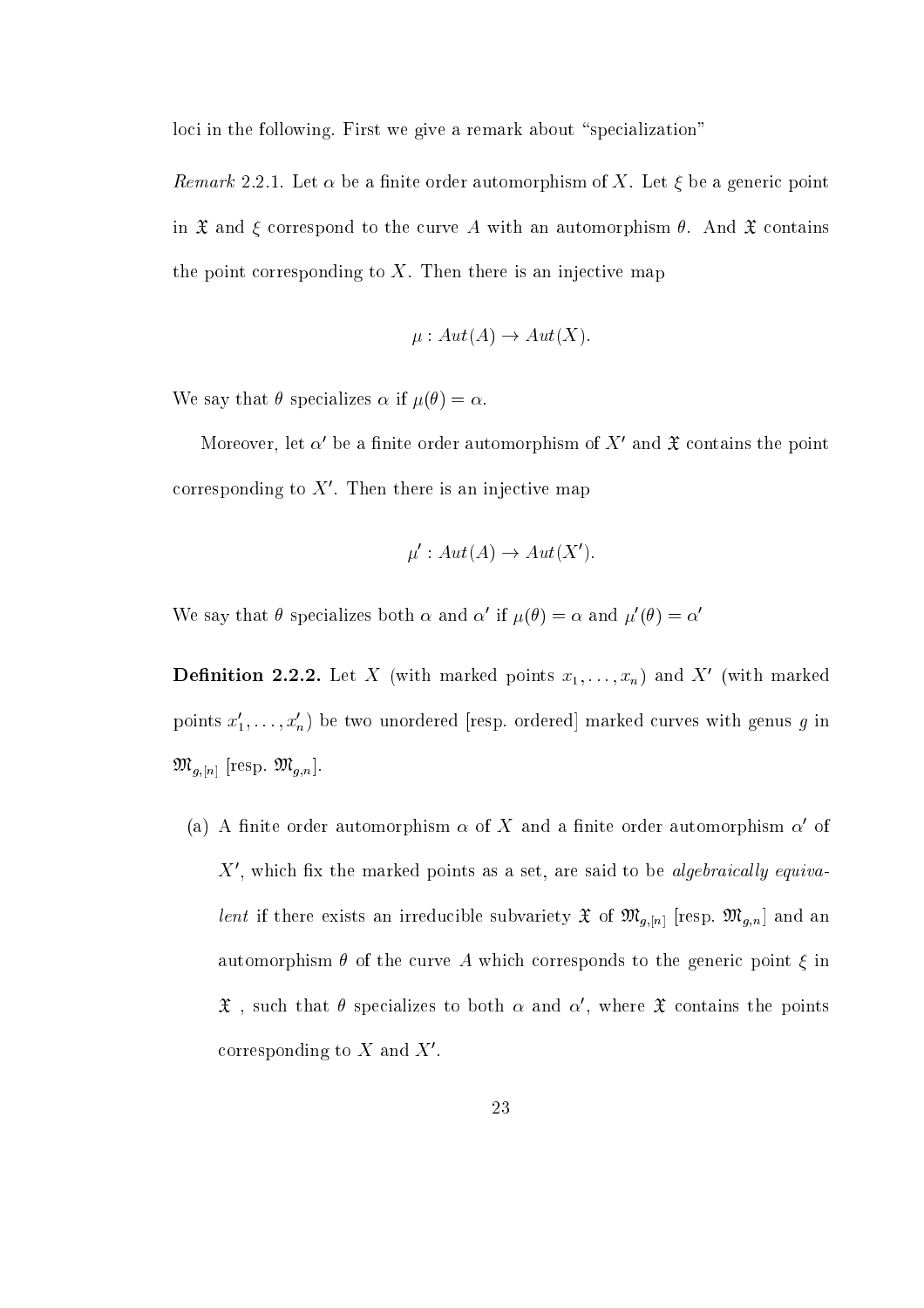(b) The *algebraic special locus* of  $\alpha$  is the set of points in the moduli space  $\mathfrak{M}_{g,[n]}$ [resp.  $\mathfrak{M}_{g,n}$ ] which have an automorphism algebraically equivalent to  $\alpha$ . We denote it by  $\mathfrak{M}_{g,[n]}(\alpha)$  [resp.  $\mathfrak{M}_{g,n}(\alpha)$ ].

**Proposition 2.2.3.** Over the complex numbers  $\mathbb{C}$ , let X (with unordered [resp. ordered marked points  $x_1, \ldots, x_n$ ) be a marked curve with genus g in  $\mathfrak{M}_{g,[n]}$  [resp.  $\mathfrak{M}_{g,n}$ . Let  $\alpha$  be a finite order automorphism of X, which fix the marked points as a set. Then the algebraic special locus of  $\alpha$  is as same as the differential special locus of  $\alpha$ .

Proof. We only give a proof for unordered moduli space. For ordered moduli space. the proof is basi
ally the same.

First we need to show that the special locus  $\mathfrak{M}_{g,[n]}(\alpha)$  is an irreducible subvariety of  $\mathfrak{M}_{g,[n]}$  over the complex numbers C. By [GH92, Theorem 1, page 79], we know that the special locus  $\mathfrak{M}_{g,[n]}(\alpha)$  is an irreducible subvariety of  $\mathfrak{M}_{g,[n]}$  when  $n=0$ , i.e., in the case of no marked points. By a similar proof, we know that the special locus  $\mathfrak{M}_{g,[n]}(\alpha)$  is an irreducible subvariety of  $\mathfrak{M}_{g,[n]}$ .

Now let  $Y = X/\langle \alpha \rangle$ , then we have the branch data of the covering map  $X \to Y$ . By [CH85, Proposition 1.4], we know there is a coarse moduli space for  $\langle \alpha \rangle$ -Galois covers of  $Y$  with description branch data. (Note: the result in [CH85, Proposition 1.4 uses the group is abelian, here it is cyclic. And the base space of the Hurwitz family is  $\mathbb{P}^1$  in  $\vert$ CH85, Proposition 1.4, but the proof is similar for general base space  $Y$ ).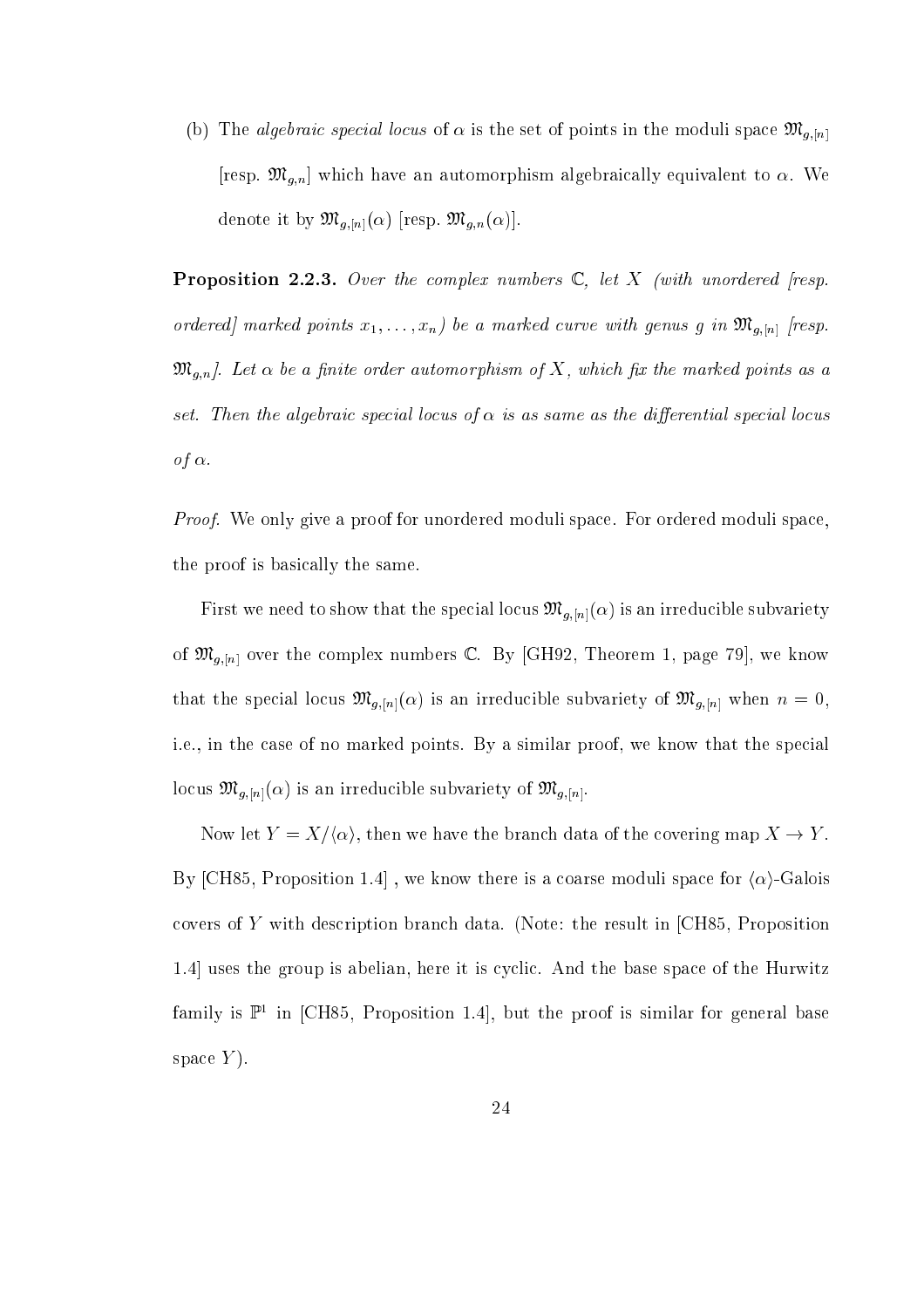Let  $\Lambda$  be an unordered marked curve of genus  $g$  with marked points  $x_1,\ldots,x_n$ and  $\alpha$  -be a finite automorphism of  $\Lambda$  -which preserves the marked points as a set. Suppose  $\alpha$  is in the algebraic special locus of  $\alpha$ , i.e.,  $\alpha$  and  $\alpha$  are algebraically equivalent. Then  $\Lambda$  and  $\Lambda$  are in the same Hurwitz family of  $\alpha$ )-Galois covers of  $Y$ . So there exists a diffeomorphism  $\Psi : A \to A$  which maps the set of marked points of  $\Lambda$  to the set of marked points of  $\Lambda$  such that the following diagram ommutes:

$$
X \xrightarrow{\Psi} X'
$$
  

$$
\alpha \downarrow \qquad \qquad \downarrow \alpha'
$$
  

$$
X \xrightarrow{\Psi} X'
$$

i.e.,  $\alpha$  and  $\alpha$  are diherentially equivalent. Therefore  $\alpha$  is in the differential special locus of  $\alpha$ .

Conversely, suppose that  $\alpha$  is in the differential special locus of  $\alpha$ . Since the differential special locus  $\mathfrak{M}_{g,[n]}(\alpha)$  is an irreducible subvariety of  $\mathfrak{M}_{g,[n]}$ , there exists a generic point  $\xi$  in  $\mathfrak{M}_{g,[n]}(\alpha)$  with an an automorphism  $\theta$  of the curve A which corresponds to the generic point  $\xi$ , such that  $\theta$  specializes to both  $\alpha$  and  $\alpha$  , where  $\mathfrak{M}_{a,[n]}(\alpha)$  contains the points corresponding to  $A$  and  $A$  . Therefore  $\alpha$  and  $\alpha$  are  $\Box$ algebraically equivalent. Hence  $\alpha$  is in the algebraic special locus of  $\alpha.$ 

Proposition 2.2.4. Let K be an algebrai
al ly losed eld. For ea
h g, there exists a least integer  $n_0(g)$  such that every nontrivial automorphism of genus g curve over K has at most  $n_0(g)$  fixed points; i.e., if  $n > n_0(g)$ , then any automorphism which fixes n distinct points is an identity. In particular,  $n_0(g) = 2g + 2$  for all g and for all characteristics.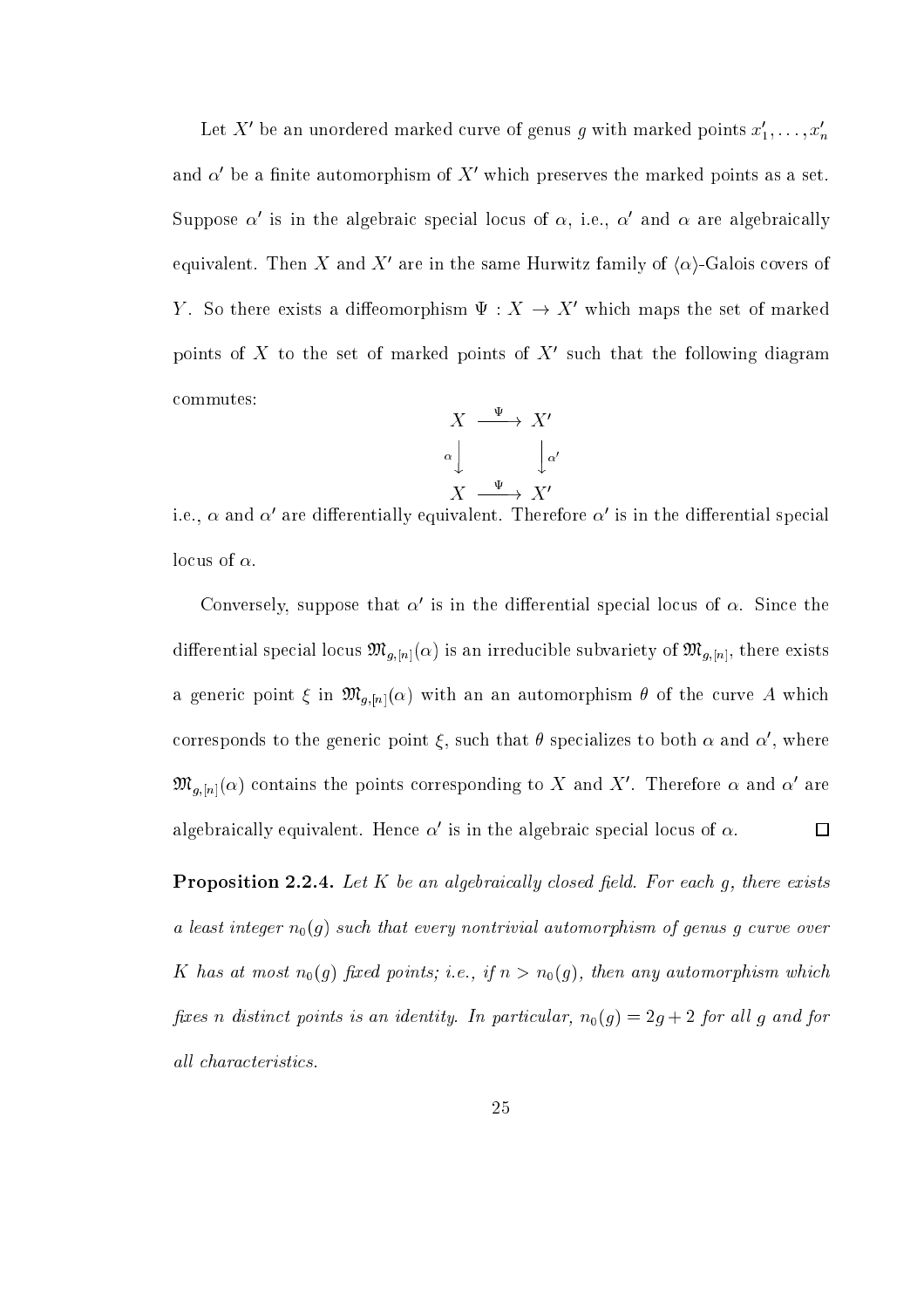*Proof.* First, for  $g = 0$ , the group of all automorphisms is isomorphic to  $PGL(2)$ , we know  $n_0(0) = 2$ . For  $g = 1$ , there are only finitely many automorphisms fixing any one given point. So  $n_0(1)$  exists. For  $g \geq 2$ , it is well-known that there are only finite many automorphisms, so  $n_0(q)$  exists.

Now we show that  $n_0(g) = 2g + 2$  for all g and for all characteristics. Suppose X is a genus g smooth curve with an order m automorphism and n is the number of fixed points of  $\sigma$ . Since the number of fixed points of  $\sigma$  is less or equal to the number of fixed points of a power of  $\sigma$ , we may assume the automorphism  $\sigma$  has prime order p. Let  $Y = X/\langle \sigma \rangle$ ; then X is a branched covering space of Y. By the Riemann-Hurmitz Theorem, we have 2g  $\sim$  2  $p$ (2g)  $\sim$  2  $p$  + (p  $\sim$  2)n. (In the  $\sim$ tamely ramification as a positive  $\mathcal{C}$  and in the wildly ramification  $\mathcal{C}$ ase, 2g 2 > p(2gY 2) <sup>+</sup> (p 1)n.) Suppose that <sup>n</sup> <sup>&</sup>gt; 2g <sup>+</sup> 2; then we get  $\mathbb{P} \mathcal{J}$  ,  $\mathbb{P} \mathcal{J}$  ,  $\mathbb{P} \mathcal{J}$  ,  $\mathcal{J}$  ,  $\mathcal{J}$  ,  $\mathcal{J}$  ,  $\mathcal{J}$  ,  $\mathcal{J}$  ,  $\mathcal{J}$  ,  $\mathcal{J}$  ,  $\mathcal{J}$  ,  $\mathcal{J}$  ,  $\mathcal{J}$  ,  $\mathcal{J}$  ,  $\mathcal{J}$  ,  $\mathcal{J}$  ,  $\mathcal{J}$  ,  $\mathcal{J}$  ,  $\mathcal{$ which is a contradiction since  $4 - 2p \le 0$  and  $1 - p < 0$   $(p \ge 2)$ . Therefore, we have no 2g + 2. If n = 2g + 2, i.e. in the case we gy + 2, i.e., then we are 2, i.e., then we are it nontrivial order 2 automorphism  $\beta$  of a hyperelliptic curve of genus g such that  $\beta$ has  $2g + 2$  fixed points. Hence  $n_0(g) = 2g + 2$  is the least integer such that every nontrivial automorphism of genus g curve over K has at most  $n_0(g)$  fixed points.  $\Box$ 

Remark 2.2.5. For  $n > n_0(g)$ , if an automorphism  $\alpha$  of a marked curve X fixes n points, then  $\alpha = 1$ . So if two automorphisms  $\alpha$  and  $\beta$  of a marked curve X induce the same permutation, then  $\alpha = \beta$ . Also for X corresponding to a point in the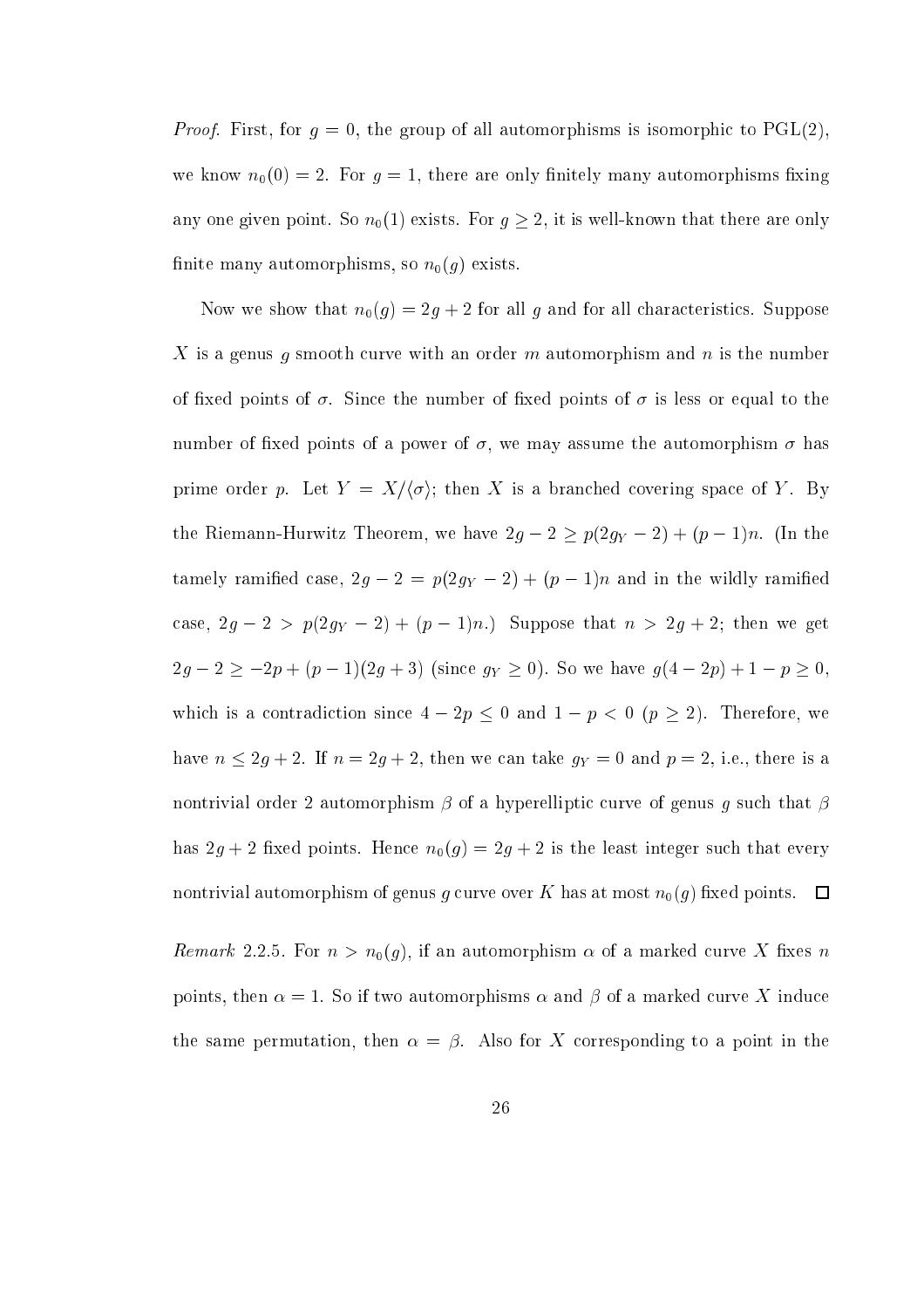ordered moduli space  $\mathfrak{M}_{g,n}$ , the only automorphism  $\alpha$  of X which fixes each marked point is the identity. Therefore, the special locus of a non-trivial automorphism  $\alpha$ is empty. (Note: The condition  $n > n_0(g)$  is not really a restriction for  $g = 0$  since  $n_0(0) = 3$  and since we need  $n \geq 4$  to get a non-trivial moduli space in genus 0.) But for unordered moduli spaces, there can be non-empty special loci even if  $n$  is large compared to g. This can be seen by taking a union of finitely many orbits of an finite order automorphism of the underlying curve.

Thus if  $n > n_0(g)$ , one can speak in terms of permutations rather than automorphisms, and these are easier to work with. This motivates the following proposition.

Let X be a marked curve with genus g in  $\mathfrak{M}_{g,[n]}$ . Let  $\alpha$  be a finite order automorphism of X, which fixes the marked points as a set. We denote  $[\alpha]$  for the permutation induced by  $\alpha$ , for a point in the unordered moduli space.

 $P$   $\sim$   $P$   $\sim$   $P$   $\sim$   $P$   $\sim$   $P$   $\sim$   $P$  (  $\sim$   $P$  (  $Q$  ),  $Q$  ),  $P$   $\sim$   $P$   $\sim$   $P$   $\sim$   $P$   $\sim$   $P$   $\sim$   $P$   $\sim$   $P$   $\sim$   $P$   $\sim$   $P$   $\sim$   $P$   $\sim$   $P$   $\sim$   $P$   $\sim$   $P$   $\sim$   $P$   $\sim$   $P$   $\sim$   $P$   $\sim$  ana  $\Lambda$  (with unordered marked points  $x_1, \ldots, x_n$ ) be two marked curves with genus  $g$  in  $\mathfrak{M}_{g,[n]}$ . Let  $\alpha$  be a finite order automorphism of X, which fixes the marked points as a set. Then there exists a jinite order automorphism  $\alpha$  (which jixes the marked points as a set) of  $\Lambda$  which is affferentially equivalent to  $\alpha$  if and only if there exists a finite order automorphism  $\alpha''$  (which fixes the marked points as a set) of  $\Lambda$  -such that  $\alpha$  is confugate to  $\alpha$ .

*Proof.* First suppose that there exists a linite order automorphism  $\alpha$  (which lixes the marked points as a set) of  $\Lambda$  –which is differentially equivalent to  $\alpha$ . Then there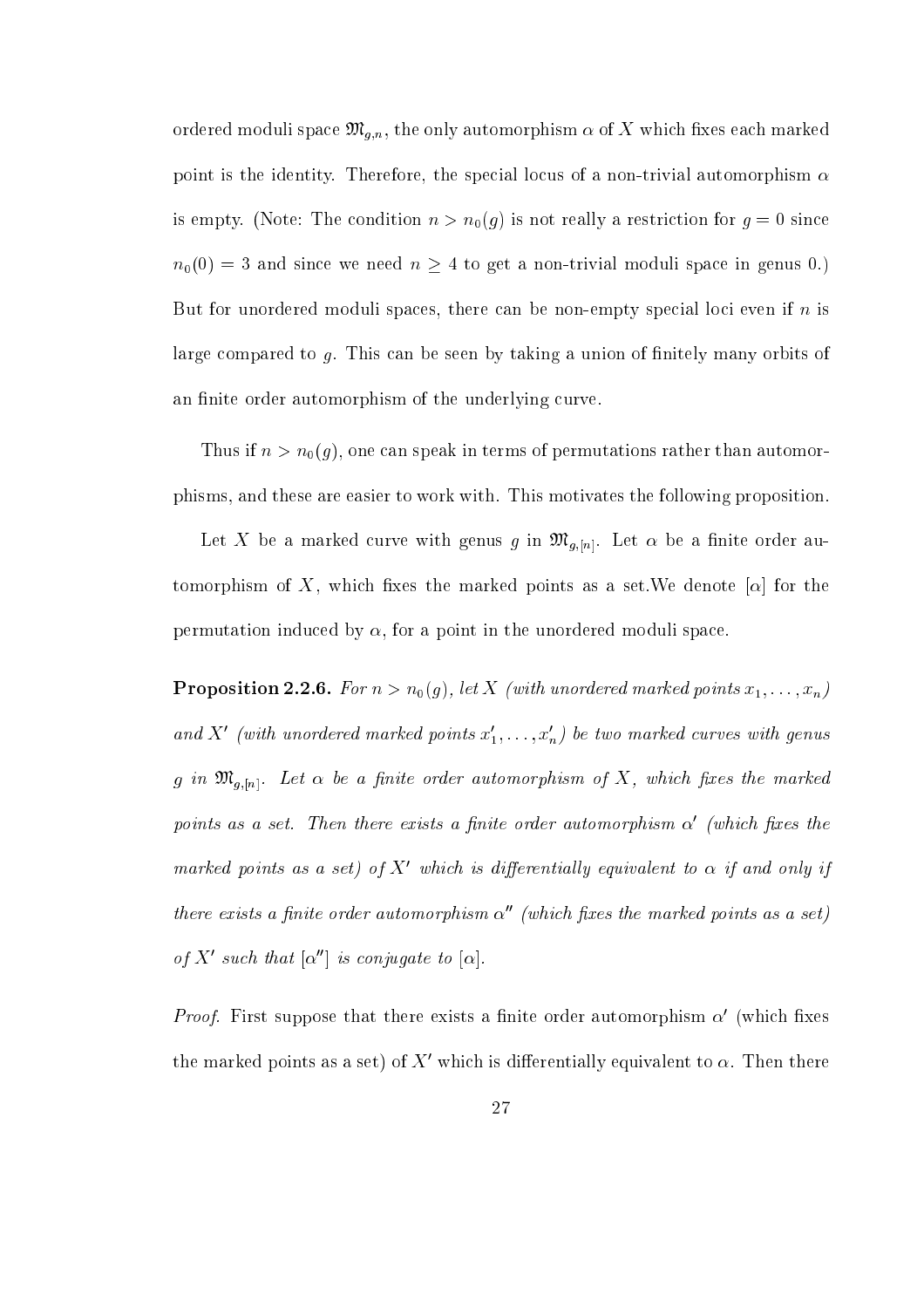exists a diffeomorphism  $\Psi : A \to A$  which maps the set of marked points of  $A$  to the set of marked points of  $\Lambda$  -such that the following diagram commutes:

$$
X \xrightarrow{\Psi} X'
$$
  

$$
\alpha \downarrow \qquad \qquad \downarrow \alpha'
$$
  

$$
X \xrightarrow{\Psi} X'
$$

Then  $\alpha = \Psi \alpha \Psi$  . So  $\alpha$  and  $\alpha$  induce conjugate permutations. Let  $\alpha = \alpha$ , then  $|\alpha|$  is conjugate to  $\alpha$  .

Conversely, suppose that there exists a finite order automorphism  $\alpha''$  (which hxes the marked points as a set) of  $\Lambda$  -such that  $|\alpha|$  is conjugate to  $|\alpha|$  . Unoose parametrizations  $\Psi : S \to A$  for A and  $\Psi : S \to A$  . Let  $\psi : S \to S$  be the diffeomorphism induced by  $\alpha$  and  $\psi$  :  $S \to S$  be the diffeomorphism induced by  $\alpha$  . Since  $\alpha$  and  $\alpha$  -induce conjugate permutations, we know that  $\psi$  and  $\psi$  -induce onjugate permutations.

Therefore, by [GP74, Corollary (of Isotopy Lemma), page 143] there exist a diffeomorphism  $h : S \rightarrow S$  which is isotopic to identity and a diffeomorphism  $\zeta : S \to S$  such that  $\psi = \zeta^{-1} \psi \zeta n$ , i.e., the following diagram commutes:

$$
S \xrightarrow{\zeta h} S
$$
  
\n
$$
\psi h \downarrow \qquad \qquad \downarrow \psi'
$$
  
\n
$$
S \xrightarrow{\zeta h} S
$$

which is equivalent to the following commutative diagram:

$$
S \xrightarrow{\zeta h} S
$$
  
\n
$$
h \downarrow \qquad \qquad \downarrow \psi'
$$
  
\n
$$
S \xrightarrow{\zeta h \psi} S
$$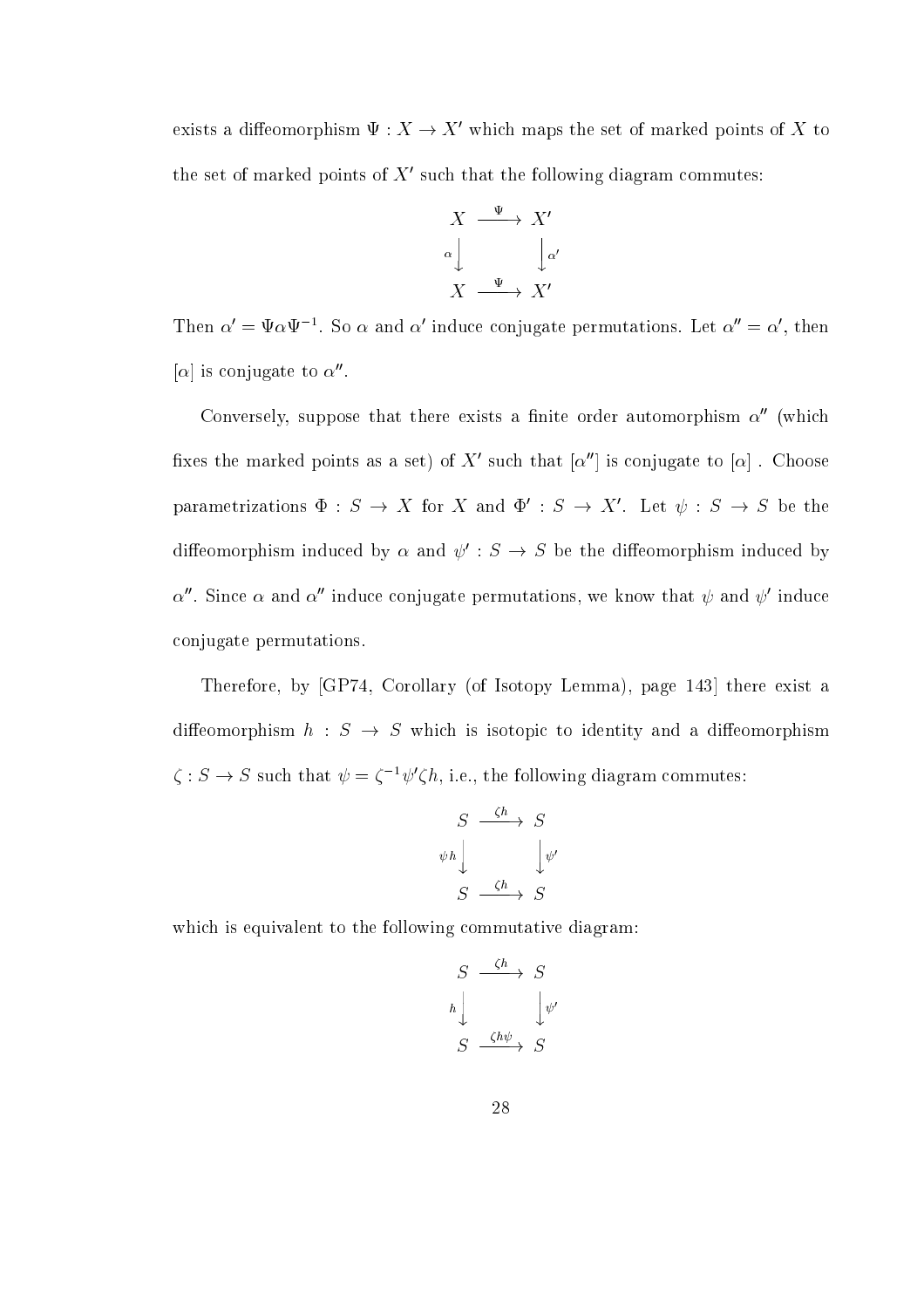So we have the following commutative diagram:

$$
S \xrightarrow{\zeta h} S \xrightarrow{\Phi'} X'
$$
  
\n
$$
h \downarrow \qquad \qquad \downarrow \psi' \qquad \qquad \downarrow \alpha''
$$
  
\n
$$
S \xrightarrow{\zeta h \psi} S \xrightarrow{\Phi'} X'
$$

So the following diagram ommutes:

$$
S \xrightarrow{\Phi' \zeta h} X'
$$
  
\n
$$
h \downarrow \qquad \qquad \downarrow \alpha''
$$
  
\n
$$
S \xrightarrow{\Phi' \zeta h \psi} X'
$$

Therefore  $(X, \Psi \zeta u)$  is fixed by the equivalence class  $\varphi$  of  $\psi$ . By Proposition 2.1.11, we know there exists an automorphism  $\alpha$  of  $\Lambda$  which is differentially equivalent to  $\Box$  $\alpha$ .

Corollary 2.2.7. For n or n of the state marked marked marked marked points in the state  $\mu$  ,  $\mu$ be a marked curve with genus g in  $\mathfrak{M}_{g,[n]}$  and  $\alpha$  be a finite order automorphism of X which fixes  $\{x_1, \ldots, x_n\}$  as a set. The algebraic special locus of  $\alpha$  is the set of points on the moduli space which have an automorphism whose induced permutation of the marked points is conjugate to  $[\alpha]$ .

The proof follows from Corollary 2.1.12 and Proposition 2.2.3.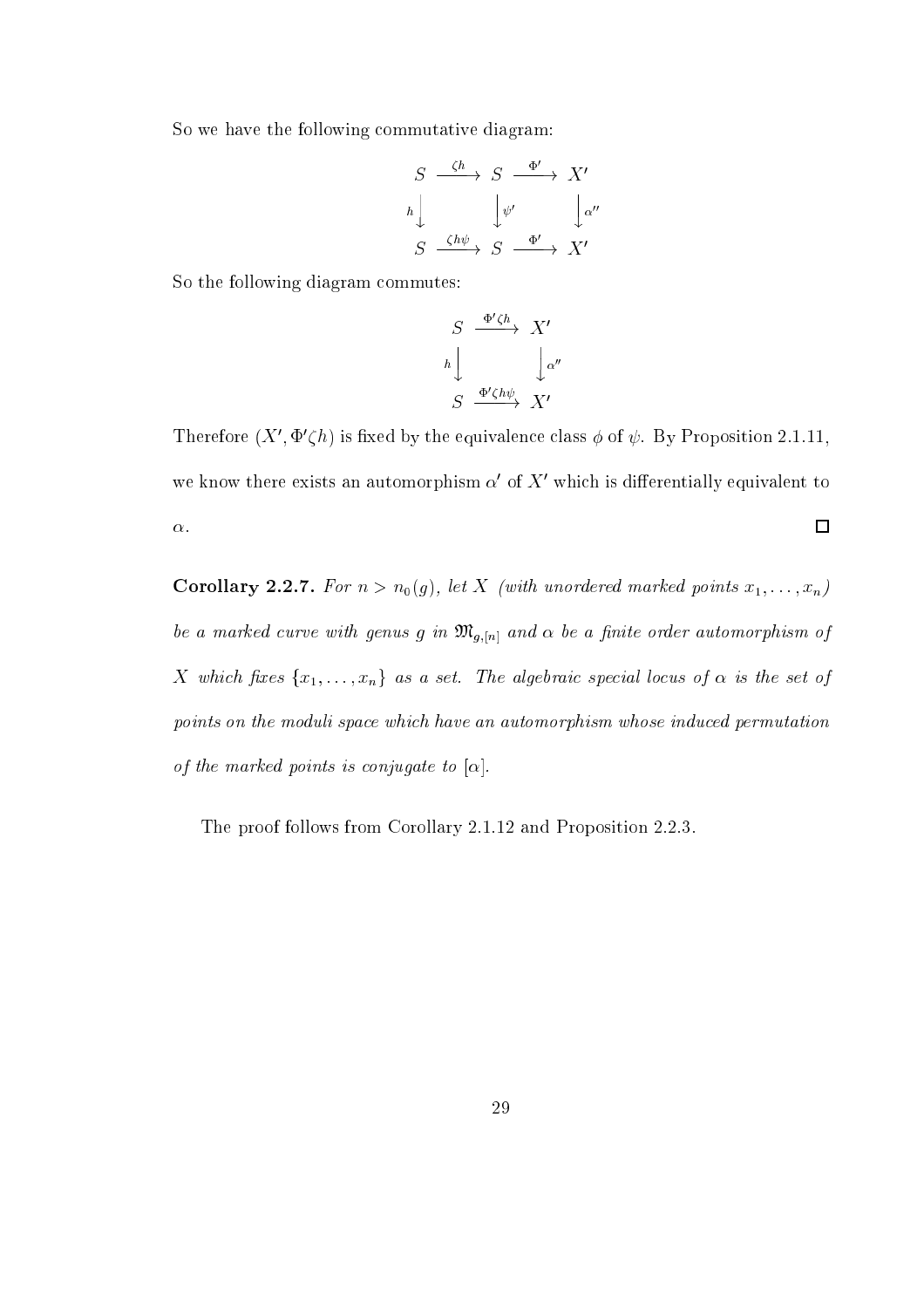## Chapter 3

## Special loci in low genus

This chapter considers special loci in genus 0 and genus 1, in all characteristics. In genus 0 we give an expli
it des
ription of the spe
ial lo
i. In genus 1 we des
ribe the possible permutations in Sn su
h that the spe
ial lo
i is not empty in genus 1.

If S is a sphere with  $n$  marked points, then a finite-order element of the mapping class group  $\Gamma_{g,[n]}$  is the class of a diffeomorphism which is simply a rotation around an axis (Section 3.1.1). In section 3.1.1, we recall some known results of Schneps (Sch02a) which describe the special loci in genus zero over the complex numbers explicitly. Sections 3.1.2 and 3.1.3 give some explicit examples of special loci in characteristic 5 and 3 by considering the points having non-trivial special automorphism group in the ordered moduli space to determine the special loci in the unordered moduli space. Over the complex numbers  $\mathbb{C}$ , a finite-order element of the mapping class group  $\Gamma_{g,[n]}$  is the class of a diffeomorphism which is simply a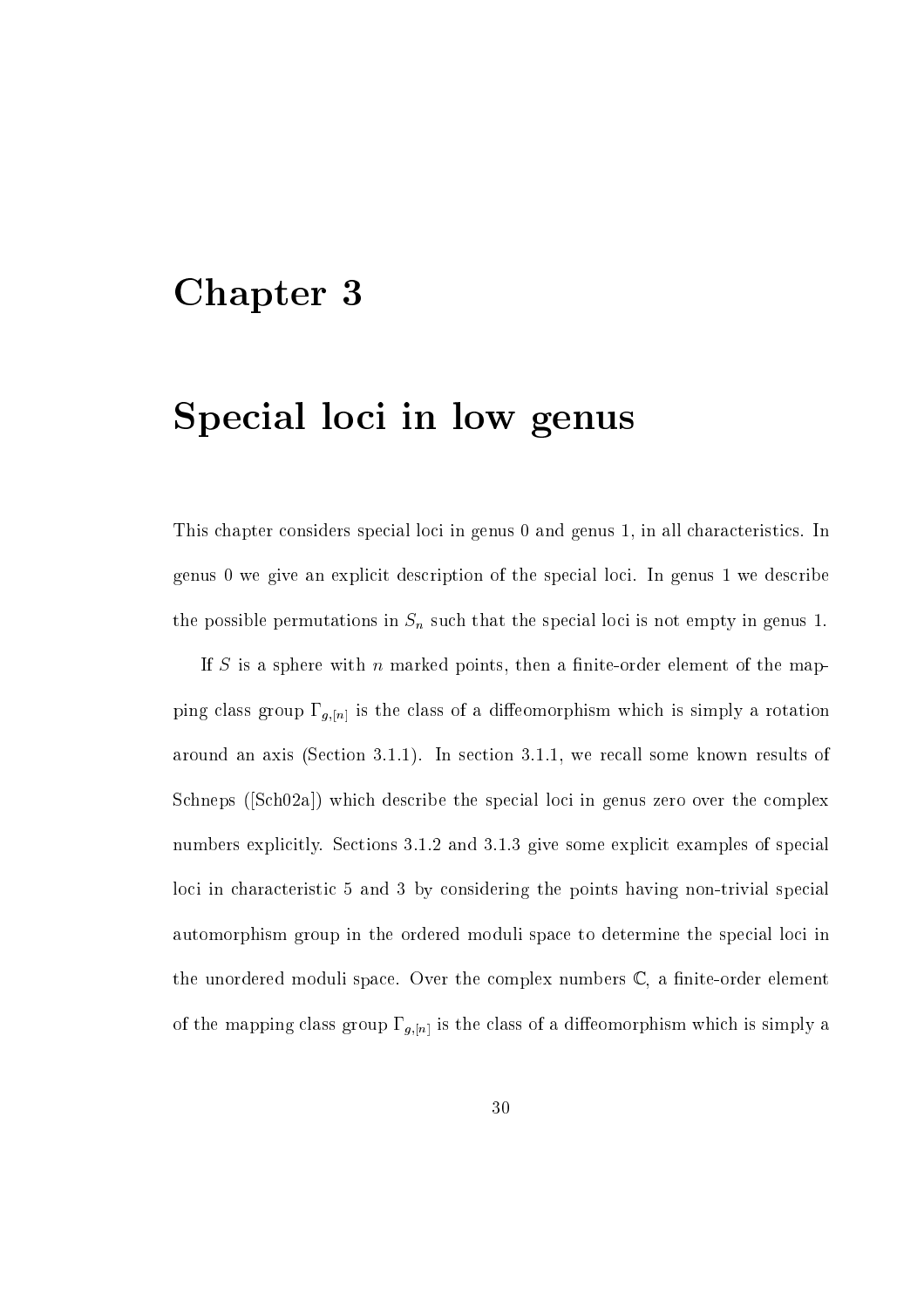rotation around an axis; while in characteristic  $p$ , every finite-order automorphism of  $\mathbb{P}^1_K$  with marked points is the conjugacy class of a rotation around an axis (i.e., by multiplying roots of unity) or the conjugacy class of a translation (i.e., by adding an element in K (Proposition 3.1.8). Then we give a complete description of special loci of genus 0 in characteristic  $p$  in Section 3.1.4.

There is also a generalization of the results in genus 0 to higher genus. In particular, Proposition 3.2.1 describes the possible permutations  $[\varphi]$  such that the special loci  $\mathfrak{M}_{1,[n]}(\varphi)$  is not empty, where the proof is given by using the classification of automorphisms of elliptic curves and Riemann-Hurwitz formula.

## 3.1 Special loci in genus 0

#### 3.1.1Genus zero over the complex numbers  $\mathbb C$

For the genus zero case, the pure mapping class group  $\Gamma_{0,n}$  acts on Teichmüller space that is a specific the ordered moduli in the ordered moduli in the ordered moduli in the ordered moduli in the ordered moduli in the ordered moduli in the order order order order order order order order order order o space  $\mathfrak{M}_{0,n}$ . A permutation  $\tau$  of the ordered marked points can be realized as an automorphism of the marked Riemann surface  $\lceil \text{Sch} 02a, \S 3.1.1 \rceil$ . Such points are not orbifold points on the ordered moduli spa
e, but they are preimages of orbifold points on the unordered moduli space  $\mathfrak{M}_{0,[n]}$ , since the  $\tau$  have less than n! preimages under the action of  $S_n$ . The points having non-trivial special automorphism group determine where the special loci will lie on in the unordered moduli space  $\mathfrak{M}_{0,[n]}$ .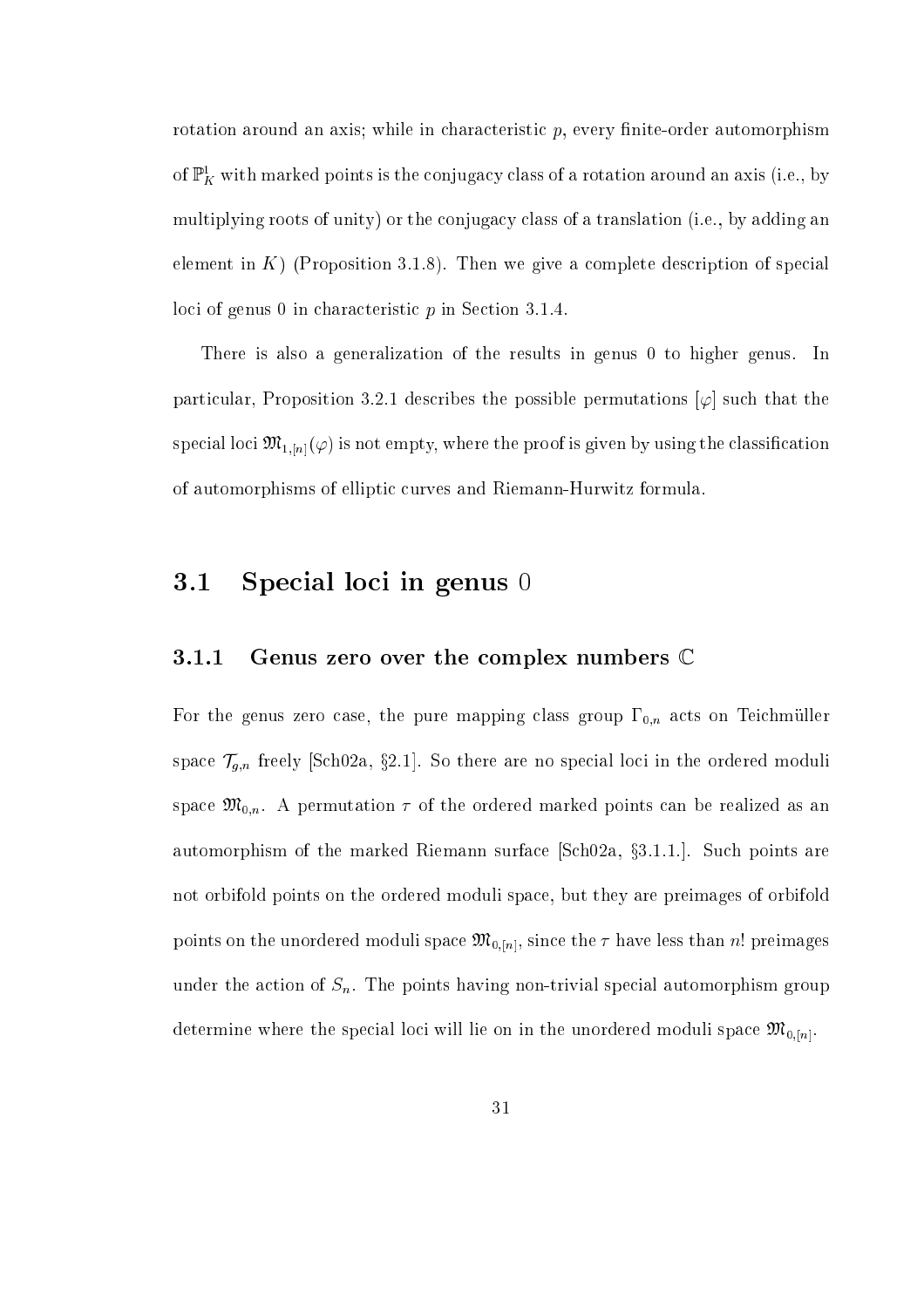Now we investigate the points having non-trivial special automorphism group and the special loci in the genus zero moduli spaces for arbitrary n. If S is a sphere with *n* marked points, then a finite-order element of the mapping class group  $\Gamma_{g,[n]}$ is the class of a diffeomorphism which is simply a rotation around an axis. In fact, For  $n \geq 5$ , all finite order element in  $\Gamma_{0,[n]}$  are rotations follows from [MH75, Corollary p508] and [Sch02b, §4.1]. For  $n = 3$ ,  $\Gamma_{0,[n]} = 1$ , For  $n = 4$ , there are four conjugacy classes of finite order elements, which induces different conjugate permutations [Sch02b, Proof of Corollary 2 in  $\S3$ ], we can see that each conjugate lass omes from a rotation.

Let  $\varphi$  be a finite-order element of the mapping class group  $\Gamma_{g,[n]}$ . We may assume that  $\varphi$  is a rotation, say around the axis through the north and south poles (corresponding to the points  $\infty, 0$ ). The north and south poles of S may or may not be marked points, but they are always the only ramification points for  $\varphi$ . The permutation associated to a rotation  $\varphi$  is always of the form  $c_1 \ldots c_k$ , where the  $c_i$ are disjoint cycles of length  $j$  such that

$$
jk = n
$$
 if the north and south poles are not marked  

$$
jk = n - 1
$$
 if one of the two poles is marked  

$$
jk = n - 2
$$
 if both poles are marked points

<sup>8</sup>

In the following theorem, we compute the points having special automorphism associated to a permutation  $[\varphi]$  which is a product of k disjoint cycles of length j only in the case  $jk = n - 2$  (i.e., when the two fixed points of  $\varphi$  are marked points).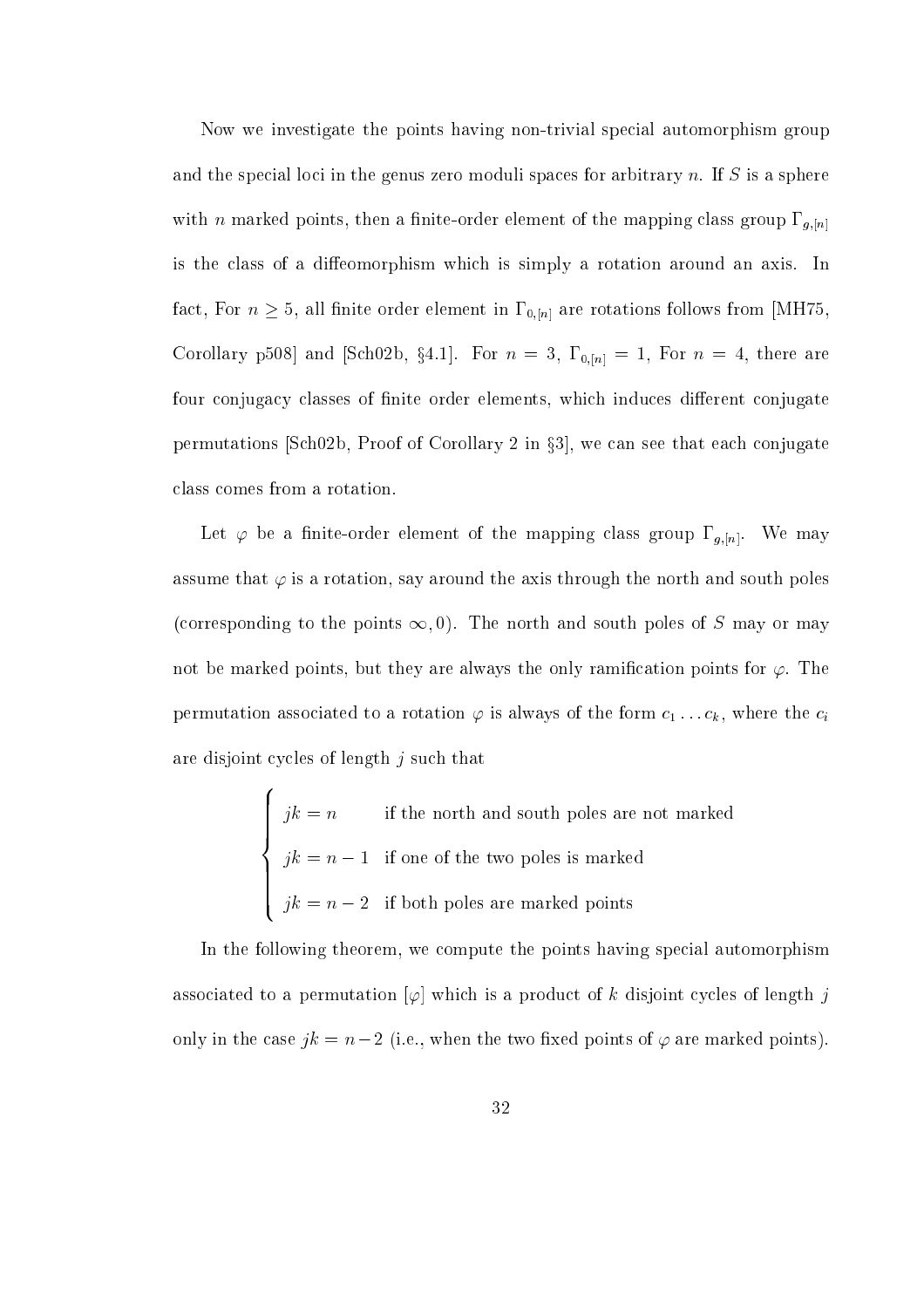This case then gives us the result in the general case, since in the other two cases. the special locus in  $\mathfrak{M}_{0,n}$  is just the image of the one we compute here in  $\mathfrak{M}_{0,n+1}$  or  $\mathfrak{M}_{0,n+2}$ , under the morphism given by erasing the extra marked points.

. The second state in the state of the state of the state of genus and the state of genus and the state of the with n marked ordered points, and let  $\varphi$  be a rotation of order j with  $n = jk+2$  (i.e., the two fixed points of  $\varphi$  are marked points of S). After replacing  $\varphi$  by a conjugate of  $\varphi$  which has the same special locus as  $\varphi$ , we may assume that the points of S are numbered so that the permutation associated to  $\varphi$  is given by

$$
[\varphi] = (1 \cdots j)(j+1 \cdots 2j) \cdots (j(k-1)+1 \cdots jk)
$$

Let  $G_{\varphi} \subset S_n$  be the subgroup generated by the above disjoint j-cycles  $c_1, \ldots, c_k$  of  $[\varphi]$ . Let T be the orbifold quotient  $S/\langle \varphi \rangle$ , which has k marked points with ramification  $index 1 and 2 marked points with ramification index j.$ 

(i) The set of fixed points of  $[\varphi]$  in the ordered moduli space  $\mathfrak{M}(S)$  has  $|(\mathbb{Z}/j\mathbb{Z})^*|$ omponents components components of the position of the components of the components of the components of the c the form

$$
(1, \zeta, \ldots, \zeta^{j-1}, a_1, a_1 \zeta, \ldots, a_1 \zeta^{j-1}, \ldots, a_{k-1}, a_{k-1} \zeta, \ldots, a_{k-1} \zeta^{j-1}, 0, \infty).
$$

Here runs through the primitive j-th roots of unity. Ea
h omponent C is isomorphic to a copy of  $(\mathbb{P}^1 - \{0, 1, \zeta, \ldots \zeta^{j-1}, \infty\})^{k-1}$  minus the  $i(k-1)$  lines  $a_i = a_r \zeta^s$  for  $r \neq i, 0 \leq s \leq j-1$ , and is thus defined over  $\mathbb{Q}^{ab}$ .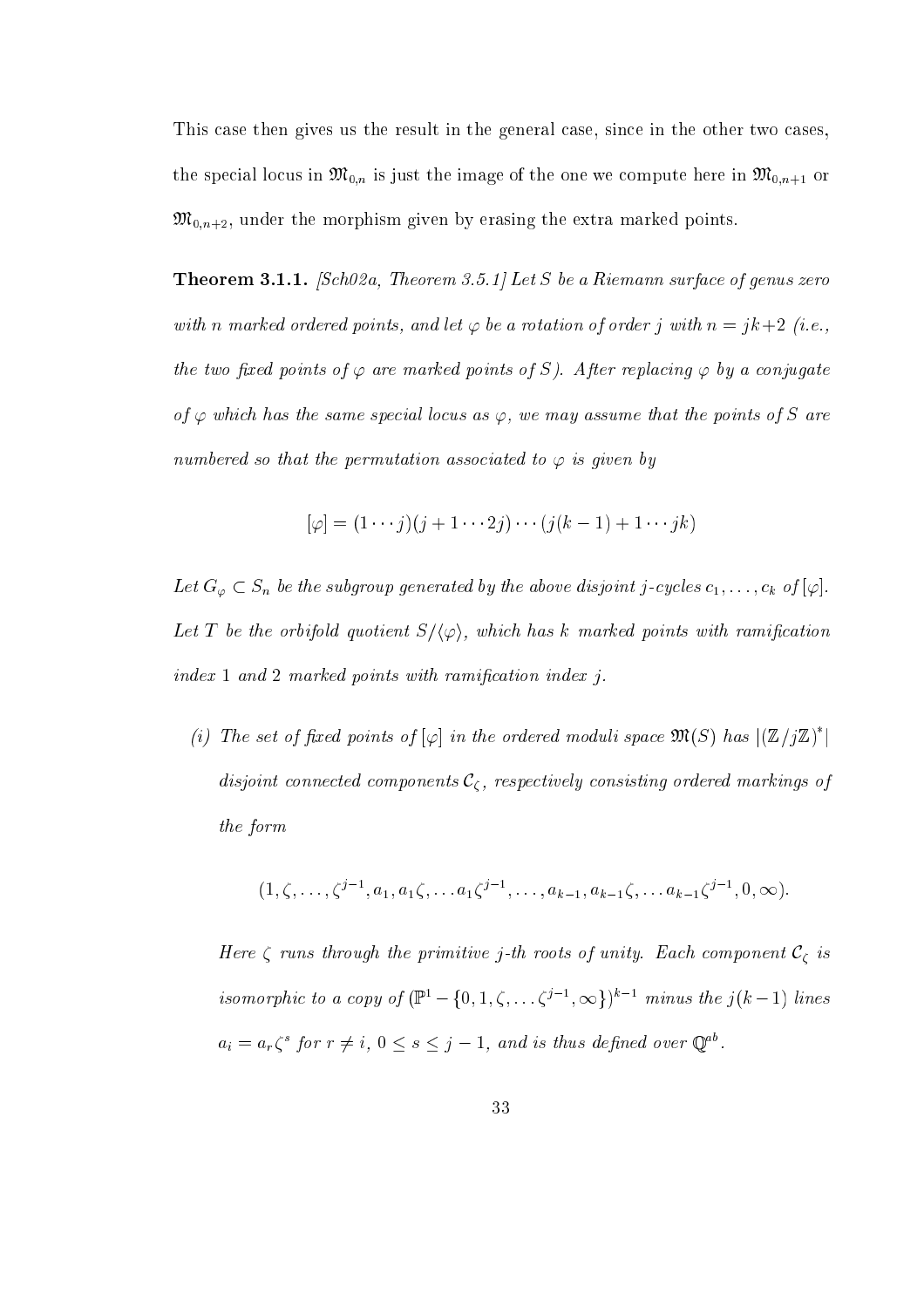(ii) The special locus of  $\varphi$  in the quotient space  $\mathfrak{M}(S)/G_{\varphi} = \mathfrak{M}_{G_{\varphi}}(S)$  also consists of  $|(\mathbb{Z}/j\mathbb{Z})^{\hat{}}|$  disjoint connected components  $C_{\zeta}$ , the image of the  $C_{\zeta}$ . Each  $C_{\zeta}$ is isomorphi to

$$
(\mathbb{P}^1 - \{0, 1, \infty\})^{k-1} - \Delta \simeq \mathfrak{M}(T) \simeq \mathfrak{M}_{0,k+2},
$$

where  $\equiv$  denotes the multi-diagonal of points with  $\frac{1}{2}$   $\rightarrow$   $\frac{1}{2}$   $\rightarrow$   $\frac{1}{2}$  and  $\frac{1}{2}$ is thus defined over Q; however the embeddings  $\mathfrak{M}(T)\to C_\zeta\subset \mathfrak{M}(S)/G_\varphi$  are defined over  $\mathbb{Q}^{ab}$ .

(iii) In the unordered moduli space  $\mathfrak{M}(S) = \mathfrak{M}(S)/S_n$ , the special locus of  $\varphi$  consists of a single connected component  $C$ . It is isomorphic to the moduli space of  $\mathfrak{M}_G(T)$  which is the quotient of  $\mathfrak{M}(T)$  by the group G of all "admissible" permutations, *i.e.*, permutations of marked points having the same ramification index, and the space  $\mathcal{M}_{\mathbf{C}}(\mathbf{C})$  and the embedding mg ( $\mathbf{C}$ )  $\mathbf{C}$  and  $\mathbf{C}$ are defined over  $\mathbb Q$ .

Similarly, in characteristic  $p$ , we can think about the points having non-trivial special automorphism group in the ordered moduli space to determine the special loci in the unordered moduli space.

#### 3.1.2Examples in characteristic 5

*Example* 3.1.2. In the case  $\mathfrak{M}_{0.5}$ , first we calculate the points with special automorphism group. Consider the permutation  $\tau = (12345)$  and a point  $(\lambda, 0, 1, \infty, \mu)$  in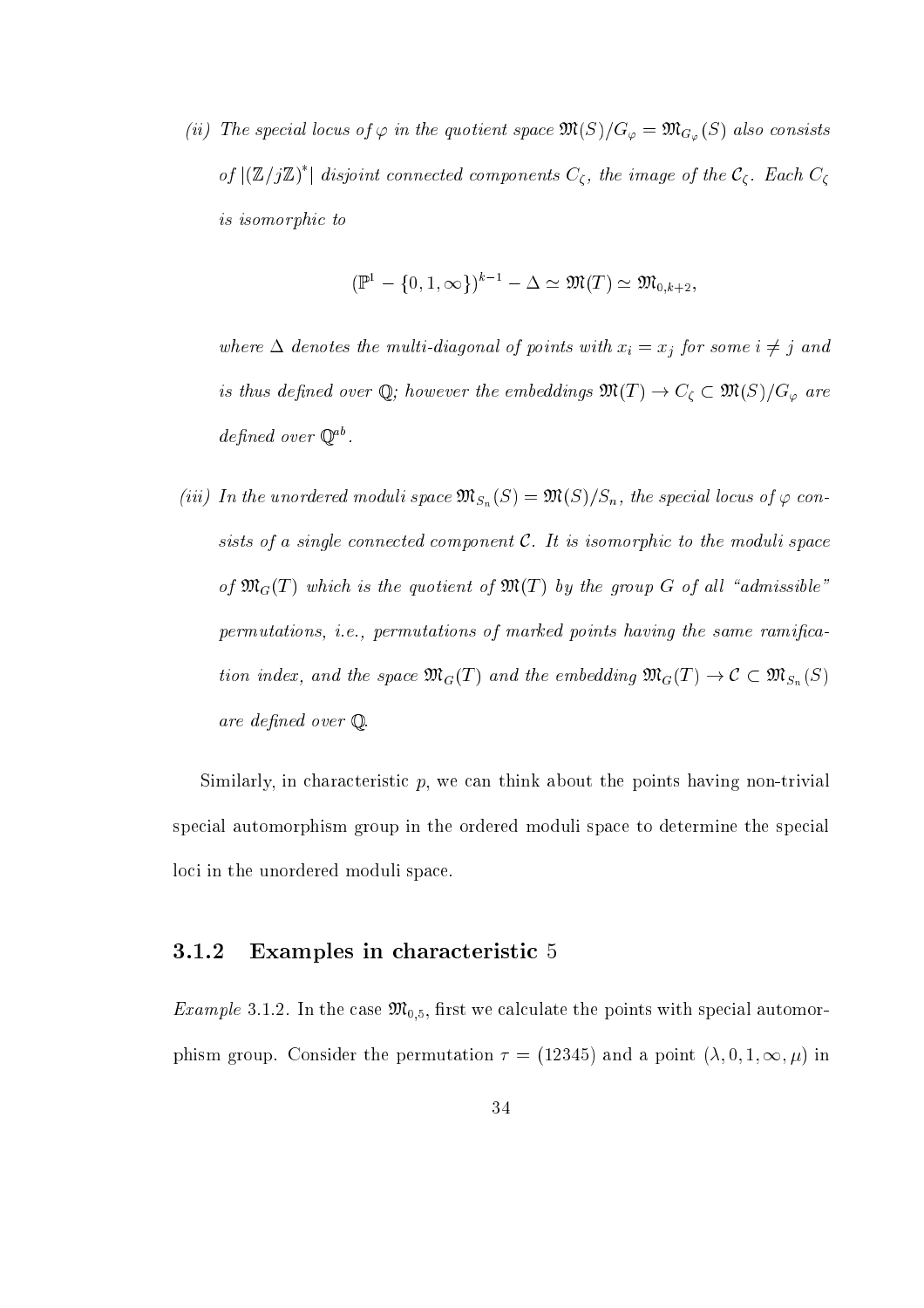$\mathfrak{M}_{0,5}$  in standard representation (with three marked points fixed at 0,1 and  $\infty$ ). The action of  $\tau$  on the point takes it to  $(\mu, \lambda, 0, 1, \infty)$ , and then the transformation by the automorphism  $x \mapsto \frac{x}{\lambda x - \lambda}$  brings it back to  $\left(\frac{x}{\lambda u - \lambda}\right)$  $\overline{\lambda \mu - \lambda}$ , U, I,  $\infty$ ,  $\overline{\lambda}$  $\lambda$ <sup>)</sup>. The mass points  $\mathbf{r}$ of  $\tau$  are given by  $(\lambda, \mu)$  with

$$
\lambda = \frac{\mu - \lambda}{\lambda \mu - \lambda}
$$
 and  $\mu = \frac{1}{\lambda}$ ,

so  $\lambda$  is a root of  $\lambda^3 - 2\lambda^2 + 1$ . One root is  $\lambda = 1$ , but this is excluded in  $\mathfrak{M}_{0,5}$ . The remaining roots are  $\lambda = \frac{1 \pm \sqrt{5}}{2} = \frac{1}{2} = 3$  (since this is in characteristic 5); so the only fixed point of  $\tau$  is  $(3,0,1,\infty,2)$ . In fact, the point  $(3,0,1,\infty,2)$  is equivalent to the point  $(0, 1, 2, 3, 4)$  in the moduli space  $\mathfrak{M}_{0,5}$  since  $(3, 0, 1, \infty, 2)$  transforms to the point  $(0, 1, 2, 3, 4)$  by the linear transformation  $x \mapsto \frac{x}{x-9}$ . Then intuitively, we can see that  $(0, 1, 2, 3, 4)$  is fixed by a translation  $\tau$ .

Remark 3.1.3. In Example 3.1.2,  $\tau$  only fixes one point in characteristic 5, while it fixes two points in characteristic  $0$  (cf. Theorem 3.1.1).

*Example* 3.1.4. In the case  $\mathfrak{M}_{0,10}$ , first we calculate the points with special automorphism group. Given a permutation  $\tau = (1, 2, 3, 4, 5, 6, 7, 8, 9, 10)$  and a point  $(x_1, \ldots, x_7, 1, 0, \infty)$  in  $\mathfrak{M}_{0,10}$  in standard representation (with three components fixed at 0, 1 and  $\infty$ ), then the action of  $\tau$  on the point takes it to  $(\infty, x_1, \ldots, x_7, 1, 0)$ . But in characteristic 5, there is no transformation can bring it back to the original point  $(x_1, \ldots, x_7, 1, 0, \infty)$  by the similar calculation in Example 3.1.2. So there is no fixed point of  $\tau$  in  $\mathfrak{M}_{0,10}$ .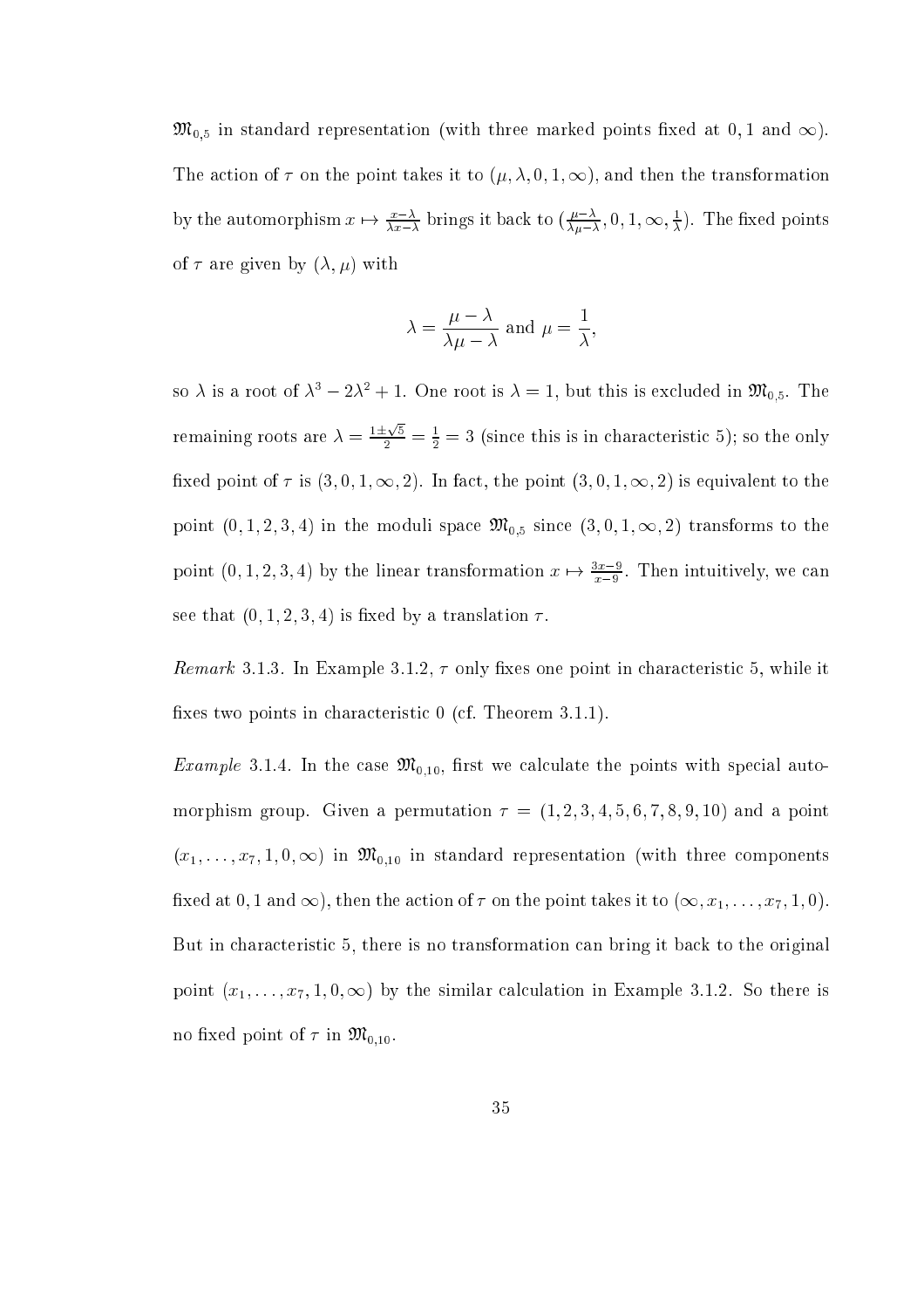*Remark* 3.1.5. In Example 3.1.4,  $\tau$  has no fixed point in characteristic 5, while it fixes two disconnected one-dimensional components in characteristic 0 (cf. Theorem 3.1.1).

#### 3.1.3Examples in characteristic 3

*Example* 3.1.6. In the case  $\mathfrak{M}_{0,4}$ , first we calculate the points with special automorphism group. Consider the permutation  $\tau = (123)$  and a point  $(\lambda, 1, 0, \infty)$  in  $\mathfrak{M}_{0,4}$ in standard representation (with three components fixed at  $0, 1$  and  $\infty$ ). The action of  $\tau$  on the point takes it to  $(0, \lambda, 1, \infty)$ . Then the transformation  $y \mapsto y + 2$  brings the point  $(0, 2, 1, \infty)$  back to the original point  $(2, 1, 0, \infty)$ . So the fixed point of  $\tau$ in  $\mathfrak{M}_{0,4}$  is  $(2,1,0,\infty)$ .

*Remark* 3.1.7. In Example 3.1.6,  $\tau$  only fixes one point in characteristic 3, while it fixes two points in characteristic  $0$  (cf. Theorem 3.1.1).

#### 3.1.4Special loci of genus  $0$  in characteristic  $p$

First, here is a result to describe the finite-order automorphism in genus zero algebraic curves with marked points.

Proposition 3.1.8. Let K be an algebrai
al ly losed eld. Every nite-order automorphism of  $\mathbb{P}^1_K$  with marked points is the conjugacy class of a rotation around an  $axis$  (i.e., by multiplying roots of unity) or the conjugacy class of a translation  $(i.e., by adding an element in K).$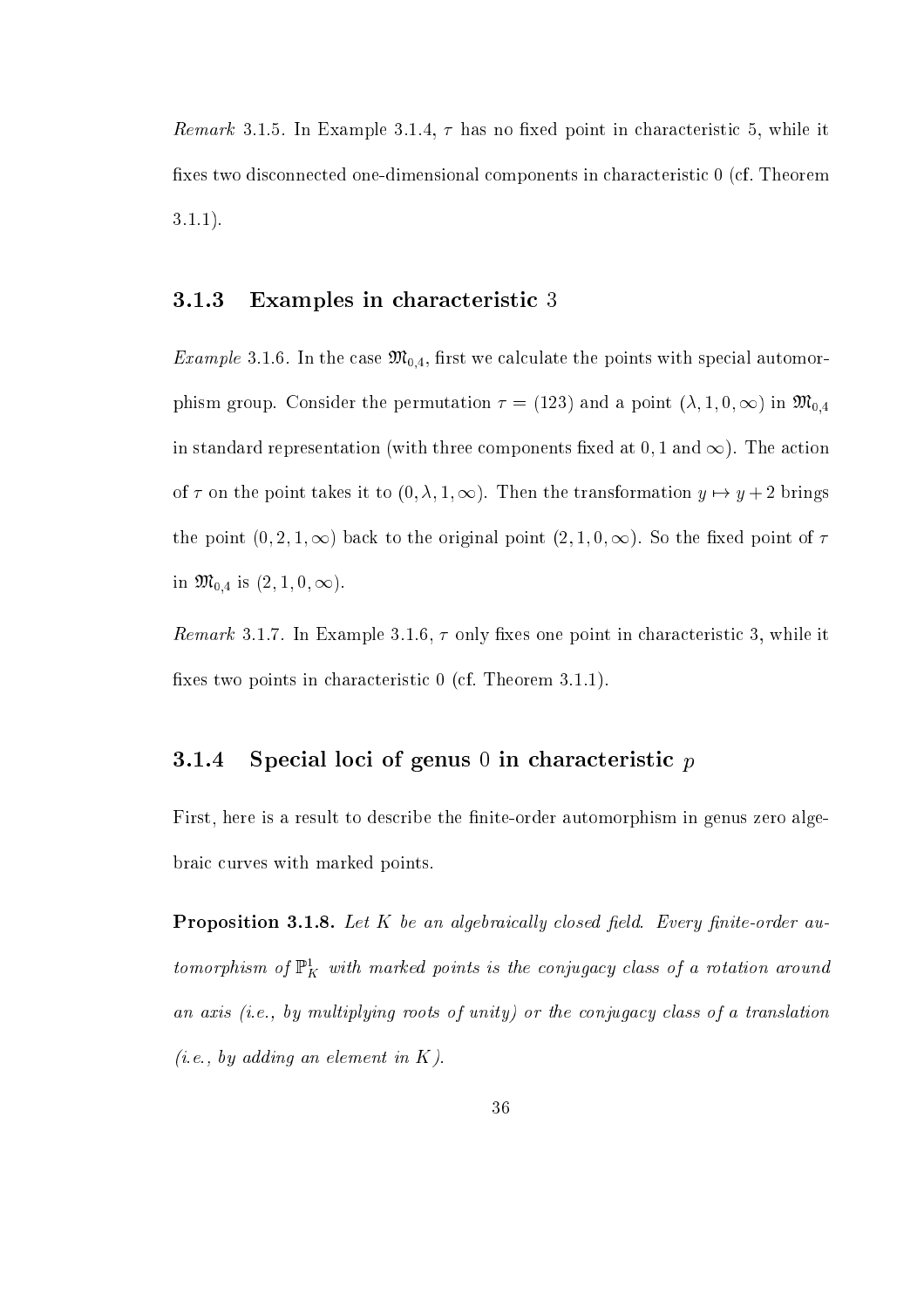*Proof.* We know that the group of automorphisms of  $\mathbb{P}^1_K$  is isomorphic to  $\mathrm{PGL}(2,K)$ . Since  $K$  is an algebraically closed field, by Jordan canonical form, every element in  $PGL(2, K)$  is either conjugate to

$$
A = \left(\begin{array}{cc} \lambda & 1\\ 0 & \lambda \end{array}\right)
$$

or onjugate to

$$
B = \left(\begin{array}{cc} \lambda_1 & 0 \\ 0 & \lambda_2 \end{array}\right)
$$

where  $\lambda$ ,  $\lambda_1$ ,  $\lambda_2$  are non-zero elements in K.

If it is conjugate to A, then it has one fixed point  $\infty$  and the corresponding fractional linear transformation is  $z\mapsto z+\frac{1}{\lambda},$  which is just a translation. If the automorphism is of finite order, then the translation can only happen in characteristic p.

If it is conjugate to B, then it has two fixed points 0 and  $\infty$  and the corresponding fractional linear transformation is  $z\,\mapsto\, \frac{\lambda_2}{\lambda_2}z,$  which is a composition of a rotation and a dilation. If the automorphism is finite order, then it is just a rotation; this happen both in characteristic  $0$  and  $p$ . In characteristic  $0$ , the rotation can have any order; in characteristic  $p$ , its order is prime to  $p$ , because there are no primitive  $p^{th}$  roots of unity.  $\square$ 

The following result describes the special loci in characteristic p in the case  $g = 0$ and  $n \geq 3$  (proved by Schneps [Sch02a] in characteristic 0):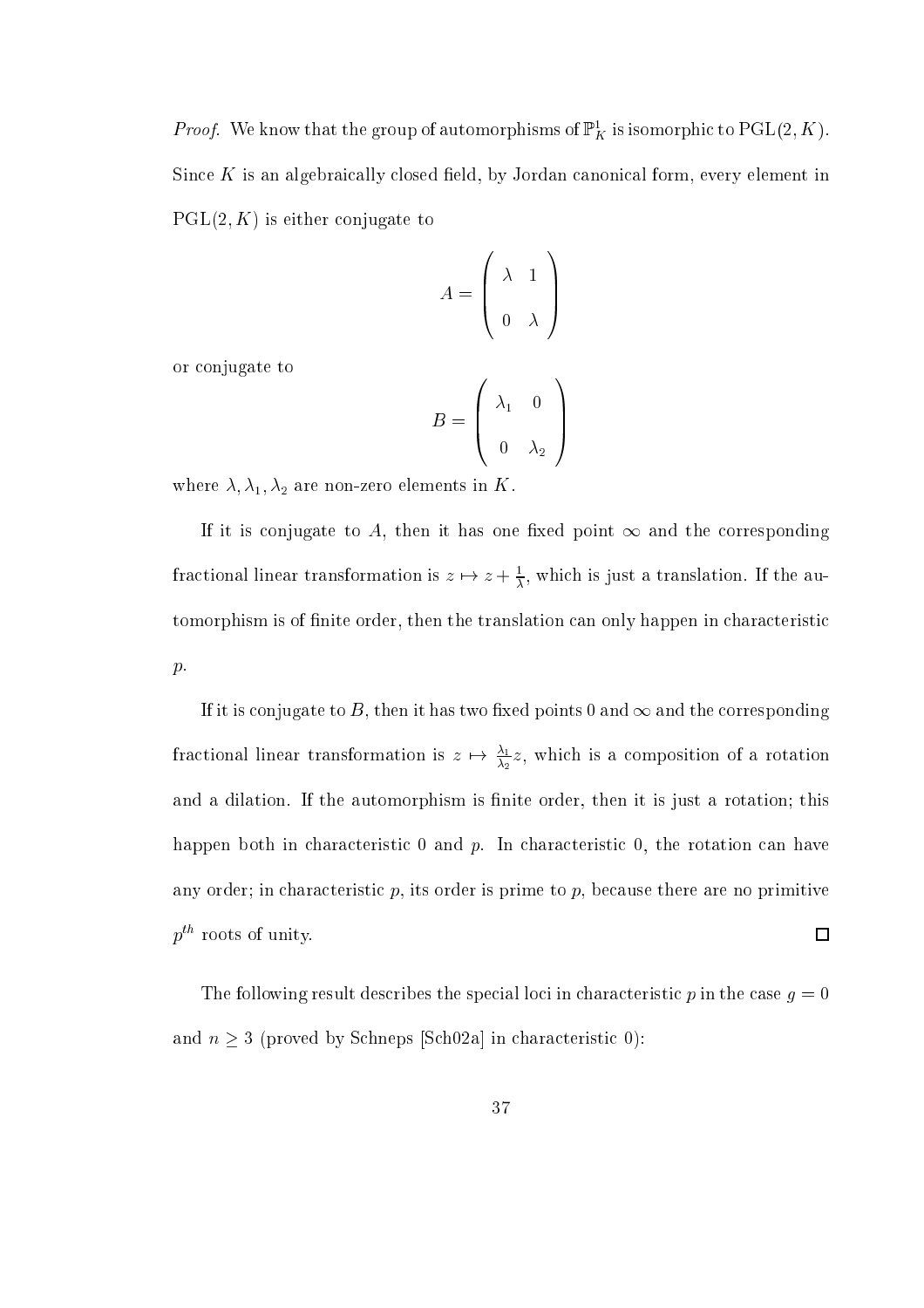The set of the state of a marked points  $\alpha$  ,  $\alpha$  ,  $\alpha$  ,  $\alpha$  ,  $\alpha$  ,  $\alpha$  ,  $\alpha$  ,  $\alpha$  ,  $\alpha$  ,  $\alpha$  ,  $\alpha$ over an algebraically closed field K, and  $\varphi$  be a finite order automorphism of X which fixes  $\{x_1, \ldots, x_n\}$  as a set. Let  $[\varphi]$  denote the permutation of marked points induced by  $\varphi$ . Let  $g$  be the genus of  $X/\varphi$  and n' be the number of marked points coming from the marked points of X. If  $\mathfrak{M}_{0,[n]}(\varphi)$  is not empty, then  $\varphi$  is of the form  $c_1 \cdots c_k$  where the  $c_i$  are disjoint cycles of length j such that  $jk = n$  or  $jk = n - 1$ or  $jk = n - 2$ . Moreover:

- (a) If p  $\langle j, \rho \rangle$  then  $\mathfrak{M}_{0,[n]}(\varphi)$  has the same description in characteristic 0 and p.
- (b) If  $p|j$  and  $j > p$ , then  $\mathfrak{M}_{0,[n]}(\varphi)$  is empty.
- (c) If  $p = j$  and  $jk = n 2$ , then  $\mathfrak{M}_{0,[n]}(\varphi)$  is empty. If  $p = j$  and  $jk = n 1$  or  $jk = n$ , then  $\mathfrak{M}_{0,[n]}(\varphi)$  is isomorphic to quotient of  $\{\mathbb{P}^1 - \{0,1,\infty\}\}^{k-2} - \Delta$ by Sk, where  $d$  and  $d$  for points with  $d$  for points with  $d$  for some  $d$  for some  $d$  $i \neq j$ .

*Proof.* By Proposition 3.1.8, we know that if  $\mathfrak{M}_{0,[n]}(\varphi)$  is not empty, then  $\varphi$  is of the form  $c_1 \cdots c_k$  where the  $c_i$  are disjoint cycles of length j such that  $jk = n$  or  $jk = n - 1$  or  $jk = n - 2$ .

(a) If  $p \nmid j$ , then we have the j-th roots of unity. Since the proof for characteristic  $0$  (cf. Schneps [Sch02a, Theorem 3.5.1]) is only involved the pure group theory, it also works for characteristic  $p$  in this case.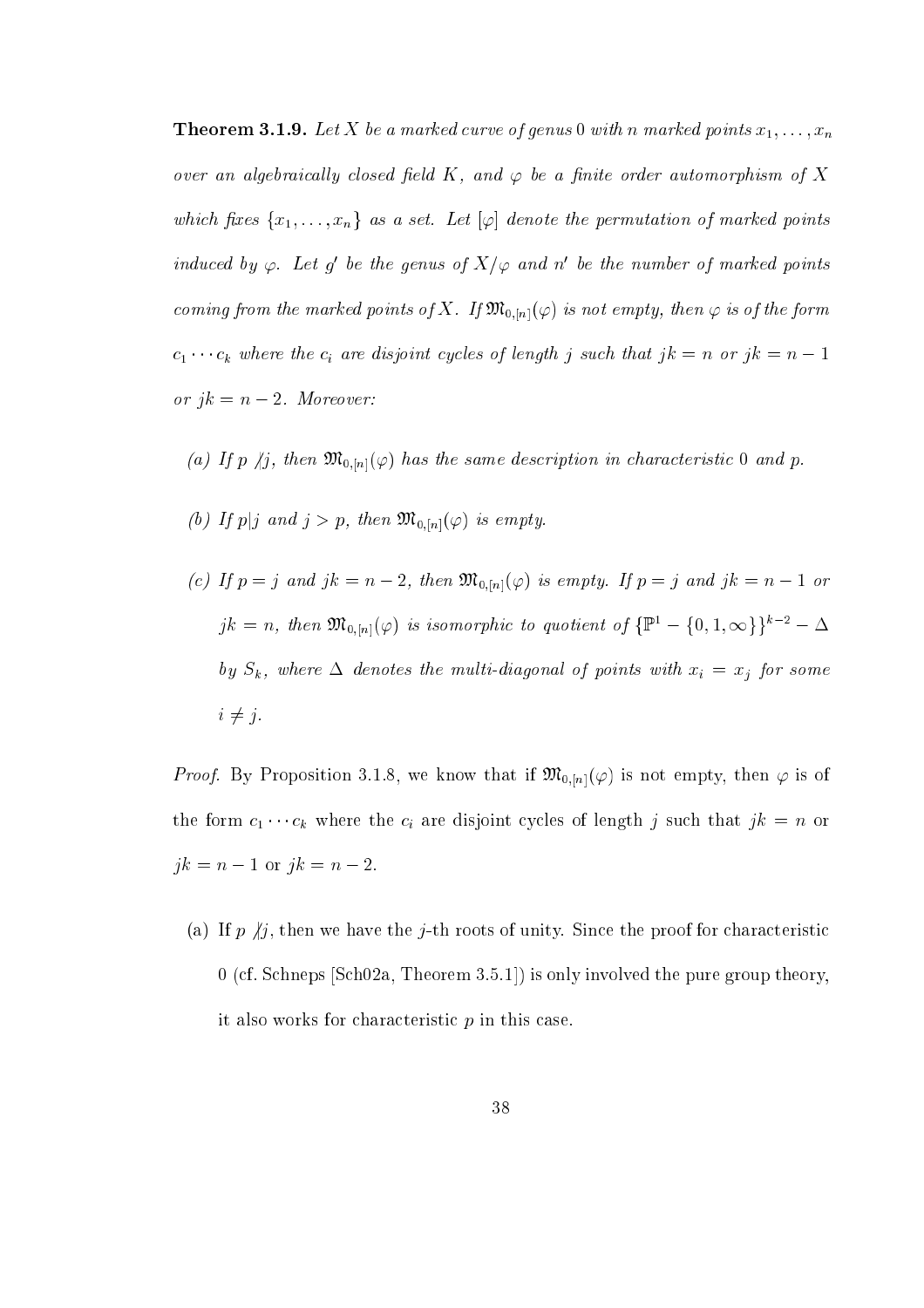- (b) If  $p|j$  and  $j > p$ , then  $\varphi$  has no fixed point either as a rotation or as a translation.
- (c) If  $p = j$ , then  $\varphi$  is a translation.

If  $jk = n - 2$ , then  $\varphi$  has no fixed point since a translation can not fix two points pointwise.

If  $jk = n - 1$ , then in the ordered moduli space  $\mathfrak{M}_{0,n}$ , we know that  $\varphi$  fixes  $p-1$  disjoint connected components, each component is given by

$$
C_i = (0, i, \ldots, (p-1)i, a_1, \ldots, a_1 + (p-1)i, \ldots, a_{k-1}, \ldots, a_{k-1} + (p-1)i, \infty),
$$

where  $i = 1, \ldots, p - 1$  and  $a_1, \ldots, a_{k-1}$  are any numbers in the field K such that all the marked points are distinct. In the unordered moduli space  $\mathfrak{M}_{0,n}$ , om the citer components of for all the cite components components components to other components and component rotations having the same cycle type as  $\varphi$ ) become identified. So  $\mathfrak{M}_{0,[n]}(\varphi)$ is isomorphic to one of  $C_i$ , say  $C_1$ , modulo its stabilizer in  $S_n = S_{jk+1}$ . We ould determine its stabilizer by the similar pro
edure with S
hneps' proof in  $(cf. [Sch02a, Theorem 3.5.1])$  (where the proof only involved the pure group theory). In fact, the stabilizer of  $C_1$  is generated by two natural subgroups: the first, of order k!, corresponding to permuting the k disjoint cycles of  $[\varphi]$ ; the second, of order  $j^*$ , is generated by the  $j$  cycles themselves. After compute the quotient of  $C_1$  by its stabilizer, we get  $\mathfrak{M}_{0,[n]}(\varphi)$  is isomorphic to quotient of  $\{\mathbb{P}^1 - \{0, 1, \infty\}\}^{k-2} - \Delta$  by all permutations of marked points in  $X/\varphi$  which comes from the marked points with the same ramification index in  $X$ , i.e.,  $S_k$ ,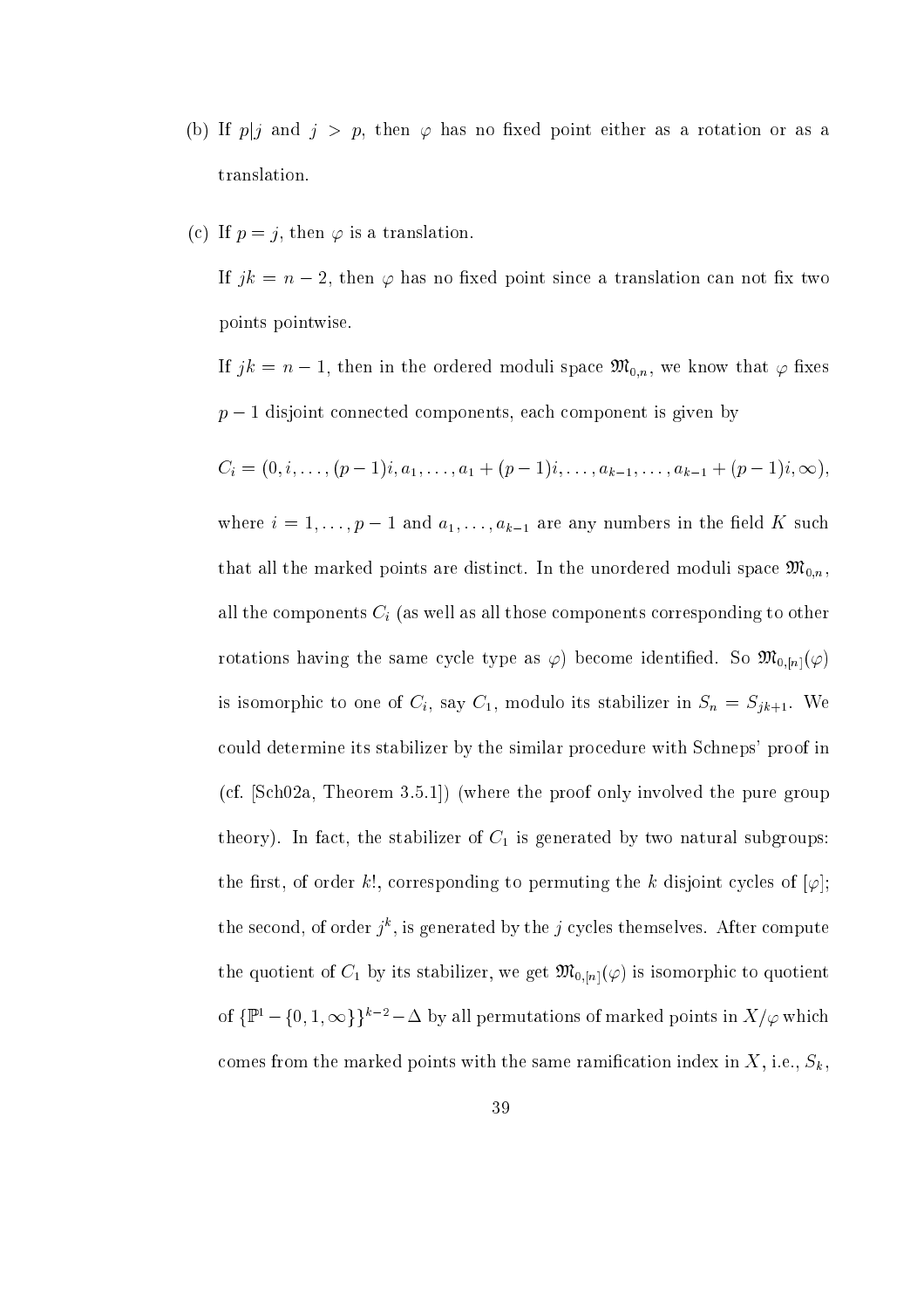where a denotes the multi-diagonal of points  $\mathbb{R}^n$  . With  $\mathbb{R}^n$ 

If  $jk = n$ , then by a similar calculation with the case  $jk = n - 1$ , we get  $\mathfrak{M}_{0,[n]}(\varphi)$  is isomorphic to quotient of  $\{\mathbb{P}^1 - \{0,1,\infty\}\}^{k-2} - \Delta$  by  $S_k$ , where denotes the multi-diagonal of points with  $\alpha$  . The multi-diagonal of points with  $\alpha$  . The multi-diagonal of  $\alpha$ 

 $\Box$ 

Theorem 3.1.9 shows that there is no automorphism of order divisible by  $p$ in characteristic  $p$  unless the order is exactly  $p$ . Also there is an automorphism of order  $p$ , viz. translation, but this automorphism behaves differently from an automorphism of the same order in characteristic 0, as the examples in sections 3.1.2 and 3.1.3 show.

## 3.2 Spe
ial lo
i in genus 1

There is also a generalization of Theorem 3.1.9 to higher genus. In particular, for  $g = 1$ , we give some results in the following proposition.

Proposition 3.2.1. Let X be a marked urve of genus 1 with n marked points  $x_1, \ldots, x_n$  over an algebraically closed field K of characteristic  $\neq 2, 3$  and let  $\varphi$  be a finite order automorphism of X. Let  $[\varphi] \in S_n$  be a permutation of marked points for  $n \geq 5$ , where  $[\varphi]$  is the corresponding permutation of marked points of  $\varphi$ . Suppose that  $\mathfrak{M}_{1,[n]}(\varphi)$  is not empty, and write  $[\varphi]$  as a product of disjoint cycles  $c_1 \cdots c_k$ . Then either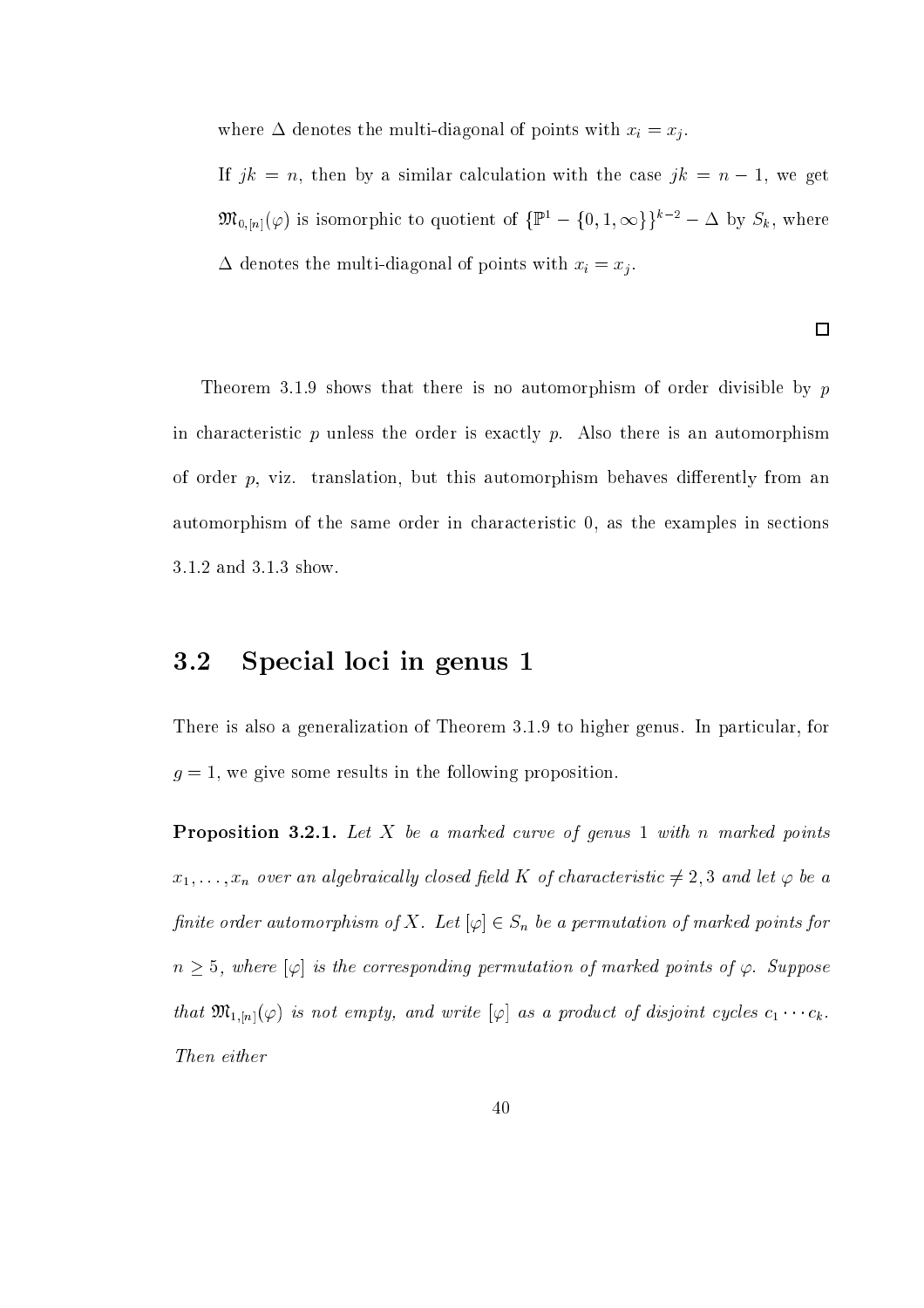- in the same length in the same length in the substitute in the same length in that is not be a non-
- (ii) the i are of the same length <sup>j</sup> <sup>=</sup> <sup>2</sup> su
h that jk <sup>=</sup> <sup>n</sup> or <sup>n</sup> <sup>1</sup> or <sup>n</sup> <sup>2</sup> or <sup>n</sup> <sup>3</sup> or  $n-4$ ; or
- (iii) the same same length jump length jump in the same length  $j$  is a substitute  $\alpha$  in  $\alpha$  . That is not no  $n-3$ ; or
- in the same length in the substitution in  $j$  , we need to same length in the same length in  $\equiv$  , and
- (ii) one of the other areas are of the same length in the same length in the same length in the same length in  $\mu$ that  $jk = n - 2$  or  $jk = n - 3$  or  $jk = n - 4$ ; or
- is an order in the same length just same length just that just  $j$  is a normal  $j$  or  $j$  and  $\alpha$
- (vii) one of the i is of length <sup>2</sup> and the others are of the same length <sup>j</sup> <sup>=</sup> <sup>6</sup> su
h that  $jk = n - 2$  or  $jk = n - 3$ ; or
- i is of length 3 and the other of the same length is of the same length same length just same length in the same that  $jk = n - 3$  or  $jk = n - 4$ ; or
	- $i$  is of another is of length  $i$  is of length  $i$ same length  $j = 6$  such that  $jk = n - 5$  or  $jk = n - 6$ .

Before we give a proof of Proposition 3.2.1, let us recall the classification of automorphisms of elliptic curves [Sil86].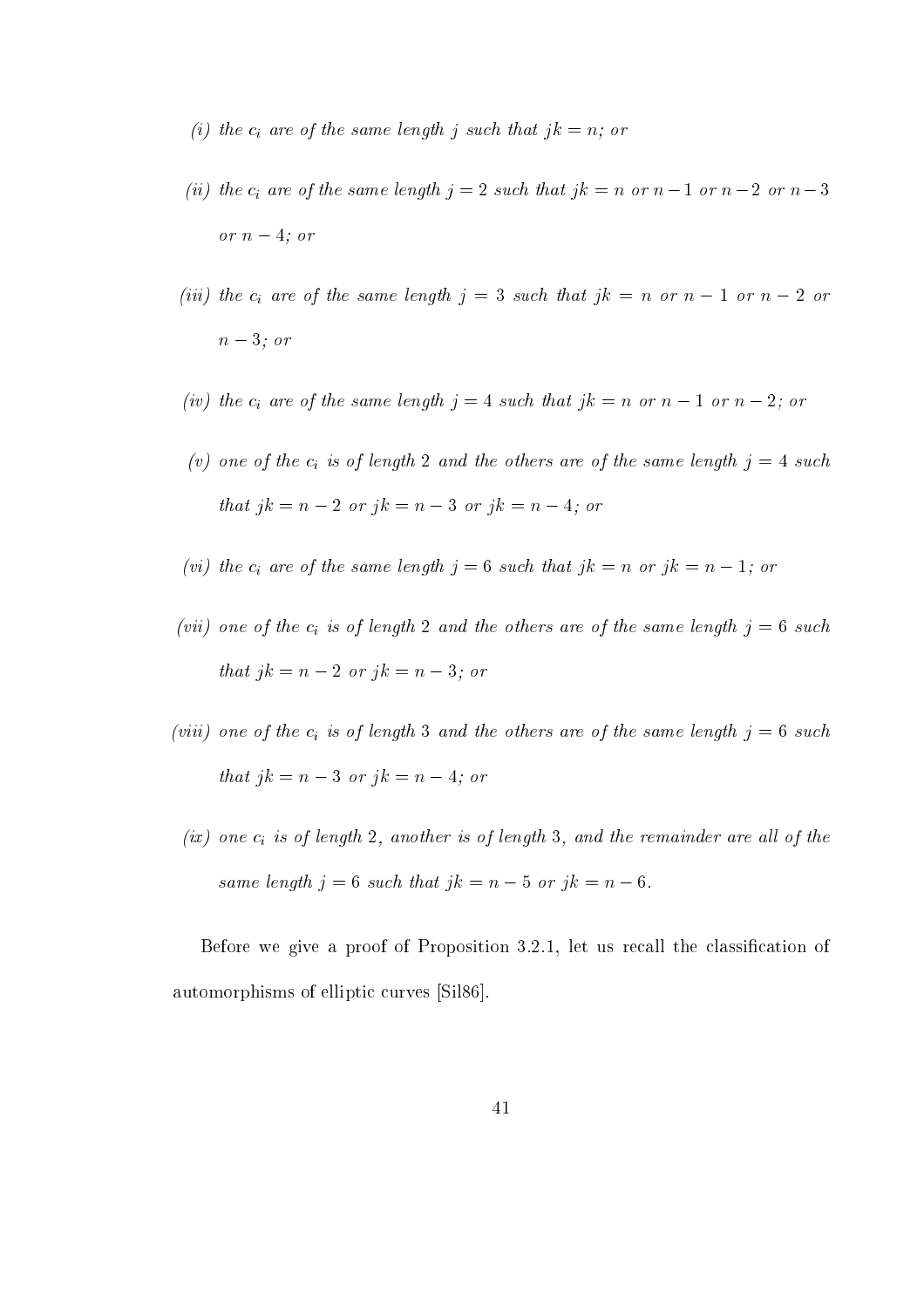. 2.2.2.2. (internal liptics) with the contract of the annual contract  $\cdots$  in electronic and automorphism group  $Aut(E)$  is a finite group of order dividing 24. More precisely, the order of  $Aut(E)$  is given by the following list:

- (a) 2 if  $j(E) \neq 0, 1728$
- (b) 4 if  $j(E) = 1728$  and  $char(K) \neq 2,3$
- (c) 6 if  $j(E) = 0$  and char(K)  $\neq 2,3$
- (d) 12 if  $j(E) = 0 = 1728$  and  $char(K) = 3$
- (e) 24 if  $j(E) = 0 = 1728$  and  $char(K) = 2$

Now we give a proof for Proposition 3.2.1 by using the Riemann-Hurwitz formula and Theorem 3.2.2.

*Proof.* (of Proposition 3.2.1) Let X be a marked curve of genus 1 with n marked points  $x_1, \ldots, x_n$  over an algebraically closed field K of characteristic  $\neq 2, 3$  and let  $\varphi$  be a finite order automorphism of X. Let  $[\varphi] \in S_n$  be a permutation of marked points for  $n \geq 5$ , where  $[\varphi]$  is the corresponding permutation of marked points of  $\varphi$ . Let  $g_0$  is the genus of  $X/\langle \varphi \rangle$ . Then the possible order m of  $\varphi$  and their branching data  $(m_1, m_2, \ldots, m_r)$  are limited by the well-known Riemann-Hurwitz equation:

$$
(2g-2)/m = (2g_0 - 2) + \sum_{i=1}^{r} (1 - \frac{1}{m_i}).
$$

Here we only consider the Riemann-Hurwitz formula in the tame case since if char(K)  $\neq$  2,3, then all the branch coverings we considered are tame. Since we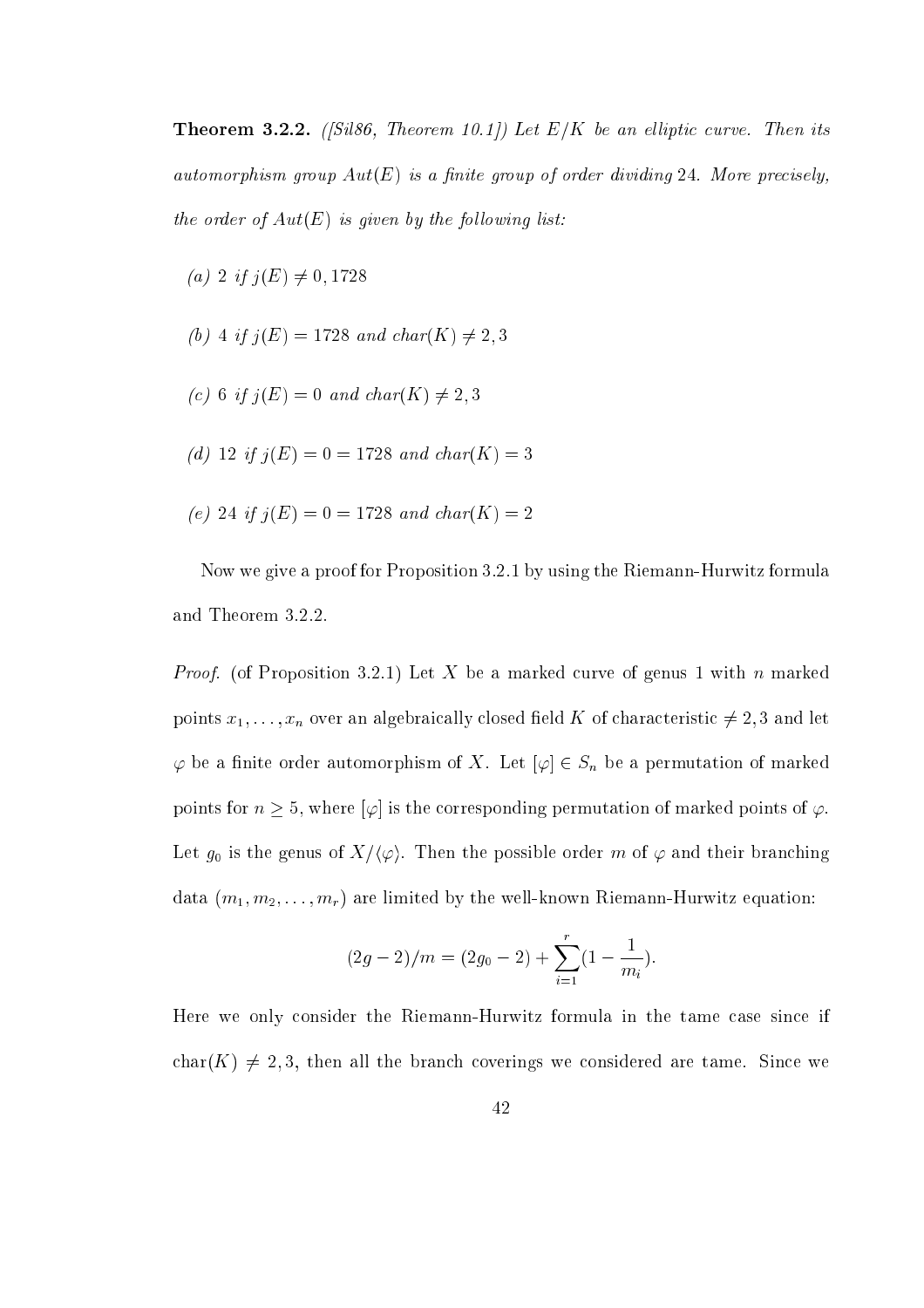only consider the cyclic group  $\langle \varphi \rangle$  of order m, let  $M = \text{lcm}(m_1, m_2, \ldots, m_r)$ , then the following conditions are satisfied  $($ Bre00, corollary 9.4 $)$ :

(i) 
$$
\text{lcm}(m_1, m_2, \ldots, m_{i-1}, m_{i+1}, \ldots, m_r) = M
$$
 for all *i*;

- (ii) M divides m, and if  $g_0 = 0, M = m$ ;
- (iii)  $r \neq 1$ , and if  $g_0 = 0, r \geq 3$ ;
- (iv) if the minimum is the number of minimum power of  $\mu$  and the minimum power of  $2$  divisible  $\alpha$  $M$  is even.

By Theorem 3.2.2, we know the possible numbers of mi are 2; 3; 4; 6. Combine the above onditions on Riemann-Hurwitz equation 3.2, we get the possible Galois overings are:

- (ii) and if an all in the 2 form  $\mathbf{r}$  and  $\mathbf{r}$  are all in the 2 form  $\mathbf{r}$  and  $\mathbf{r}$  and  $\mathbf{r}$  are all in the 2 form  $\mathbf{r}$  and  $\mathbf{r}$  are all in the 2 form  $\mathbf{r}$  and  $\mathbf{r}$  and  $\mathbf{r}$  are all
- $\mathcal{S}$  , and  $\mathcal{S}$  is a subset of  $\mathcal{S}$  , and if  $\mathcal{S}$  is a subset of  $\mathcal{S}$
- (iii)  $m = 4, r = 3, (m_1, m_2, m_3) = (2, 4, 4);$
- (iv)  $m = 6, r = 3, (m_1, m_2, m_3) = (2, 3, 6).$

Since X has *n* marked points, according to the above possible Galois coverings, we can get the possible permutations  $[\varphi]$  of marked points as in the list of this proposition.  $\Box$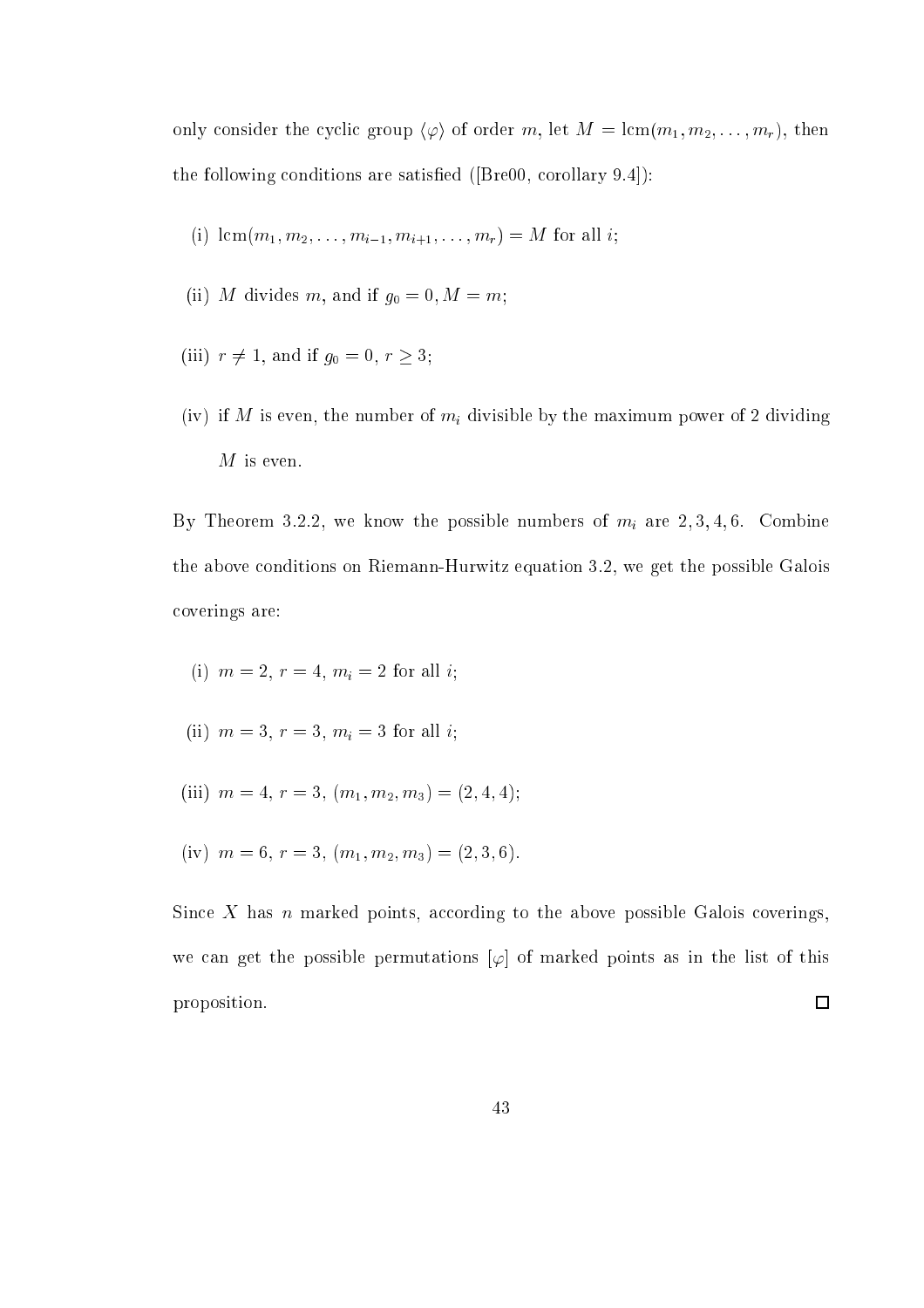# Chapter 4

# Splitting and surjectivity in genus zero

As discussed in Chapter 1 above, Schneps [Sch02a] introduced splitting and surjectivity conditions in the study of special loci for moduli of marked Riemann surfaces. She also proved that these conditions hold in the genus 0 case (i.e., for marked spheres). But her definitions used the fact that the spaces were defined over the complex numbers. This chapter considers the surjectivity and splitting conditions in all characteristics in genus 0 by first generalizing the definitions of the surjectivity and splitting conditions to characteristic  $p$ .

The permutation group  $\alpha$  and  $\alpha$  are marked the marked the marked the marked the marked  $\alpha$ points on the Riemann surfaces. For any subgroup  $G \in S_n$ , we write  $\mathfrak{M}_{g,n}(G) =$  $\mathfrak{M}_{g,n}/G$ . Over C, let  $\varphi$  be an element of finite order in the full mapping class group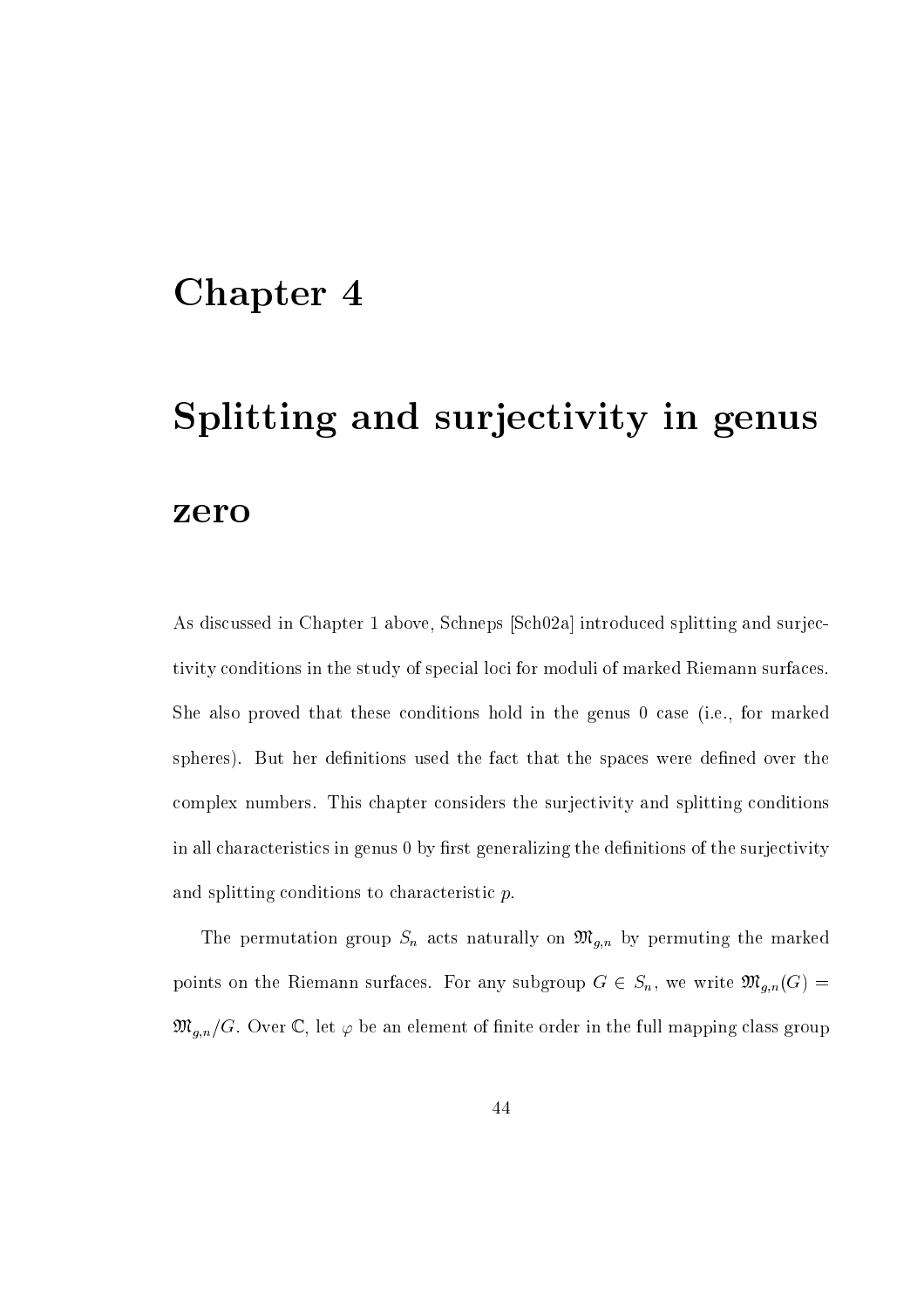and let  $T = S/\varphi$ . We consider the set of points in Teichmüller space fixed by  $\varphi$ . The image of this set in the quotient moduli space  $\mathfrak{M}_{g,n}(G)$  is the special locus of  $\varphi$  in  $\mathfrak{M}_{g,n}(G)$  and denoted  $\mathfrak{M}_{g,n}(G,\varphi)$  Schneps gave splitting and surjectivity conditions such that each component of  $\mathfrak{M}_{q,n}(G,\varphi)$  is as close to  $\mathfrak{M}(T)$  as possible  $([Sch 02a]).$ 

Here we consider splitting and surjectivity conditions in characteristic  $p$ . But to do that, we first find new characterizations of these conditions over the complex numbers which do not rely on mapping class groups or Teichmüller space. We then use those characterizations as the *definitions* in characteristic  $p$ . The original definition of splitting and surjectivity conditions involves the fundamental group of moduli spaces of curves, while the fundamental group of moduli spaces of curves in characteristic  $p$  is very complicated. Section 4.1 gives the geometric meaning of the surje
tivity ondition, whi
h avoids the fundamental group of moduli spa
es of urves ( Proposition 4.1.5). And also gives an equivalent des
ription of splitting condition by finite group theory using Proposition 4.1.9.

Section 4.2 shows that the surjectivity and splitting conditions hold in general for genus 0 (Theorem  $4.2.5$  and Theorem  $4.2.6$ ), which generalize the result of Schneps in hara
teristi 0.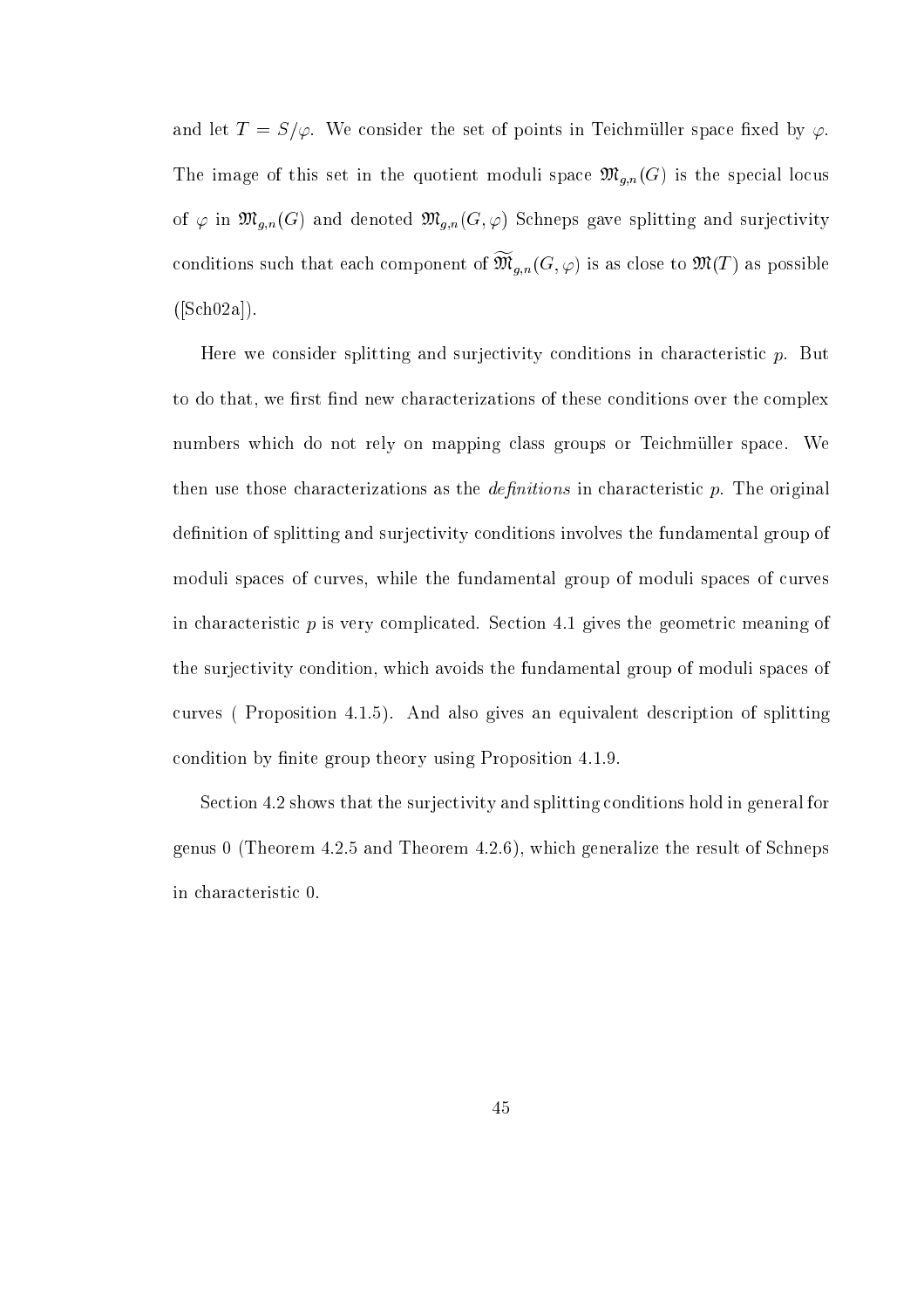# 4.1 Splitting and surjectivity over the complex numbers

Throughout this section, we only work over the complex numbers  $\mathbb{C}$ . Let S be a topologi
al surfa
e of type (g; n) and let G Sn be <sup>a</sup> subgroup. Let G(S) be the preimage of G under the canonical surjection  $\Gamma([S]) \to S_n$ . If  $\varphi$  is a finite-order element of the full mapping class group  $\Gamma([S])$ , we let  $\mathfrak{M}_{G}(S,\varphi)$  denote the image in MG(S) of the set of points in the set of the Teiler set of put  $\ell \setminus \{ \infty \}$  , which we can construct by  $\varphi$  under the canonical action of  $\Gamma([S])$  on  $\mathcal{T}(S)$ .

Let  $[\varphi]$  denote the permutation associated to  $\varphi$ , and let  $G_{\varphi} \subset S_n$  be the group generated by the disjoint cycles of  $[\varphi]$ . Let us write  $\mathfrak{M}_{\varphi}(S)$  for the quotient space  $\mathfrak{M}_{G_{\varphi}}(S) = \mathfrak{M}(S)/G_{\varphi}$ , and  $\mathfrak{M}_{\varphi}(S,\varphi)$  for the whole of the special locus of  $\varphi$  in  $\mathfrak{M}_{\varphi}(S)$ . We also write  $\Gamma_{\varphi}(S)$  for the group  $\Gamma_{G_{\varphi}}(S)$ , the preimage in  $\Gamma([S])$  of  $\langle [\varphi] \rangle$ under the surjection  $\Gamma([S]) \to S_n$ .

Remark 4.1.1. Since S is determined by  $(g, n)$ , we also write  $\Gamma(S)$  [resp.  $\Gamma([S])$ ] as  $g_{\mu\nu}$  , and  $g_{\mu\nu}$  are proposition (finally the MGC) and MCC and MCC and MCC as MGC  $\mu_{\mu\nu}$  are  $\mu_{\nu\mu}$ 

Let  $T = S/\varphi$  and we assume that all branch points of this cover (and their preimage) are marked points. Let  $q$  denote the genus of  $T$  and  $n$  the number of marked points; the fundamental group of  $T$  is given by generators and relations as

$$
\pi_1(T) = \langle a_1, b_1, \ldots, a_{g'}, b_{g'}, c_1, \ldots, c_{n'} | \prod_{i=1}^{g'} (a_i, b_i) c_1 \cdots c_{n'} = 1 \rangle.
$$

The group of inertia-preserving automorphisms of  $\pi_1(T)$ ,  $Au$  ( $\pi_1(T)$ ) is defined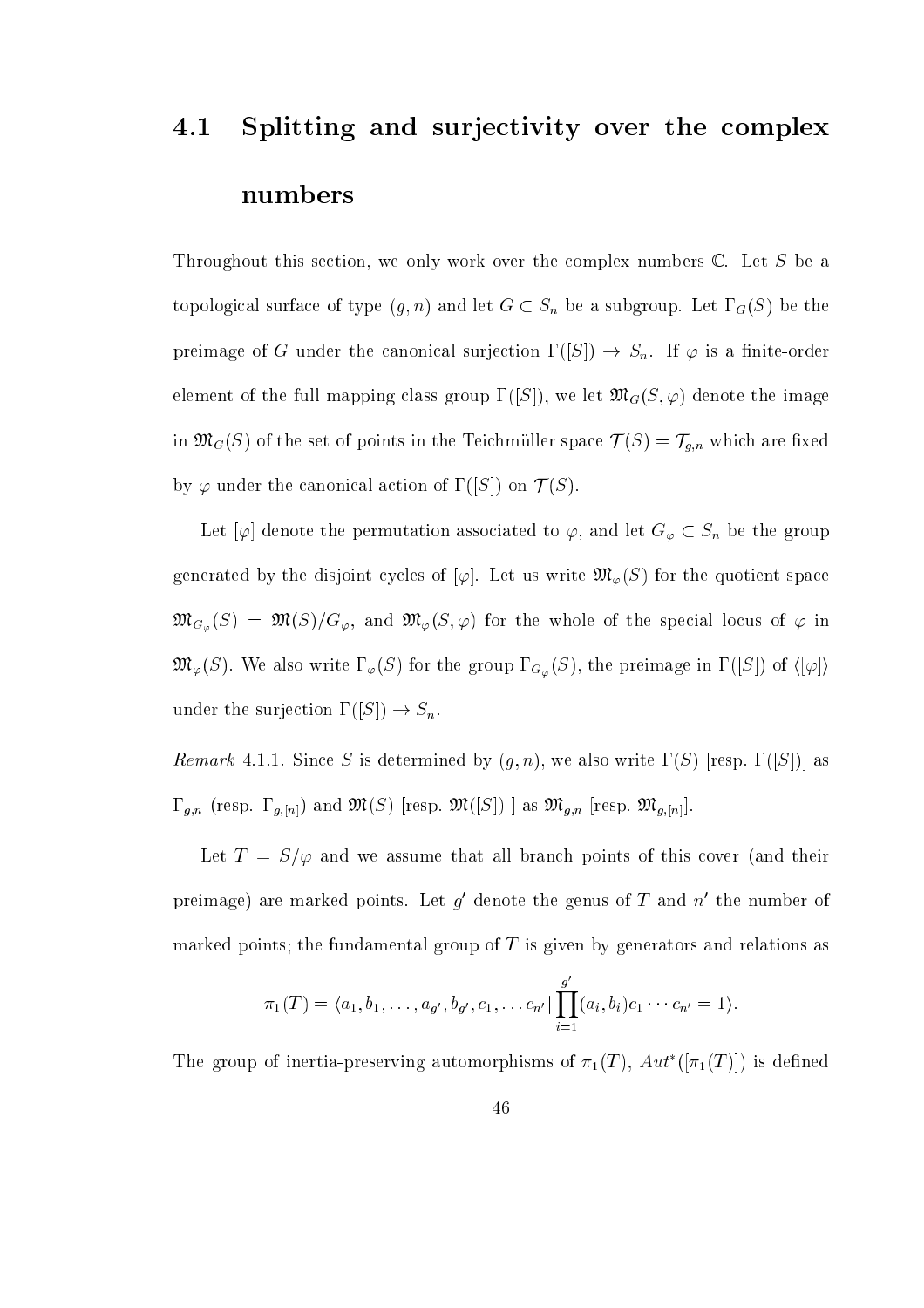to be the group of automorphisms

$$
Aut^*([\pi_1(T)]) = \{ \psi \in Aut^*(\pi_1(T)) | \exists \sigma \in S_n \text{ such that } \psi(c_i) \sim c_{\sigma(i)} \text{ for } 1 \le i \le n' \}
$$
  
where  $\sim$  means "is conjugate to".

Let  $Au$  ([S/T]) denote the subgroup of  $Au$  ([T<sub>1</sub>(T)]) consisting of elements which preserve the subgroup  $\pi_1(S) \in \pi_1(T)$ . We introduce the following notations:

$$
\Gamma_{[S/T]} = Aut^*([S/T])/Inn(\pi_1(T)) \subset Out^*([\pi_1(T)]) = \Gamma([T]),
$$

and

$$
\Gamma_{S/T} = Aut^*(S/T)/Inn(\pi_1(T)) = \Gamma_{[S/T]} \cap \Gamma(T) \subset \Gamma(T).
$$

For any subgroups H and K of a group G, we denote  $\text{Norm}_H(K) = \text{Norm}_G(K)\cap$ G, where  $\text{Norm}_G(K)$  is the normalizer of K in G. For any element  $g \in G$ , we denote  $\text{Norm}_H(g) = \text{Norm}_H(\langle g \rangle).$ 

Now we give the definition of surjectivity condition of  $\varphi$ .

**Dennition 4.1.2.** (Schuza, §4.2) We say that a finite-order element  $\varphi \in I(|S|)$ satisfies the surjectivity condition if  $1 \text{ s}/T = 1$  (1), i.e., every element of Aut  $(\pi_1(1))$ preserves the subgroup  $\pi_1(S)$ ; in other words, the homomorphism

$$
\mathrm{Norm}_{\Gamma_\varphi(S)}(\varphi)/\langle\varphi\rangle \to \Gamma(T)
$$

is surjective.

Before we give the geometric meaning of the surjectivity condition, let us give some similar results of González-Díez and Harvey [GH92] in the case of type  $(g, n)$ , i.e., Riemann surfa
es with marked points.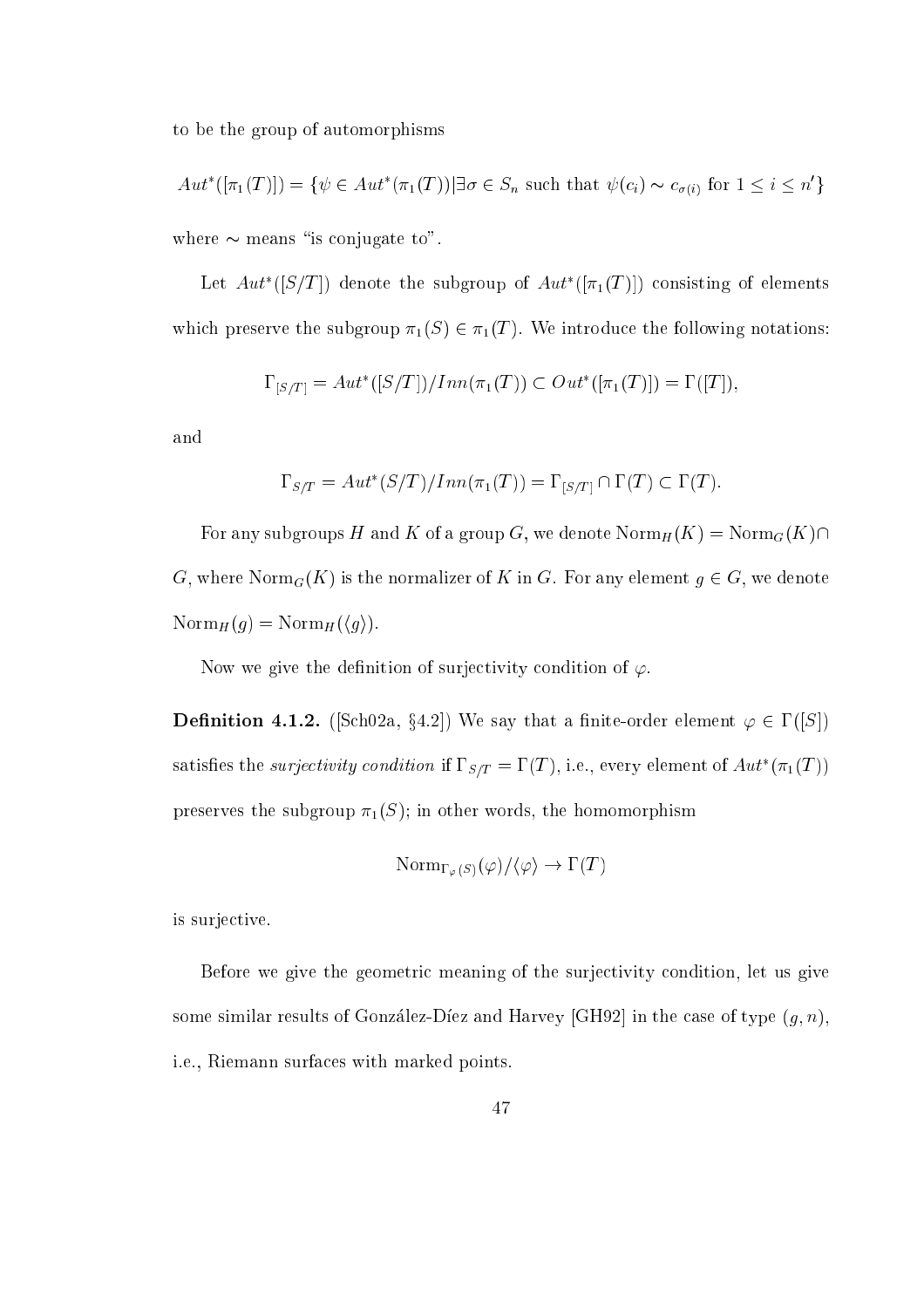**Theorem 4.1.3.** Let S be a topological surface of type  $(g, n)$ , and let  $\varphi$  be a finiteorder element of  $\Gamma(|S|)$ . Assume that the quotient  $I = S/\varphi$  is of genus g with n marked points, including all the branch points.

- (i) Denote by  $\mathcal{T}(S,\varphi)$  the subset of points of the Teichmüller space  $\mathcal{T}(S) = (T)_{g,n}$ fixed by  $\varphi$ . Then each component of  $I(S,\varphi)$  is isomorphic to  $I_{q',n'}=I(T)$ .
- (ii) The set of elements of  $\Gamma([S])$  globally preserving each component of  $\mathcal{T}(S,\varphi)$ in  $\mathcal{T}(S)$  is exactly the subgroup  $Norm_{\Gamma(|S|)}(\varphi)$ .
- (iii) For every  $G \subset S_n$  containing the permutation  $|\varphi|$  associated to  $\varphi$ , the quotient  $\mathfrak{M}_G(\mathcal{S}, \varphi) \equiv I \left( \mathcal{S}, \varphi \right) / Norm_{\Gamma_G(S)}(\varphi)$  is isomorphic to the normalization of the special locus  $\mathfrak{M}_G(S, \varphi) \subset \mathfrak{M}_G(S)$ .

Remark 4.1.4 (on the proof). The proof can be given by following the proof of González-Díez and Harvey [GH92] in the case without marked points. But there are slight differences in the marked points case from Gonzalez-Diez and Harvey's results. In the case without marked points,  $T(S,\varphi)$  is isomorphic to  $T_{q',n'}=T(T),$ where  $\mathcal{T}(S,\varphi)$  is irreducible ([GH92, Theorem B]). While in the marked points case  $T(S, \varphi)$  might consist several irreducible components, each component is isomorphic to  $T_{q',n'} = T(T)$ . In fact, we can see that the map from  $T(S,\varphi)$  to  $T_{q',n'}$  is not bijective in the marked points case, since there could be different permutations of the marked points of S for any given  $\{q, n\}$ . (Cf. [Harv71, Theorem 2 & Corollary]  $3)$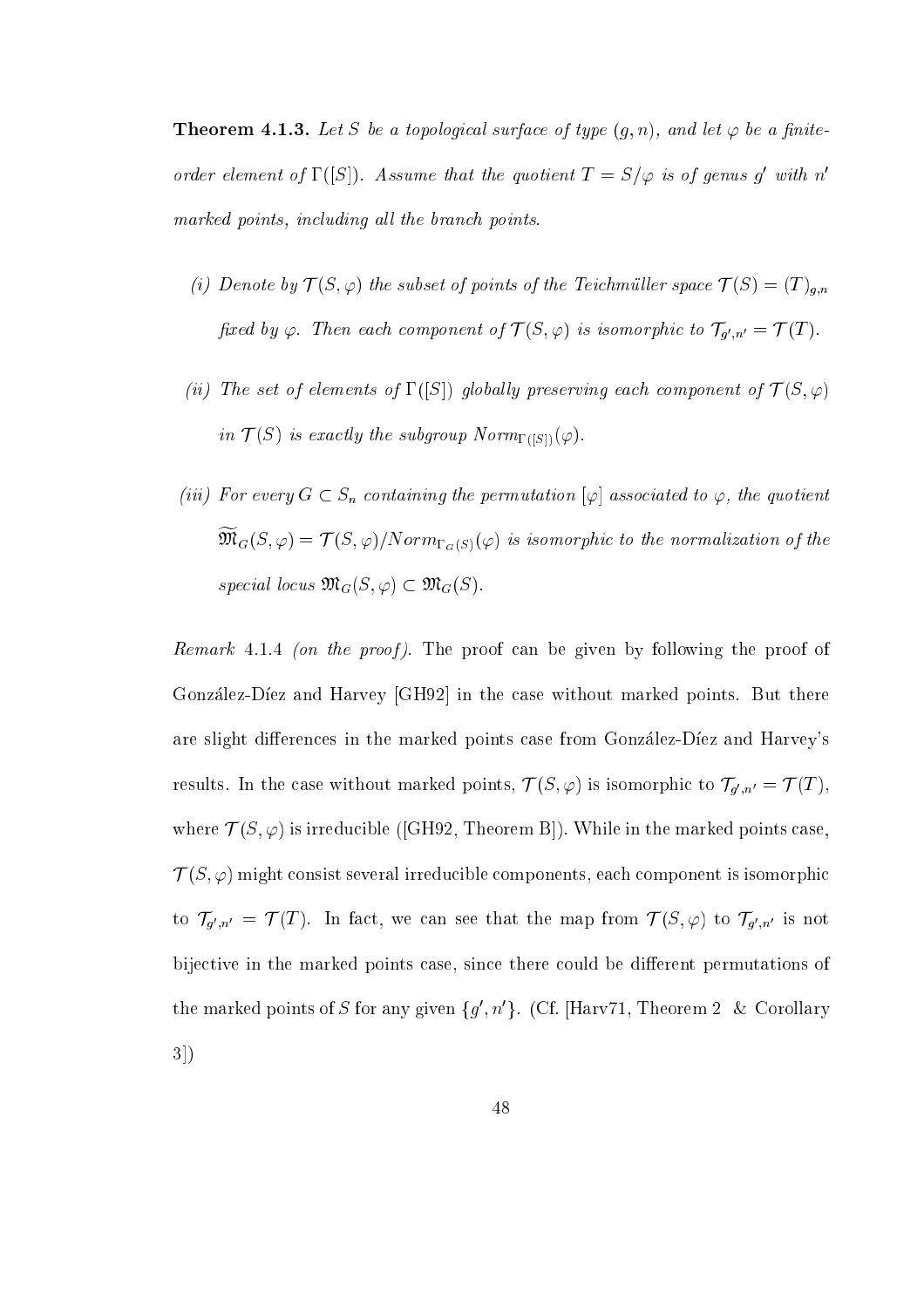In order to see the geometric meaning of the surjectivity condition, we have the following proposition.

**Proposition 4.1.5.** (cf. [Sch02a, §4.2]) A finite-order element  $\varphi \in I$  ([S]) satisfies the surjectivity condition if and only if the map from each component of  $\mathfrak{M}_{\varphi}(S,\varphi)$  to  ${\mathfrak M}(T)$  is one-to-one, consisting only in forgetting the orbifold structure of  ${\mathfrak M}_{\varphi}(S,\varphi)$ due to the action of  $\varphi$ .

*Proof.* Suppose that  $\varphi$  satisfies the surjectivity condition, then by definition of surje
tivity, the homomorphism

$$
\mathrm{Norm}_{\Gamma_\varphi(S)}(\varphi)/\langle\varphi\rangle \to \Gamma(T)
$$

is surjective. By Proposition  $[Sch02a, Proposition 4.1.2.]$ , there is a canonical injective homomorphism

$$
\mathrm{Norm}_{\Gamma_{\varphi}(S)}(\varphi)/\langle \varphi \rangle \to \Gamma(T),
$$

whose image is of finite index. Therefore,

$$
\mathrm{Norm}_{\Gamma_\varphi(S)}(\varphi)/\langle\varphi\rangle \to \Gamma(T)
$$

is an isomorphism. By Theorem 4.1.3, since  $\langle \varphi \rangle$  fixes every point of  $\mathcal{T}(S, \varphi)$ , the action of  $\text{Norm}_{\Gamma_{\varphi}(S)}(\varphi)$  factors through the quotient group  $\text{Norm}_{\Gamma_{\varphi}(S)}(\varphi)/\langle\varphi\rangle$ , and there is a canonical one-to-one correspondence

$$
\mathcal{T}(S,\varphi)/Norm_{\Gamma_{\varphi}(S)}(\varphi) \leftrightarrow \mathcal{T}(S,\varphi)/(Norm_{\Gamma_{\varphi}(S)}(\varphi)/\langle \varphi \rangle)
$$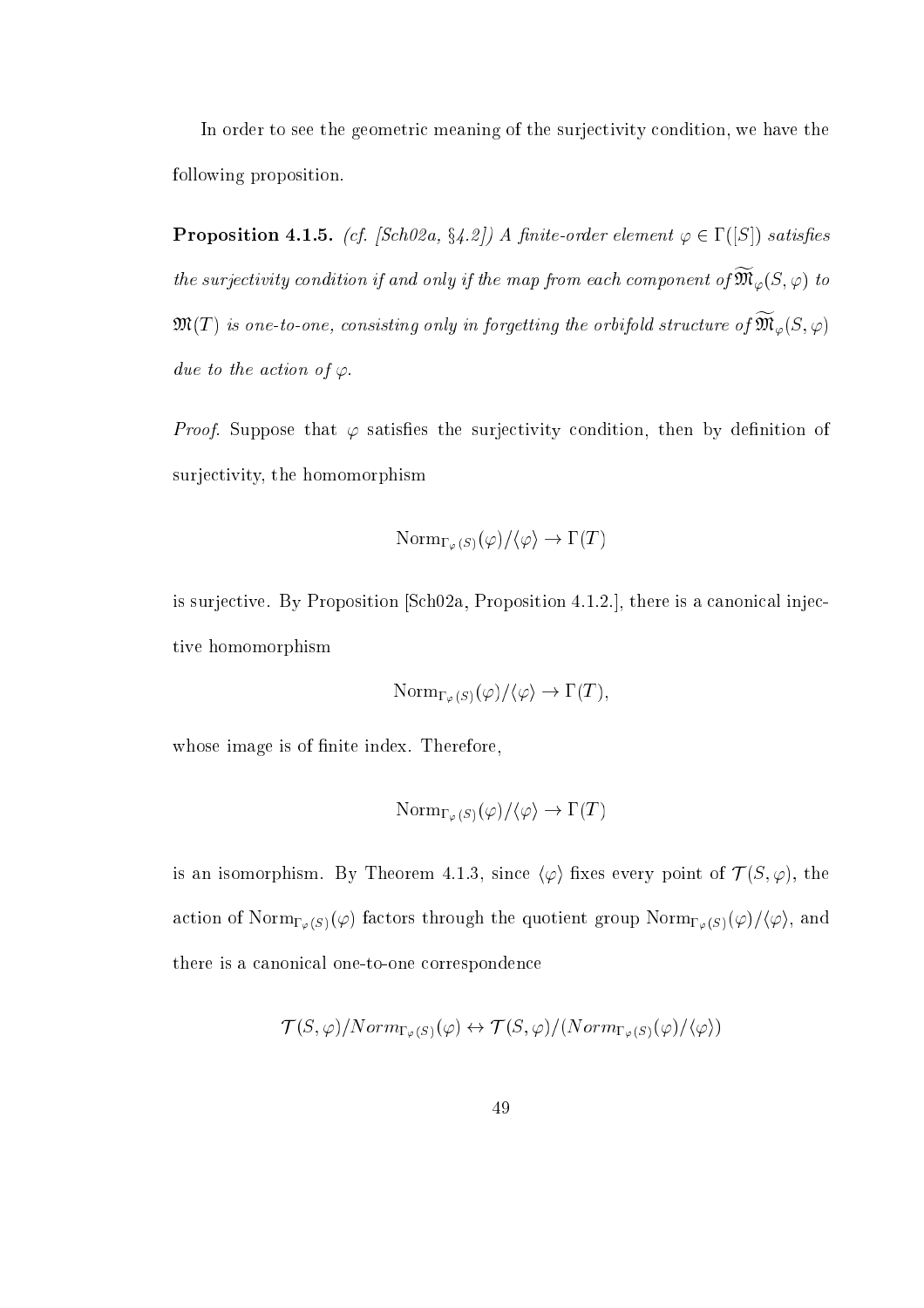(the difference between the two spaces is hidden in the orbifold structure due to the action of  $\langle \varphi \rangle$  fixing each point).

Now using Theorem 4.1.3, each component of  $T(S,\varphi)$  is isomorphic to  $T_{q',n'}=$  $T(T)$  and the normalization  $\mathcal{M}_G(S,\varphi) \simeq T(S,\varphi)/Norm_{\Gamma_G(S)}(\varphi)$ , so each component of

$$
\widetilde{\mathfrak{M}}_{G}(S,\varphi) \simeq \mathcal{T}(S,\varphi)/Norm_{\Gamma_{G}(S)}(\varphi) \leftrightarrow \mathcal{T}(S,\varphi)/(Norm_{\Gamma_{\varphi}(S)}(\varphi)/\langle \varphi \rangle)
$$

to

$$
\mathcal{T}(T)/(Norm_{\Gamma_{\varphi}(S)}(\varphi) \leftrightarrow \mathcal{T}(T)/\Gamma(T) \simeq \mathfrak{M}(T)
$$

is one-to-one, consisting only in forgetting the orbifold structure of  $\mathfrak{M}_{\varphi}(\mathcal{S},\varphi)$  due to the action of  $\varphi$ .

Conversely, suppose that the map from each component of  $\mathfrak{M}_{\varphi} (S, \varphi)$  to  $\mathfrak{M}(T)$  is one-to-one, consisting only in forgetting the orbifold structure of  $\mathfrak{M}_{\varphi}(S,\varphi)$  due to the action of  $\varphi$ , then by above proof, we can see that this map induces a bijective homomorphism

$$
\mathrm{Norm}_{\Gamma_{\varphi}(S)}(\varphi)/\langle \varphi \rangle \to \Gamma(T).
$$

 $\Box$ 

Therefore,  $\varphi$  satisfies the surjectivity condition.

Remark 4.1.6. This was stated without mentioning components in [Sch02a]. Actually the geometric condition in above proposition differs slightly from the one in Schneps' paper [Sch02a], where she neglects to mention that the map from  $\mathfrak{M}_{\varphi}(S,\varphi)$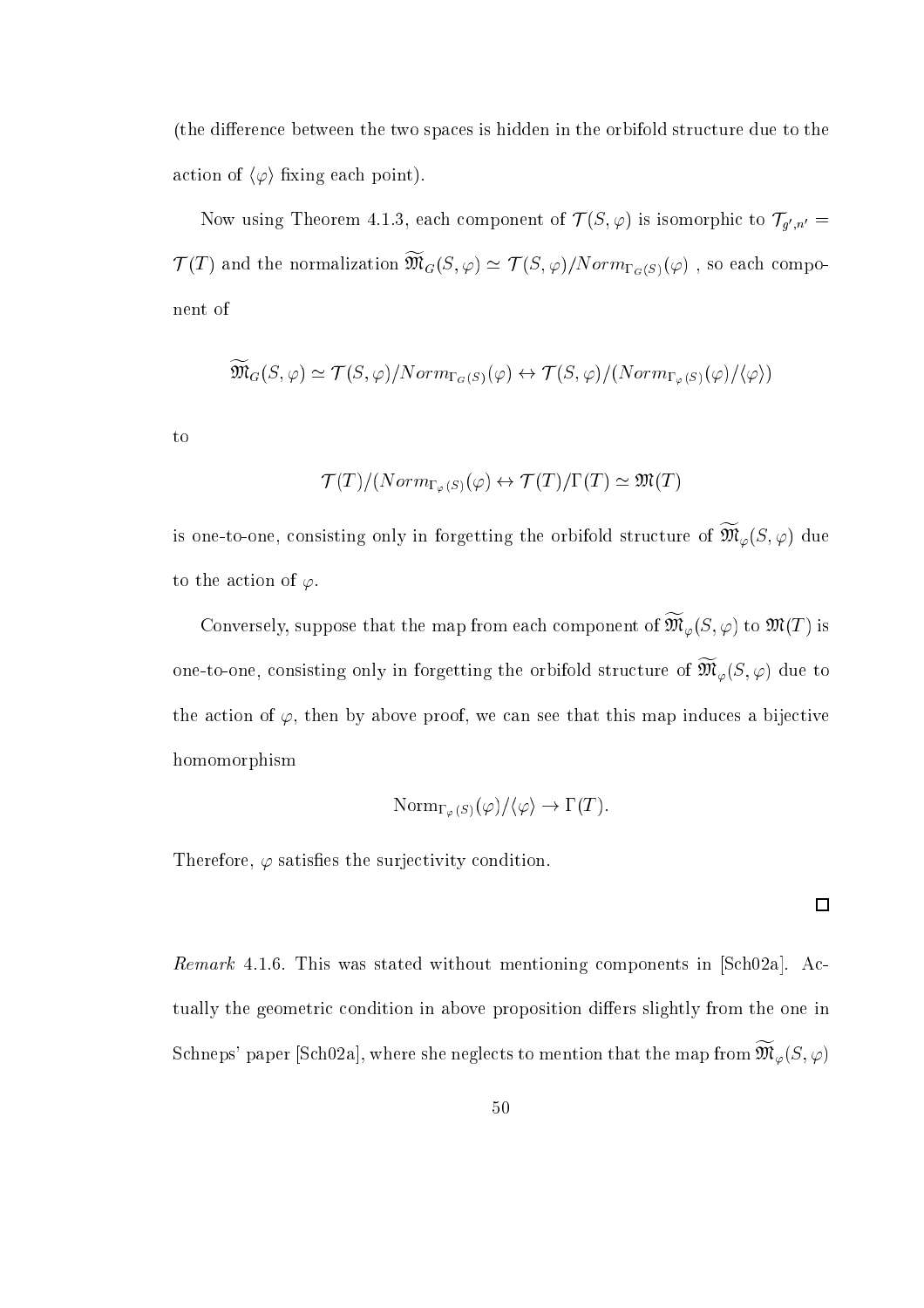to  $\mathfrak{M}(T)$  must restrict to connected component. As the reader can see the example  $n = 5, j = 3$ , then  $\varphi$  induces a permutation (123), and  $\mathfrak{M}_{\varphi}(S, \varphi)$  consists of two disjoint points, while  $\mathfrak{M}(T)$  consists of only one point. But in the case without marked points,  $\mathfrak{M}_{\varphi}(S,\varphi)$  is connected, this issue does not rise. The reader can see the paper  $[GH92]$ .

The splitting condition is defined as follows.

**Definition 4.1.7.** ([Scn02a, 34.2]) A finite-order element  $\varphi \in I$  ([S]) satisfies the splitting condition if the surjection

$$
\mathrm{Norm}_{\Gamma_{\varphi}(S)}(\varphi) \to \mathrm{Norm}_{\Gamma_{\varphi}(S)}(\varphi)/\langle \varphi \rangle \simeq \Gamma_{S/T}
$$

splits; in other words, if we have a semi-direct product

$$
\mathrm{Norm}_{\Gamma_{\varphi}(S)}(\varphi) \simeq \langle \varphi \rangle \rtimes \mathrm{Norm}_{\Gamma_{\varphi}(S)}(\varphi) / \langle \varphi \rangle
$$

Sometimes, the semi-direct product in Definition 4.1.7 becomes direct product, so we give the following definition.

**Dennition 4.1.8.** A finite-order element  $\varphi \in L(|S|)$  satisfies the strong splitting condition if we have a direct product

$$
\mathrm{Norm}_{\Gamma_{\varphi}(S)}(\varphi) \simeq \langle \varphi \rangle \times \mathrm{Norm}_{\Gamma_{\varphi}(S)}(\varphi) / \langle \varphi \rangle.
$$

Actually, the splitting condition can be described by finite group theory (i.e., without mentioning  $\Gamma_{\varphi}(S)$ ) using the following proposition.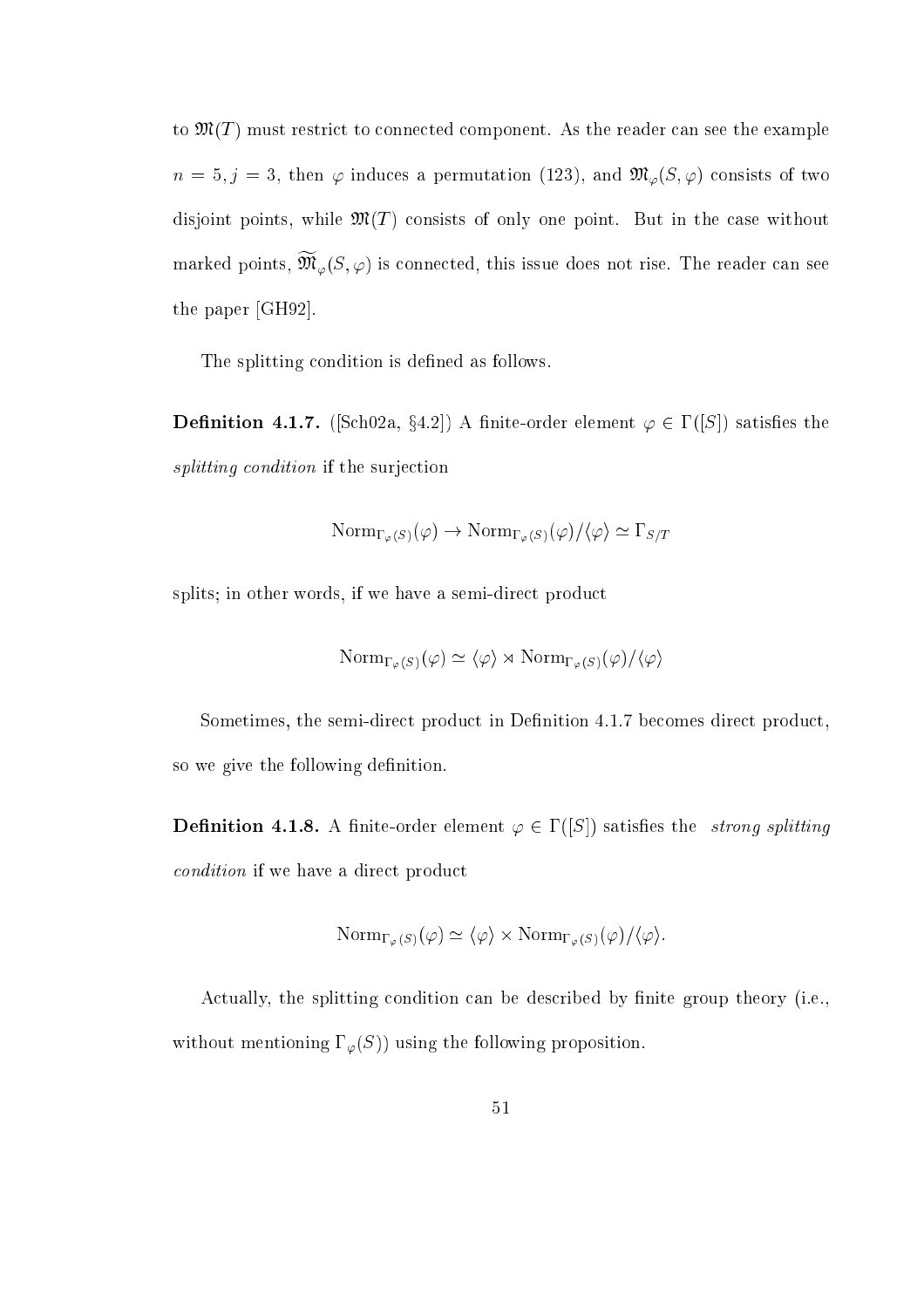**Proposition 4.1.9.** Let  $\varphi$  be a finite-order element in  $\Gamma(|S|)$  and let  $|\varphi|$  denote the permutation of n marked points induced by  $\varphi$ . Then  $\varphi$  satisfies the splitting ondition if and only if

$$
G_{\varphi} = \langle [\varphi] \rangle \rtimes G_{\varphi} / \langle [\varphi] \rangle.
$$

*Proof.* First suppose that  $\varphi$  satisfies the splitting condition, i.e., we have a semidirect product

$$
\mathrm{Norm}_{\Gamma_{\varphi}(S)}(\varphi) \simeq \langle \varphi \rangle \rtimes \mathrm{Norm}_{\Gamma_{\varphi}(S)}(\varphi) / \langle \varphi \rangle.
$$

Then we want to show that

$$
G_{\varphi} = \text{Norm}_{G_{\varphi}}([\varphi]) = \langle [\varphi] \rangle \rtimes G_{\varphi}/\langle [\varphi] \rangle
$$

holds (note:  $G_{\varphi}$  is abelian). According to the notations, it suffices to show that each  $\varphi \in \Gamma([S])$  induces only one permutation  $[\varphi]$ . Recall that

$$
\Gamma([S]) = \text{Diff}^+([S]) / \text{Diff}^0(S),
$$

where  $\text{Diff}^+([S]$  denotes the group of orientation-preserving diffeomorphisms of S which fixes  $\{s_1,\ldots,s_n\}$  as a set, and DIII (5) is the subgroup of those which are is to pick to the identity via a family of dieces the presenter  $\{s\}$  with  $\{s\}$  with  $\{s\}$ for  $t \in [0, 1]$  and each i. Since there are only finite many  $s_i$ , they are discrete. So the element in Diff (S) does not change the permutation of the lifting  $\varphi \in \text{Diff}^+(\overline{\mathcal{S}})$ of  $\varphi$ . Therefore,  $\varphi$  induces only one permutation.

Now suppose that we have the pure group equality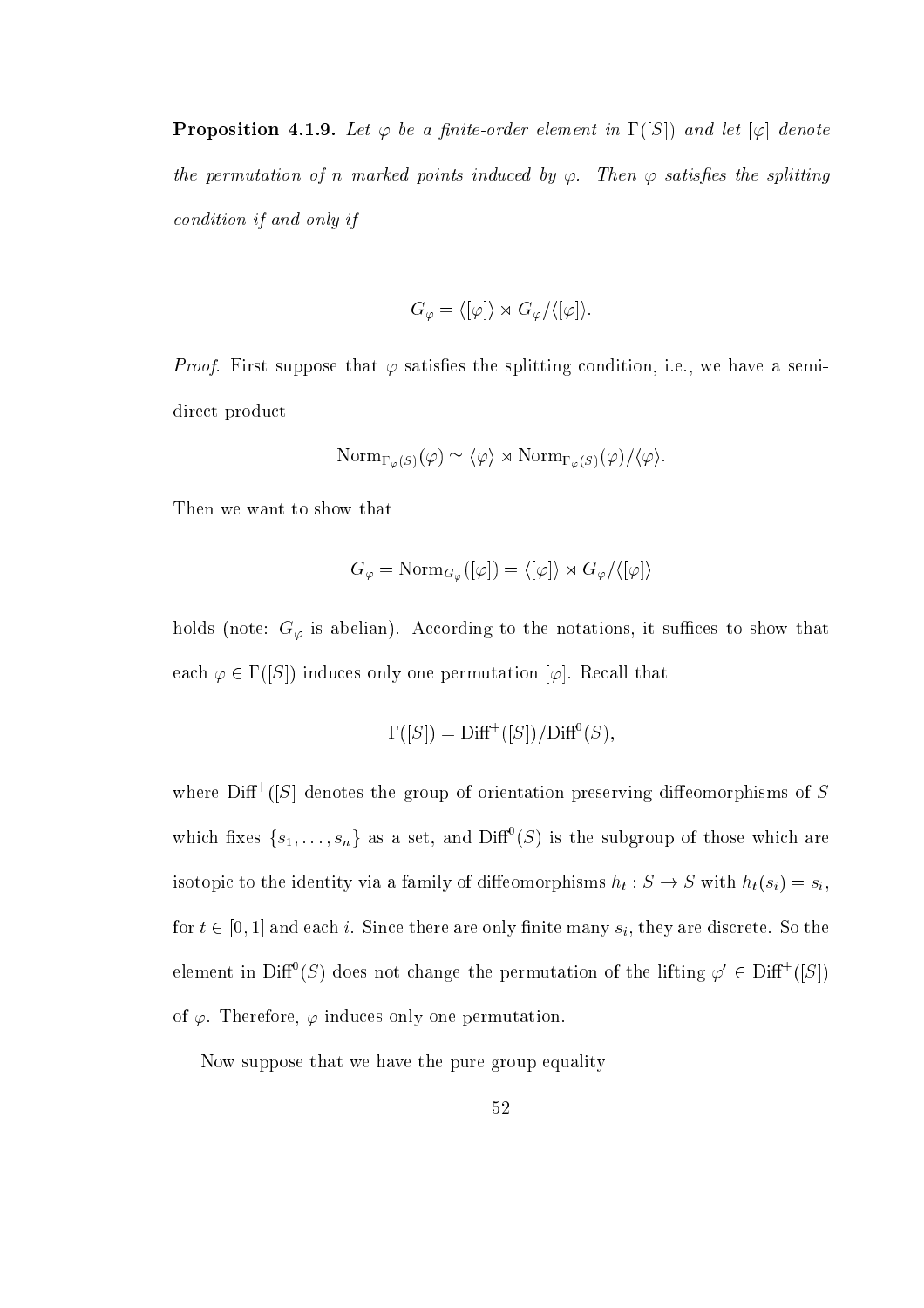$$
G_{\varphi} = \langle [\varphi] \rangle \rtimes G_{\varphi} / \langle [\varphi] \rangle.
$$

Then pick up one element  $\varphi$  in  $\Gamma(|S|)$  such that it induces the permutation  $[\varphi]$ , then by notation, we can easily see that we have a semi-direct product

$$
\mathrm{Norm}_{\Gamma_{\varphi}(S)}(\varphi) \simeq \langle \varphi \rangle \rtimes \mathrm{Norm}_{\Gamma_{\varphi}(S)}(\varphi) / \langle \varphi \rangle.
$$

Therefore,  $\varphi$  satisfies the splitting condition.

Corollary 4.1.10. In genus 0, let  $\varphi$  be a finite-order element in  $1$  ([S]) and let  $|\varphi|$ denote the permutation of n marked points induced by  $\varphi$ . let  $H_{\varphi} \subset G_{\varphi}$  be generated by any choice of all but one of the disjoint cycles of  $[\varphi]$   $(H_{\varphi} = \{ id \}$  if  $[\varphi]$  is a single cycle). Then  $\varphi$  satisfies the splitting condition if and only if

$$
G_{\varphi} = \langle [\varphi] \rangle \times H_{\varphi}.
$$

*Proof.* By [Sch02a, Theorem 4.3.1], we know in genus zero the splitting condition has the following strong form:

$$
\mathrm{Norm}_{\Gamma_{\varphi}(S)}(\varphi) \simeq \langle \varphi \rangle \times \mathrm{Norm}_{\Gamma_{H_{\varphi}}(S)}(\varphi).
$$

Then by Proposition 4.1.9, we are done.

Remark 4.1.11. In the case of the genus zero moduli spaces, the strong splitting condition ( $[Sch02a, Theorem 4.3.1]$ ) and the surjectivity condition ( $[Sch02a, Theorem 4.3.1]$ )  $(4.3.2)$  are always satisfied.

 $\Box$ 

 $\Box$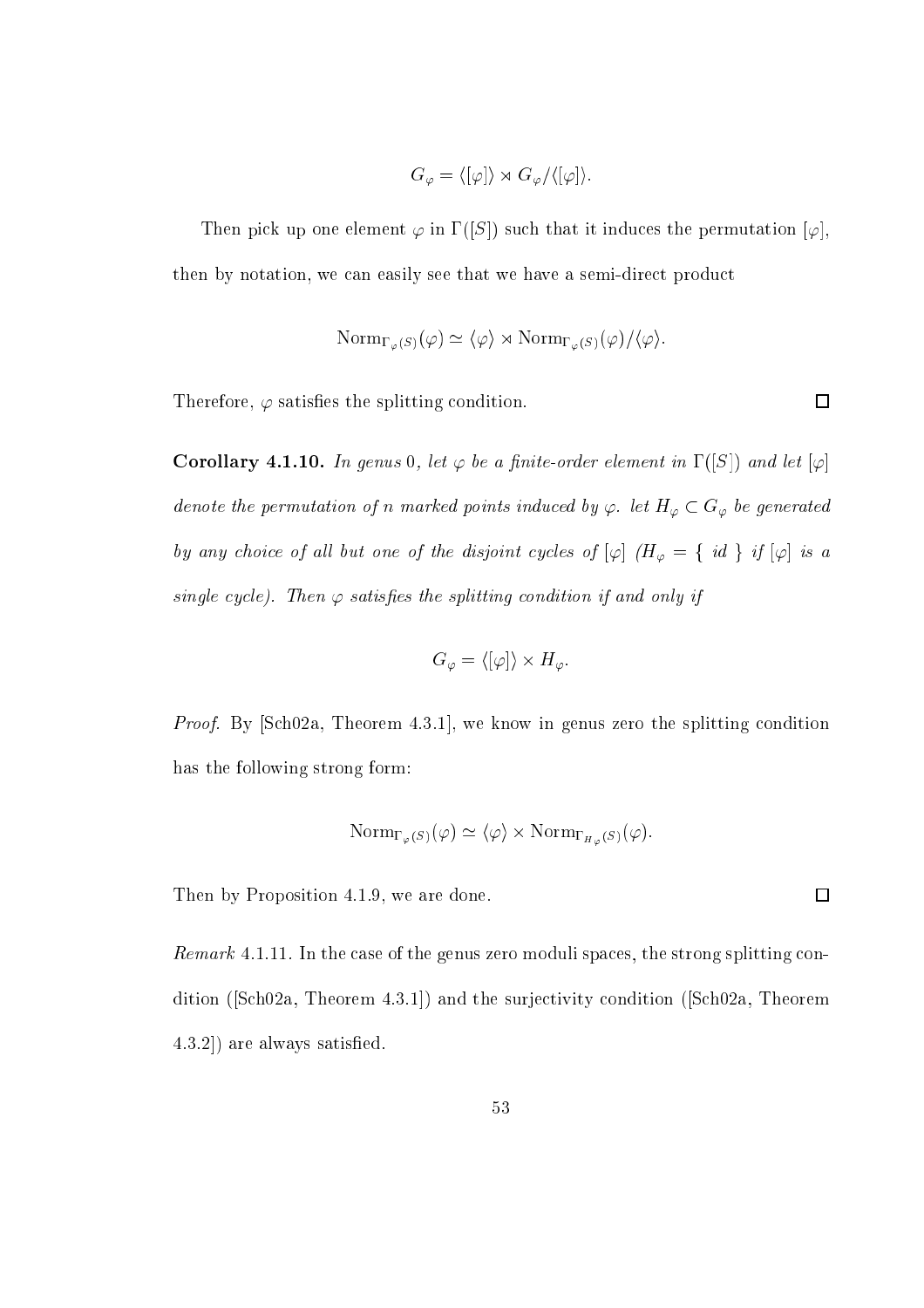# 4.2 Splitting and surje
tivity onditions in genus zero case in all characteristics

Let  $K$  be an algebraic closed field. We have considered the special loci of the moduli space  $\alpha$  over  $\alpha$  over  $\alpha$  over  $\alpha$  over  $\alpha$ which are suitable for all characteristics, unlike the previous section, where we used notations in terms of topological space S and T over the complex numbers.

The mapping class group  $\Gamma_{g,[n]}$  acts on the Teichmüller space  $\mathcal{T}_{g,n}$ . The unordered moduli space  $\mathfrak{M}_{g,[n]}$  is realized as the quotient of the Teichmüller space  $\mathcal{T}_{g,n}$  by the action of the mapping class group  $\Gamma_{g,[n]}$ . Similarly, the ordered moduli space  $\mathfrak{M}_{g,n}$  is the quotient of  $T_g$   $\mu$   $\mu$  by the pure subgroup g;n of  $g$  and  $\mu$  and  $\mu$ ats naturally on Mg;n by permuting the marked points on the marked points on the Markedon surface on the Riema For any subgroup  $G \in S_n$ , we write  $\mathfrak{M}_{g,n}(G) = \mathfrak{M}_{g,n}/G$ .

Let  $\varphi$  be an element of finite order in the full or pure mapping class group (the group of homotopy classes of diffeomorphisms of a surface), then we consider the set of points in Teichmüller space fixed by  $\varphi$ . The image of this set in the quotient moduli space  $\mathfrak{M}_{g,n}(G)$  is the special locus of  $\varphi$  in  $\mathfrak{M}_{g,n}(G)$  and denoted  $\mathfrak{M}_{g,n}(G,\varphi)$  (when  $G=S_n$ , we denote it  $\mathfrak{M}_{g,[n]}(\varphi)$ , which is the special locus in the unordered moduli space). In particular, let  $[\varphi]$  denote the associated permutation of the marked points and let G  $\leq$  Sn be the subgroup generated by the subgroup  $\sim$ cycles of  $[\varphi]$ .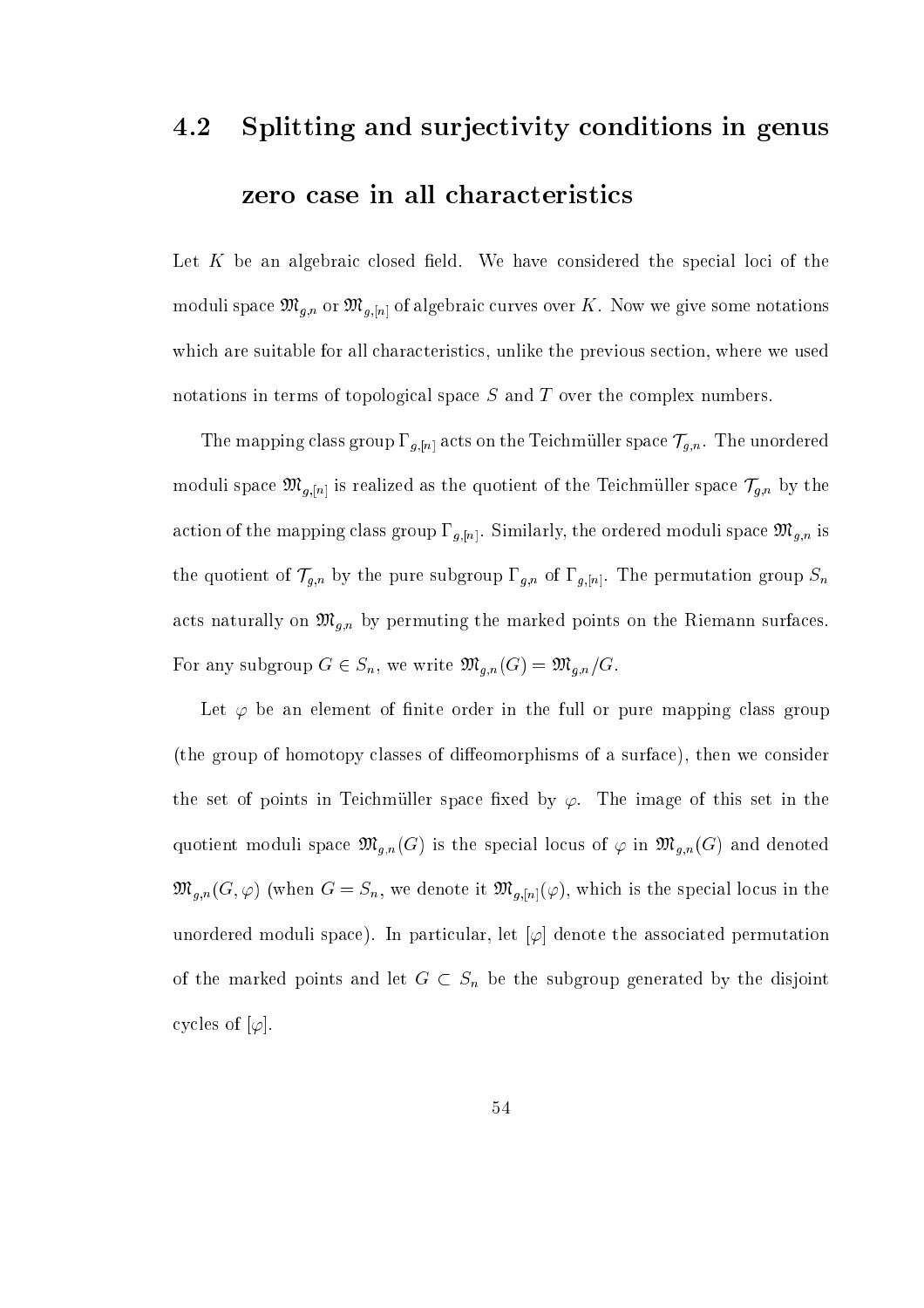Over  $\mathbb C$ , let  $\varphi$  be an element of finite order in the full mapping class group and let  $T = S/\varphi$ . Schneps gave splitting and surjectivity conditions such that each component of  $\mathfrak{M}_{q,n}(G,\varphi)$  is as close to  $\mathfrak{M}(T)$  as possible.

To apply it to characteristic  $p$ , we rephrase the surjectivity condition as the following:

Denition 4.2.1. Let X be a marked urve over K with n marked points x1; : : : ; xn, and  $\alpha$  be a finite order automorphism of X which fixes  $\{x_1, \ldots, x_n\}$  as a set. Let q be the genus of  $A/\alpha$  and n be the number of marked points coming from the marked points of X. We say that  $\alpha$  satisfies the *surjectivity condition* if and only If the map from each component of  $\mathcal{M}_{\theta,n}(\mathbf{G},\alpha)$  to  $\mathcal{M}_{\theta',n'}$  is one-to-one, consisting only in forgetting the orbifold structure of  $\mathcal{M}_{\theta,\eta}(\mathbf{G},\alpha)$  due to the action of  $\alpha$ .

Remark 4.2.2. Definition 4.2.1 and Definition 4.1.2 are equivalent over  $\mathbb C$  by Proposition 4.1.5.

Now we rephrase the splitting condition as the following:

Denition 4.2.3. Let X be a marked urve over K with n marked points x1; : : : ; xn, and  $\alpha$  be a finite order automorphism of X which fixes  $\{x_1, \ldots, x_n\}$  as a set. Let  $\mathbb{P}^1$  denote the permutation induced by , and we the group  $\mathbb{P}^1$  , and let  $\mathbb{P}^1$  denote the group generator by the disjoint cycles of  $[\alpha]$ . We say that  $\alpha$  satisfies the *splitting condition* if and only if

$$
G_{\alpha} = \langle [\alpha] \rangle \rtimes G_{\alpha}/\langle [\alpha] \rangle.
$$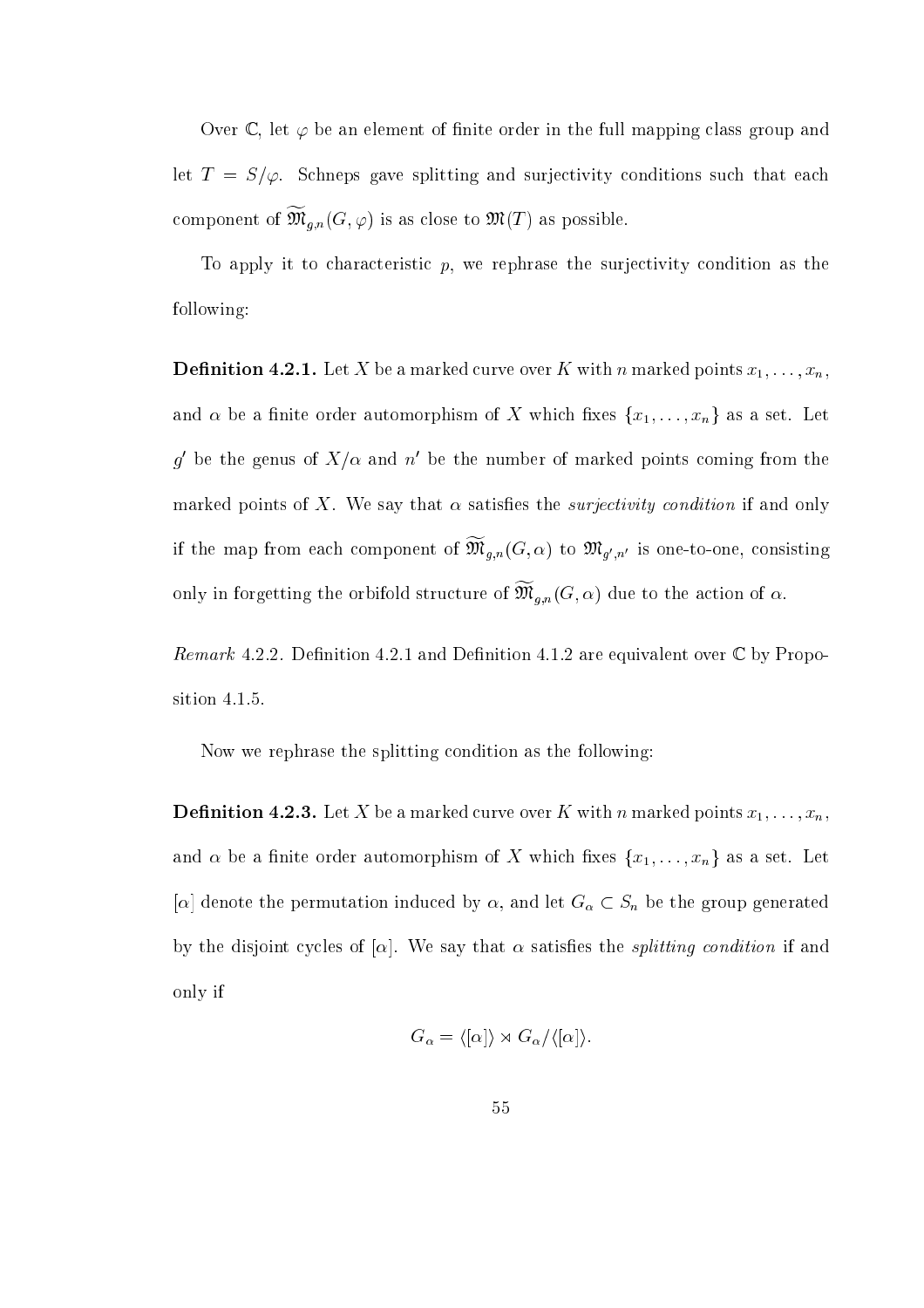*Remark* 4.2.4. a) Definition 4.2.3 and Definition 4.1.7 are equivalent over  $\mathbb C$  by Proposition 4.1.9.

b) In particular, over  $\mathbb{C}$ , in genus 0, let  $H_{\alpha} \subset G_{\alpha}$  be generated by any choice of which is a fit of the distoire of idea you will be a single of idea in the fit of the fit  $\alpha$  is a single of  $\alpha$  satisfies the splitting condition if and only if

$$
G_{\alpha} = \langle [\alpha] \rangle \times H_{\alpha}.
$$

In fact, this followed from the Corollary 4.1.10. So we can adopt this as the definition of the splitting ondition in all hara
teristi
s for genus 0.

The following theorems show that the surjectivity and splitting conditions hold in general for genus 0 (which generalize the result of Schneps in characteristic 0):

. Let it is a marked of the and the annual points of the second property of the second points of the second points of the second points of the second points of the second points of the second points of the second points of  $x_1, \ldots, x_n$ , and let  $\alpha$  be a finite order automorphism of X which fixes  $\{x_1, \ldots, x_n\}$ as a set. Let  $[\alpha]$  denote the permutation of marked points induced by  $\alpha$ . Then  $\alpha$ satisfies the surjectivity condition in all characteristics.

*Proof.* In characteristic 0,  $\alpha$  satisfies the surjectivity condition by [Sch02a, Theorem  $(4.3.2)$ .

In characteristic p, by Theorem 3.1.9, we know that  $[\alpha]$  is of the form  $c_1 \cdots c_k$ i are disjoint that is not less of length  $j$  are in order to  $j$  $jk = n - 2$ . Then we prove the following cases by Theorem 3.1.9: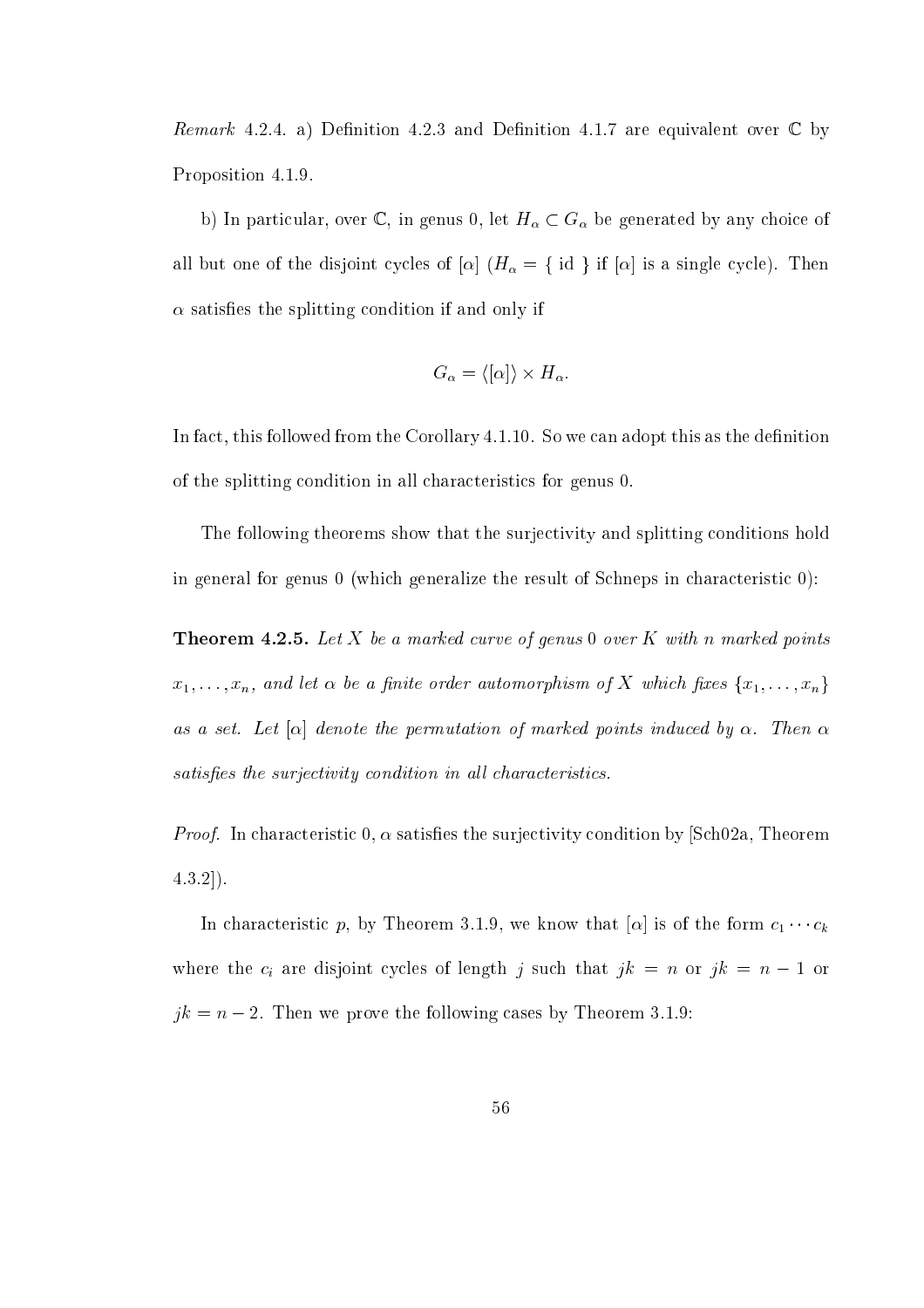- (a) If p  $/j$ , then  $\mathfrak{M}_{0,[n]}(\alpha)$  has the same description in characteristic 0 and p. So  $\alpha$  satisfies the surjectivity condition by Schneps [Sch02a, theorem 4.3.2]).
- (b) If  $p|j$  and  $j > p$ , then  $\mathfrak{M}_{0,[n]}(\alpha)$  is empty. By the proof of Theorem 3.1.9, we can see that for any  $G \subset S_n$ ,  $\mathfrak{M}_{0,n}(G,\alpha)$  is empty. So it is trivial that  $\alpha$ satisfies the surjectivity condition.
- (c) If  $p = j$  and  $jk = n 2$ , then  $\mathfrak{M}_{0,[n]}(\varphi)$  is empty. So it is trivial that  $\alpha$ satisfies the surjectivity condition. If  $p = j$  and  $jk = n - 1$  or  $jk = n$ , then  $\mathfrak{M}_{0,[n]}(\varphi)$  is isomorphic to quotient of  $\{\mathbb{P}^1 - \{0,1,\infty\}\}^{k-2} - \Delta$  by  $S_k$ , where denotes the multi-diagonal of points with  $\alpha$   $\beta$  for some interval  $\beta$  ,  $\beta$  is some proof of Theorem 3.1.9, We can see that for any  $G \subset S_n$ , the map from each component of  $\mathfrak{M}_{0,n}(G, \alpha)$  to  $\mathfrak{M}_{0,n'}$  is one-to-one. Therefore  $\alpha$  satisfies the surjectivity condition.

 $\Box$ 

. Let it a marked the a marked points of genus 0 over the marked provided points of  $\mathbb{R}^n$  $x_1, \ldots, x_n$ , and let  $\alpha$  be a finite order automorphism of X which fixes  $\{x_1, \ldots, x_n\}$ as a set. Let  $\mathbb{P}^1$  denote the permutation induced by  $\mathbb{P}^1$  and let  $\mathbb{P}^1$   $\cong$   $\mathbb{P}^1$  , and  $\mathbb{P}^1$  $g$  for discussing by any  $g$  for any point  $\pm$  and  $\pm$  of  $\mathfrak{a}$  . Any point  $\pi$  ,  $g$  and  $\pi$ les of the distribution of the distribution of the distribution of the distribution of the distribution of the  $\alpha$  satisfies the splitting condition in all characteristics.

*Proof.* First observe that  $\alpha$  satisfies the splitting condition if and only if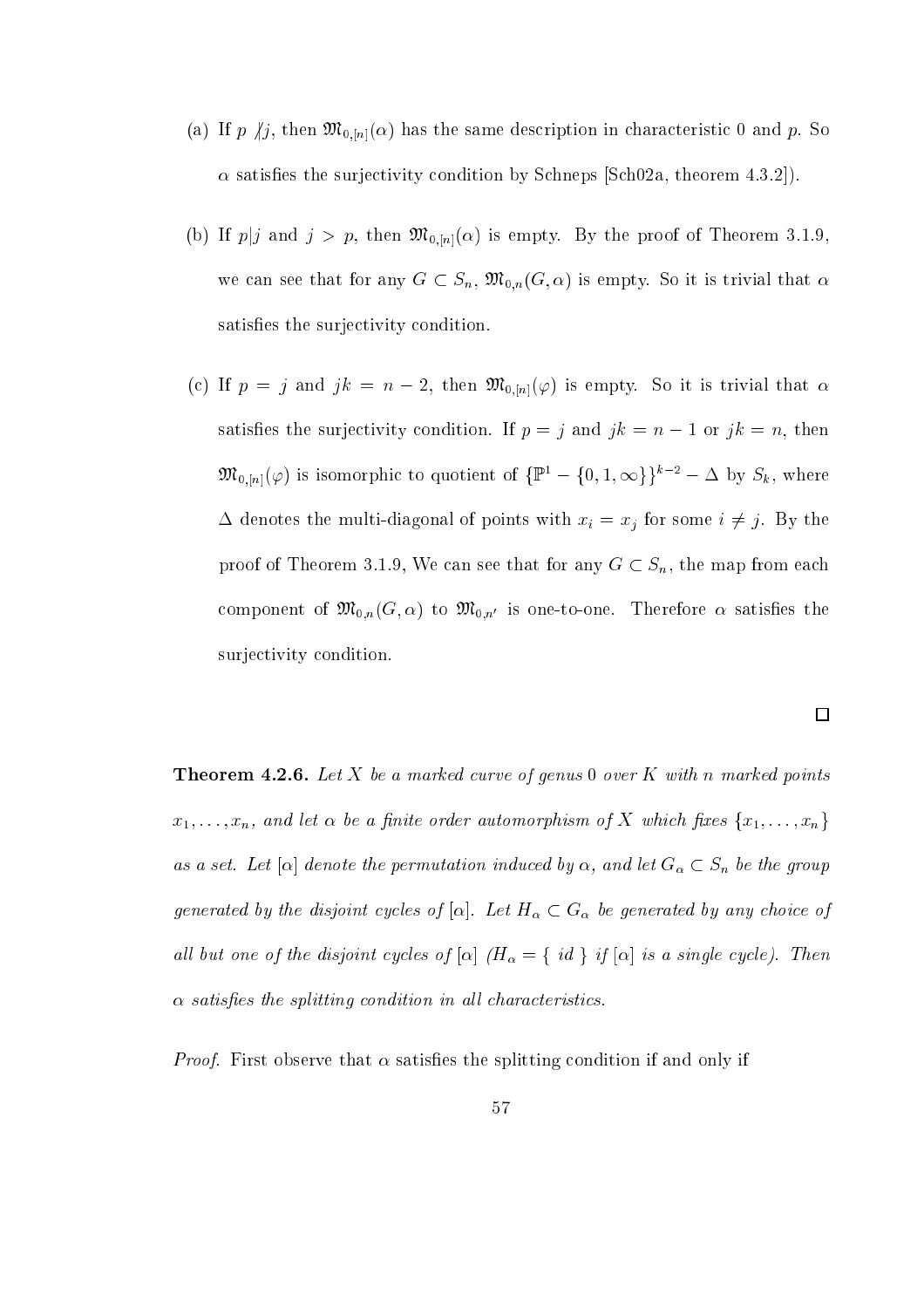$$
G_{\alpha} = \langle [\alpha] \rangle \times H_{\alpha}
$$

Now we prove this equality by group theory.

Take a subgroup H  $G$  as in the statement of the statement of the theorem. We prove the theorem. We prove the theorem. equality in the following two steps.

 $S$  step is the show that  $S$  of  $G$  is generated by H and  $\mu$  and  $\mu$  . Hence,  $\mu$  2 G. Then if  $\mu$  $g \in H_\alpha$ , we are done. If g is not in  $H_\alpha$ , then since  $g \in G_\alpha$ , there exists an integer m such that  $g|\alpha|^{n} \in H_{\alpha}$ . Then there exists an element  $n \in H_{\alpha}$  such that  $g = n|\alpha|^{-n}$ .

step 2: we show that the H  $\mu$  in the H  $\mu$  = 1. We write  $\mu$  is the  $\mu$  and the state for the  $\mu$ disjoint y
les i ea
h of length j, and assume that H is generated by 1; : : : ; k1. Then the second is no more is not power power of [ti] power of  $\alpha$  and the sing  $\alpha$  and in H sing power of  $[\alpha]$  has some power of  $c_k$ . So we are done.  $\Box$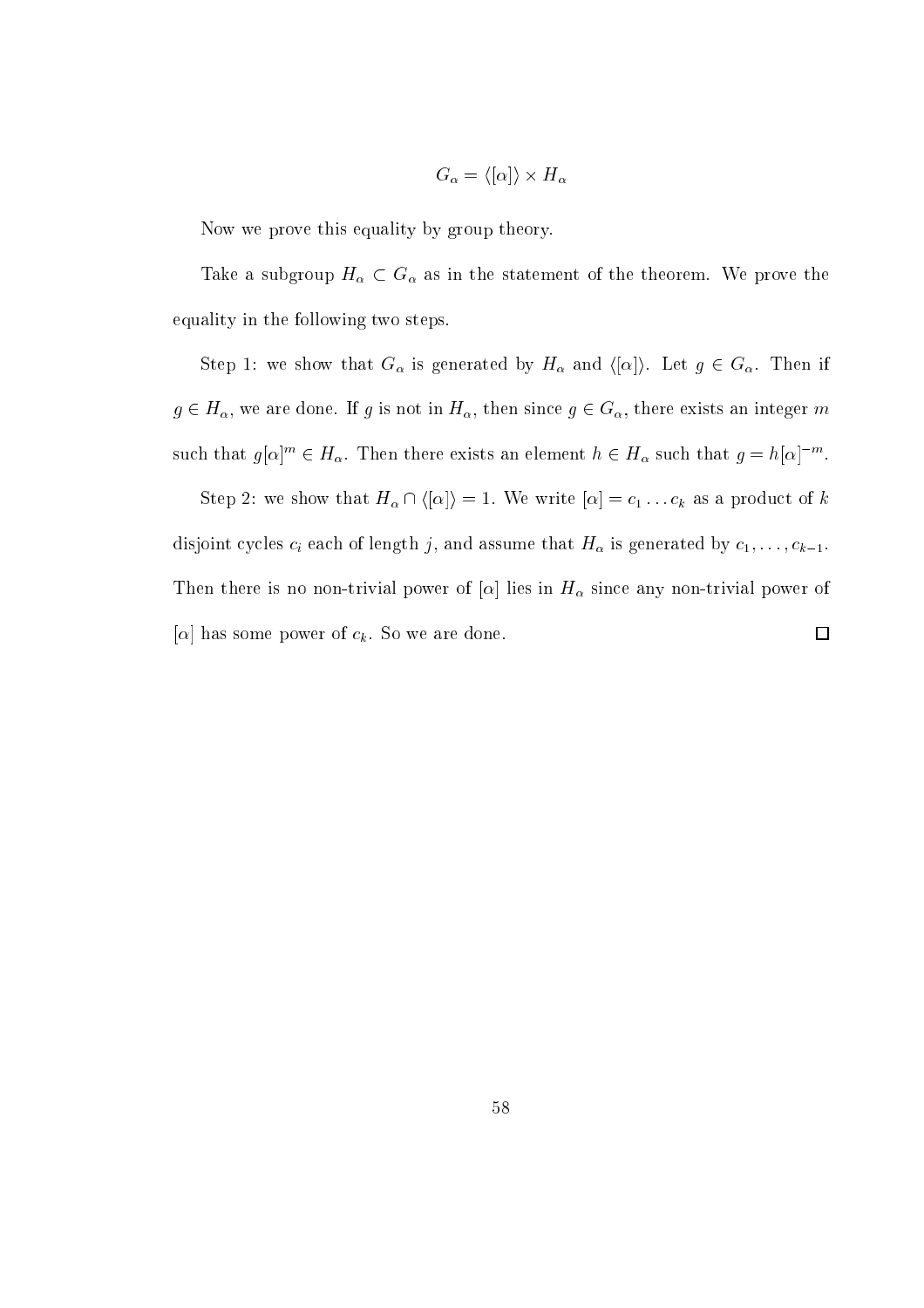# Bibliography

- [Bre00] Breuer, T., Characters and automorphism groups of compact Riemann surfa
es, Cambridge university press, 2000
- [Bro90] Broughton, S.A., *Classifying finite group actions on surfaces of low genus*, Journal of Pure and Applied Algebra 69 (1990) 233-270
- [Cor87] Cornalba, M., On the locus of curves with automorphisms, Ann. Math. Pura Appl. (4) 149 (1987), 135-151
- [CH85] Coombes, K. and Harbater, D., Hurwitz families and arithmetic Galois Groups, Duke Mathemati
al Journal, 52 (1985), 821-839
- [DM69] Deligne, P. and Mumford, D., The irreducibility of the space of curves of given genus, Publ. Math. IHES 36, 1969, 75-110.
- [Ful69] Fulton, W., *Hurwitz schemes and irreducibility of moduli of algebraic curves*, The Annals of Mathematics, Second Series, Volume 90, Issue 3, Nov., 1969, 542-575.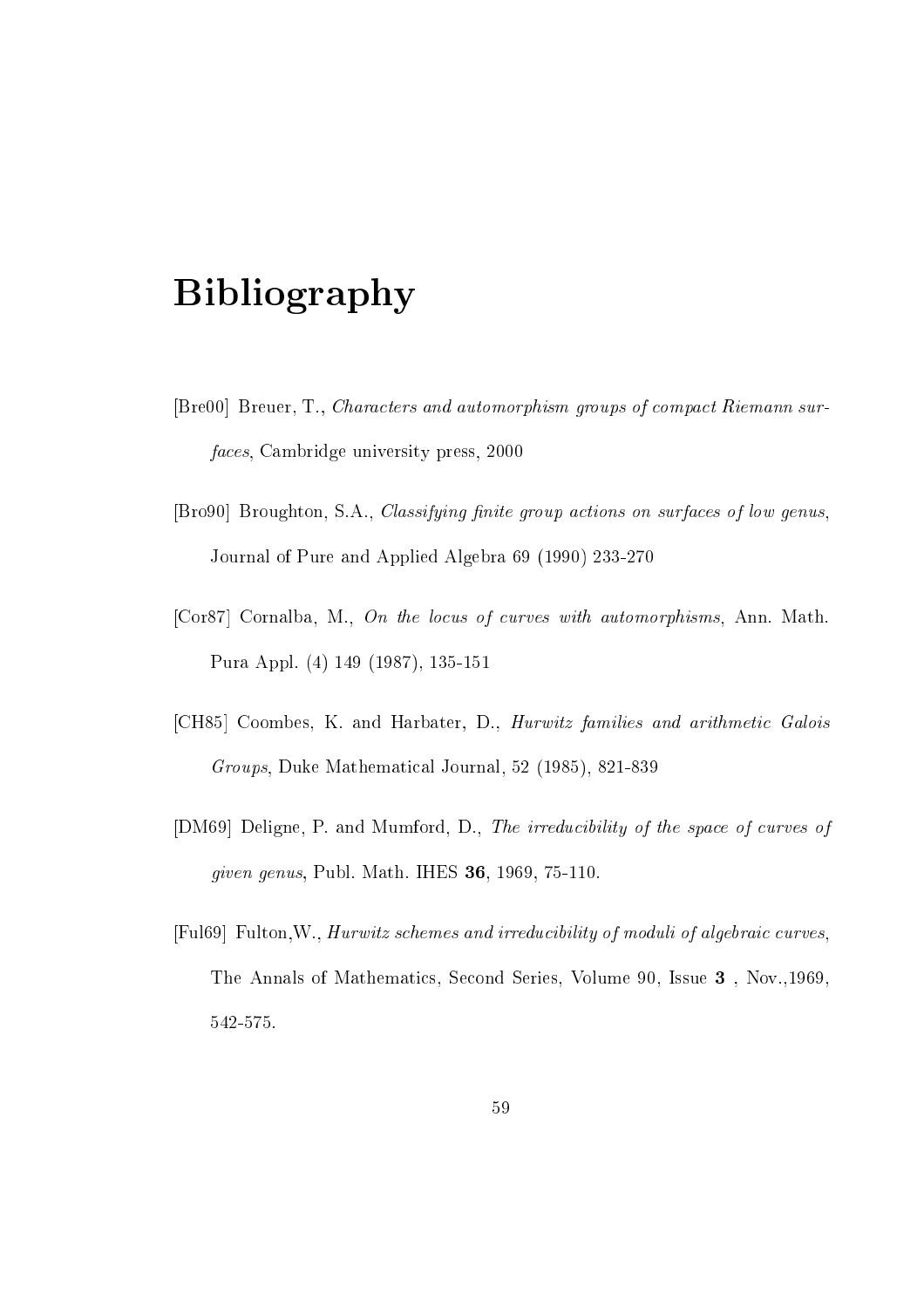- [GH92] González-Díez, G. and Harvey, W.J., Moduli of Riemann surfaces with symmetry, London Math. Soc. Lecture Note Series 173, Cambridge University Press, 1992, 75-93
- [GP74] Guillemin, V. and Pollack, A., *Differential topology*, Prentice-Hall, Inc., Englewood Cliffs, New Jercey, 1974.
- [Har97] Hartshorne, R., Algebraic Geometry, Springer, 1997.
- $[Harv71]$  Harvey, W.J., On branch loci in Teichmüller space, Transactions of the American Mathematical Society, Volume 153, 1971, 387-399
- [Hir76] Hirsch, M.W., *Differential Topology*, Springer, 1976
- [HL97] Hain, R., Looijenga, E., Mapping class groups and moduli spaces of curves, Algebrai Geometry, Santa Cruz, Pro
. Symp. Pure Math. 62 (1997), part II, 97-142
- [HM98] Harris, J. and Morrison, I., *Moduli of curves*, Springer, 1998
- [Mum65] Mumford, D., *Geometric Invariant Theory*, Ergebnisse, Springer-Verlag, Heidelberg (1965).
- [MH75] Maclachlan, C. and Harvey, W.J.,  $\overline{On}$  mapping class groups and Teichmüller spaces, Proc. London Math. Soc. (3) 30 (1975), 496-512
- [Nag88] Nag, S., The complex analytic theory of Teichmüller spaces, Wiley-Inters
ien
e, N.Y., 1988